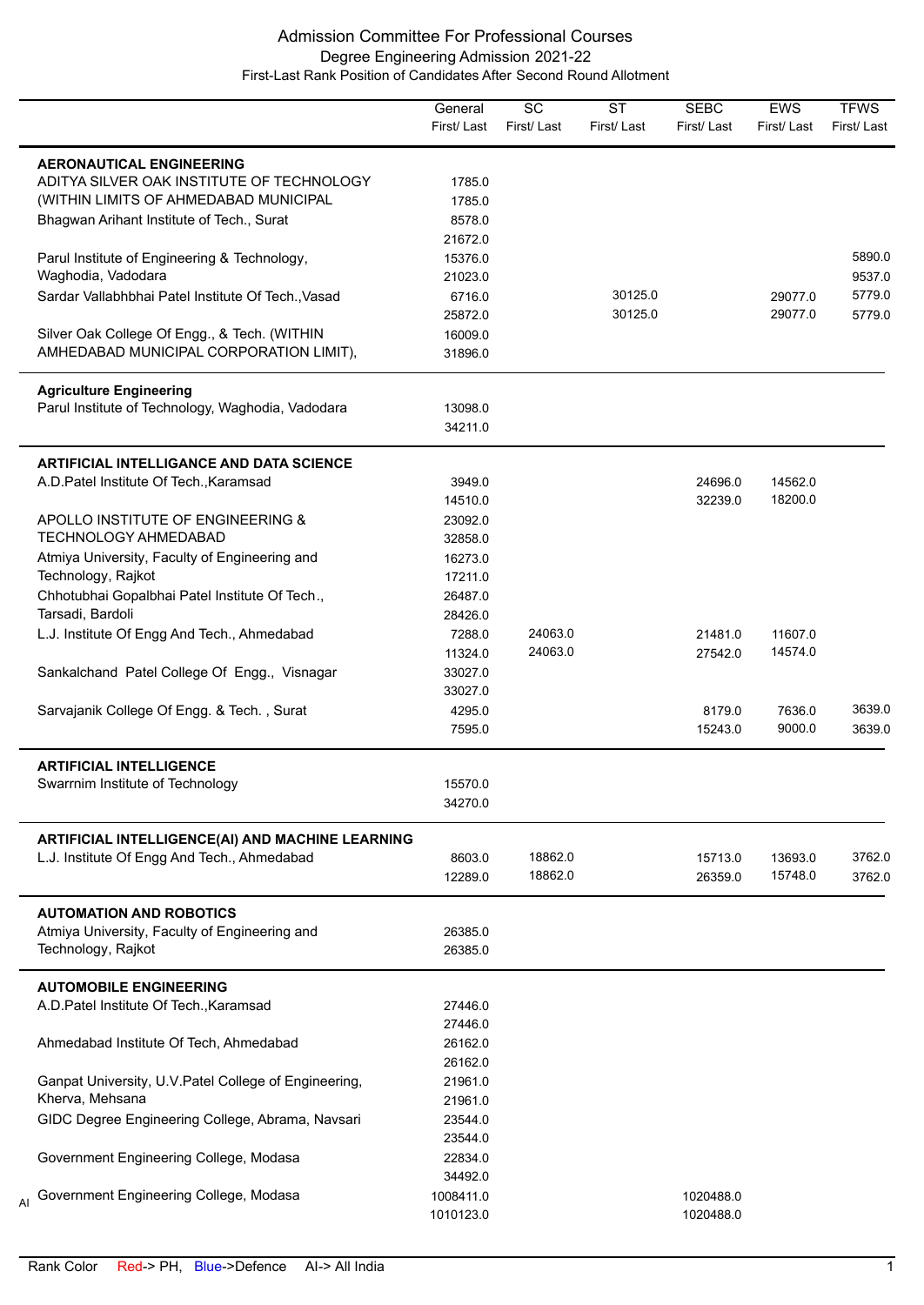|    |                                                       | General    | $\overline{SC}$ | $\overline{\text{ST}}$ | <b>SEBC</b> | <b>EWS</b> | <b>TFWS</b> |
|----|-------------------------------------------------------|------------|-----------------|------------------------|-------------|------------|-------------|
|    |                                                       | First/Last | First/Last      | First/Last             | First/Last  | First/Last | First/Last  |
|    | <b>AUTOMOBILE ENGINEERING</b>                         |            |                 |                        |             |            |             |
|    | Government Engineering College, Rajkot                | 15373.0    |                 |                        |             |            |             |
|    |                                                       | 33757.0    |                 |                        |             |            |             |
|    | Al Government Engineering College, Rajkot             | 1003512.0  |                 |                        |             |            |             |
|    |                                                       | 1010238.0  |                 |                        |             |            |             |
|    | L.D.College Of Engineering, Ahmedabad                 | 7384.0     | 24809.0         |                        | 15501.0     | 14368.0    | 6767.0      |
|    |                                                       | 13200.0    | 27955.0         |                        | 21279.0     | 16093.0    | 6767.0      |
|    | Al L.D.College Of Engineering, Ahmedabad              | 1001209.0  |                 | 1004933.0              | 1005859.0   |            | 1002501.0   |
|    |                                                       | 1001665.0  |                 | 1004933.0              | 1005859.0   |            | 1002501.0   |
|    | L.D.R.P. Institute Of Tech. & Research., Gandhinagar  | 23704.0    |                 |                        |             |            |             |
|    |                                                       | 32691.0    |                 |                        |             |            |             |
|    | L.J. Institute Of Engg And Tech., Ahmedabad           | 20456.0    |                 |                        |             |            |             |
|    |                                                       | 28595.0    |                 |                        |             |            |             |
|    | Laxmi Institute Of Technology, Sarigam, Valsad        | 31547.0    |                 |                        |             |            |             |
|    |                                                       | 34197.0    |                 |                        |             |            |             |
|    | Pandit Deendayal Energy University , Gandhinagar      | 8599.0     |                 |                        |             |            |             |
|    |                                                       | 33491.0    |                 |                        |             |            |             |
|    | Parul Institute of Technology, Waghodia, Vadodara     | 20337.0    |                 |                        |             |            | 29627.0     |
|    |                                                       | 31202.0    |                 |                        |             |            | 29627.0     |
|    | Sal Institute Of Tech. & Engg. Research, Ahmedabad    | 9643.0     |                 |                        |             |            |             |
|    |                                                       | 18905.0    |                 |                        |             |            |             |
|    |                                                       |            |                 |                        |             |            |             |
|    | <b>BIOMEDICAL ENGINEERING</b>                         |            |                 |                        |             |            |             |
|    | Ganpat University, U.V. Patel College of Engineering, | 10587.0    | 27431.0         |                        | 27656.0     | 18483.0    |             |
|    | Kherva, Mehsana                                       | 16614.0    | 27431.0         |                        | 27656.0     | 19745.0    |             |
|    | Government Engineering College, Sector 28             | 4703.0     | 16520.0         | 34476.0                | 15589.0     | 9205.0     |             |
|    | Gandhinagar                                           | 9100.0     | 21747.0         | 34507.0                | 30050.0     | 13798.0    |             |
| AI | Government Engineering College, Sector 28             | 1002964.0  |                 |                        | 1009621.0   | 1005631.0  |             |
|    | Gandhinagar                                           | 1004305.0  |                 |                        | 1009642.0   | 1005631.0  |             |
|    | L.D.College Of Engineering, Ahmedabad                 | 407.0      | 9981.0          | 16616.0                | 5763.0      | 4198.0     | 321.0       |
|    |                                                       | 3446.0     | 10816.0         | 33706.0                | 14305.0     | 4835.0     | 321.0       |
|    | Al L.D.College Of Engineering, Ahmedabad              | 1001512.0  | 1007623.0       |                        | 1009458.0   |            |             |
|    |                                                       | 1001716.0  | 1007623.0       |                        | 1009458.0   |            |             |
|    | Parul Institute of Technology, Waghodia, Vadodara     | 4007.0     | 22203.0         |                        |             | 14894.0    |             |
|    |                                                       | 14098.0    | 22203.0         |                        |             | 16351.0    |             |
|    |                                                       |            |                 |                        |             |            |             |
|    | <b>BIO-TECHNOLOGY</b>                                 |            | 25395.0         |                        |             |            |             |
|    | Department of Engineering and Computing, Institute    | 1034.0     |                 | 26100.0                | 5794.0      | 8442.0     |             |
|    | of Advance Research, Gandhinagar                      | 5371.0     | 25395.0         | 26100.0                | 17341.0     | 10420.0    |             |
|    | Parul Institute of Technology, Waghodia, Vadodara     | 960.0      | 26342.0         |                        | 21285.0     | 10445.0    | 7096.0      |
|    |                                                       | 7383.0     | 26342.0         |                        | 21285.0     | 10445.0    | 7096.0      |
|    | <b>Chemical and Bio-chemical Engineering</b>          |            |                 |                        |             |            |             |
|    | School of Engineering, Indrashil University, Kadi     | 9393.0     |                 |                        |             |            |             |
|    |                                                       | 33431.0    |                 |                        |             |            |             |
|    |                                                       |            |                 |                        |             |            |             |
|    | <b>CHEMICAL ENGINEERING</b>                           |            |                 |                        |             |            |             |
|    | ADITYA SILVER OAK INSTITUTE OF TECHNOLOGY             | 11760.0    |                 |                        |             |            |             |
|    | (WITHIN LIMITS OF AHMEDABAD MUNICIPAL                 | 32031.0    |                 |                        |             |            |             |
|    | Bhagwan Arihant Institute of Tech., Surat             | 8917.0     |                 |                        |             |            |             |
|    |                                                       | 30472.0    |                 |                        |             |            |             |
|    | Chhotubhai Gopalbhai Patel Institute Of Tech.,        | 15356.0    |                 |                        |             |            |             |
|    | Tarsadi, Bardoli                                      | 31892.0    |                 |                        |             |            |             |
|    | Department of Engineering and Computing, Institute    | 22842.0    |                 |                        |             |            |             |
|    | of Advance Research, Gandhinagar                      | 28797.0    |                 |                        |             |            |             |
|    | Dr. V.R. Godhania College of Engg. & Tech.,           | 19937.0    |                 |                        |             |            |             |
|    | Porbandar                                             | 34250.0    |                 |                        |             |            |             |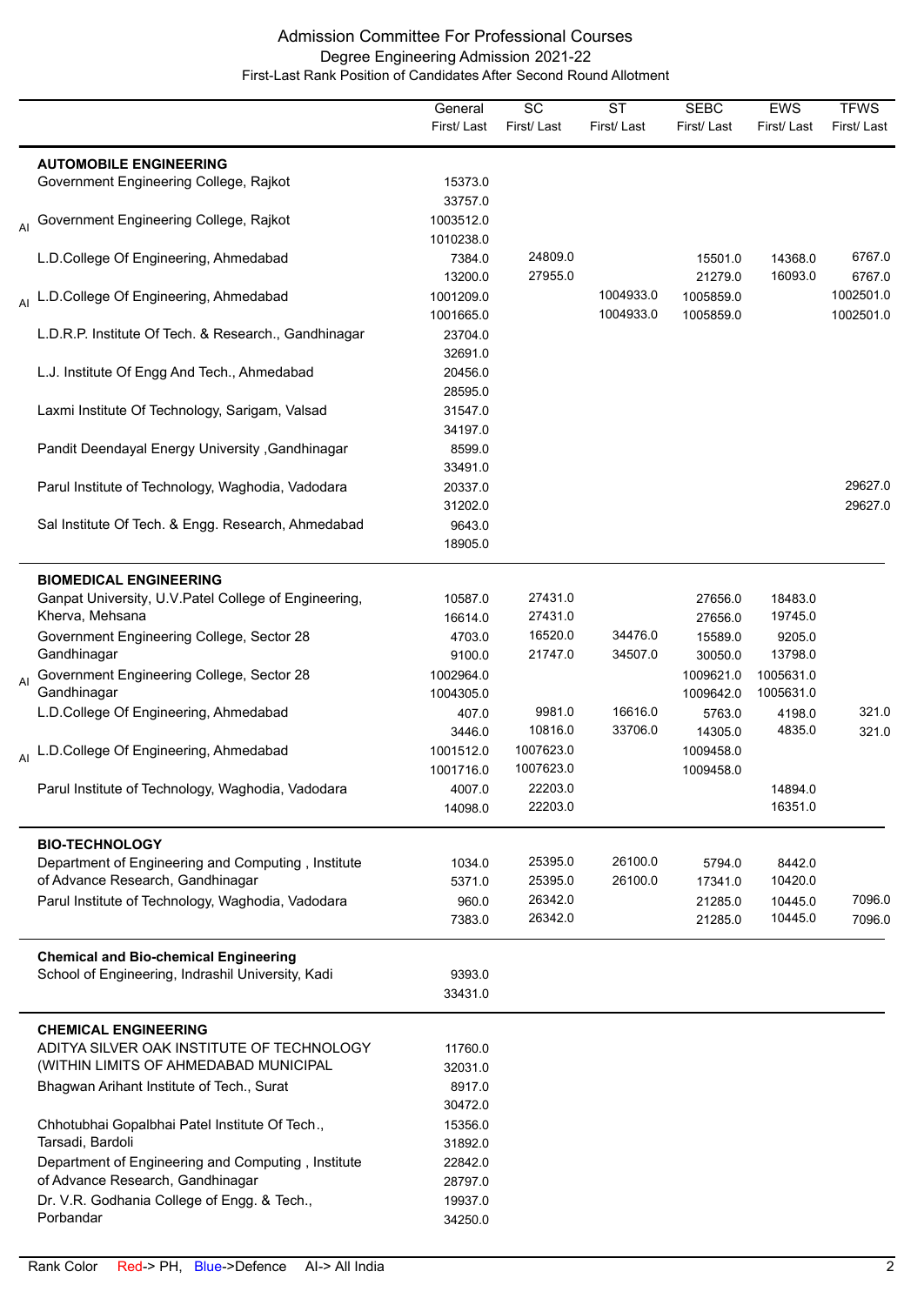|    |                                                                                           | General<br>First/Last  | $\overline{SC}$<br>First/Last | $\overline{\text{ST}}$<br>First/Last | <b>SEBC</b><br>First/Last | <b>EWS</b><br>First/Last | <b>TFWS</b><br>First/Last |
|----|-------------------------------------------------------------------------------------------|------------------------|-------------------------------|--------------------------------------|---------------------------|--------------------------|---------------------------|
|    |                                                                                           |                        |                               |                                      |                           |                          |                           |
|    | <b>CHEMICAL ENGINEERING</b><br>Faculty Of Technology & Engineering(MSU), Vadodara         | 756.0<br>756.0         |                               |                                      | 1124.0<br>5084.0          |                          |                           |
|    | Faculty Of Technology & Engineering(MSU), Vadodara                                        | 1000186.0<br>1000186.0 |                               |                                      | 1001435.0<br>1001435.0    |                          |                           |
|    | Faculty Of Technology And Engineering (GIA),<br>Dharmsinh Desai University, (DDU), Nadiad | 783.0<br>2779.0        |                               | 22534.0<br>31199.0                   | 5110.0<br>7348.0          |                          |                           |
| AI | Faculty Of Technology And Engineering (GIA),<br>Dharmsinh Desai University, (DDU), Nadiad | 1000109.0<br>1000109.0 |                               |                                      | 1000967.0<br>1000967.0    | 1002277.0<br>1002277.0   |                           |
|    | Faculty Of Technology(Sfi), Dharmsinh Desai<br>University, Nadiad                         | 3780.0<br>7992.0       |                               |                                      | 8587.0<br>16335.0         | 8282.0<br>9315.0         |                           |
|    | G.H.Patel College Of Engg. & Tech., V. V. Nagar                                           | 4823.0<br>33206.0      |                               |                                      |                           |                          | 6535.0<br>6535.0          |
|    | Government Engineering College, Bharuch                                                   | 5629.0<br>10593.0      | 18435.0<br>25836.0            |                                      | 11393.0<br>13597.0        | 11245.0<br>12916.0       | 972.0<br>972.0            |
| Al | Government Engineering College, Bharuch                                                   | 1001363.0<br>1002734.0 |                               | 1012590.0<br>1012590.0               | 1003682.0<br>1003682.0    |                          |                           |
|    | Government Engineering College, Bhuj                                                      | 11810.0<br>22121.0     |                               |                                      | 24360.0<br>27118.0        | 22593.0<br>25604.0       | 11840.0<br>11840.0        |
| AI | Government Engineering College, Bhuj                                                      | 1004722.0<br>1004722.0 | 1017082.0<br>1017082.0        |                                      | 1005566.0<br>1005566.0    | 1007619.0<br>1007619.0   |                           |
|    | Government Engineering College, Valsad                                                    | 6287.0<br>16671.0      | 22357.0<br>30916.0            | 32877.0<br>32877.0                   | 19108.0<br>23643.0        | 17170.0<br>22233.0       |                           |
| AI | Government Engineering College, Valsad                                                    | 1004415.0<br>1004691.0 | 1010806.0<br>1010806.0        | 1007652.0<br>1007652.0               | 1007017.0<br>1007215.0    |                          |                           |
|    | Institute Of Technology, Nirma University Of Science<br>& Technology, Ahmedabad           | 2444.0<br>4061.0       |                               |                                      | 4064.0<br>13304.0         | 4362.0<br>4923.0         |                           |
|    | ITM (SLS) Baroda University (Formerly Known as ITM<br>Universe), Vadodara                 | 22168.0<br>22624.0     |                               |                                      |                           |                          |                           |
|    | L.D.College Of Engineering, Ahmedabad                                                     | 703.0<br>3784.0        | 9613.0<br>9613.0              | 13554.0<br>30042.0                   | 4318.0<br>6021.0          | 3863.0<br>4687.0         | 2378.0<br>2388.0          |
| AI | L.D.College Of Engineering, Ahmedabad                                                     | 1000232.0<br>1000556.0 |                               | 1005015.0<br>1005015.0               | 1001856.0<br>1001856.0    |                          |                           |
|    | L.E.College, Morbi                                                                        | 7897.0<br>19094.0      |                               |                                      | 20485.0<br>25272.0        | 19225.0<br>23782.0       | 7456.0<br>7456.0          |
|    | Al L.E.College, Morbi                                                                     | 1003060.0<br>1005093.0 |                               |                                      | 1006296.0<br>1006296.0    |                          |                           |
|    | L.J. Institute Of Engg And Tech., Ahmedabad                                               | 15543.0<br>33533.0     |                               |                                      |                           |                          | 12057.0<br>12057.0        |
|    | Marwadi Edu. Foundation Group Of Institutions,<br>Faculty Of Tech., Rajkot                | 17903.0<br>17903.0     |                               |                                      |                           |                          |                           |
|    | P.P. Savani School of Engineering, P.P. Savani<br>University, Kosamba                     | 21019.0<br>34144.0     |                               |                                      |                           |                          |                           |
|    | Pacific School Of Engineering, Surat                                                      | 19990.0<br>19990.0     |                               |                                      |                           |                          |                           |
|    | Pandit Deendayal Energy University , Gandhinagar                                          | 5933.0<br>13831.0      | 14736.0<br>19730.0            |                                      | 15622.0<br>33933.0        | 14012.0<br>16383.0       | 3642.0<br>3768.0          |
|    | Parul Institute of Technology, Waghodia, Vadodara                                         | 7068.0<br>33196.0      |                               |                                      |                           |                          |                           |
|    | Prime Institute of Engineering and Technology,<br>Jalalpore, Navsari                      | 31561.0<br>31561.0     |                               |                                      |                           |                          |                           |
|    | R.N.G. Patel Institute of Technology-RNGPIT (FETR),<br>Bardoli                            | 25143.0<br>25143.0     |                               |                                      |                           |                          |                           |
|    | S.S.AGRAWAL INSTITUTE OF ENGINEERING &<br><b>TECHNOLOGY NAVSARI</b>                       | 32561.0<br>34136.0     |                               |                                      |                           |                          |                           |
|    | Sal College Of Engineering, Ahmedabad                                                     | 12331.0<br>18951.0     |                               |                                      |                           |                          |                           |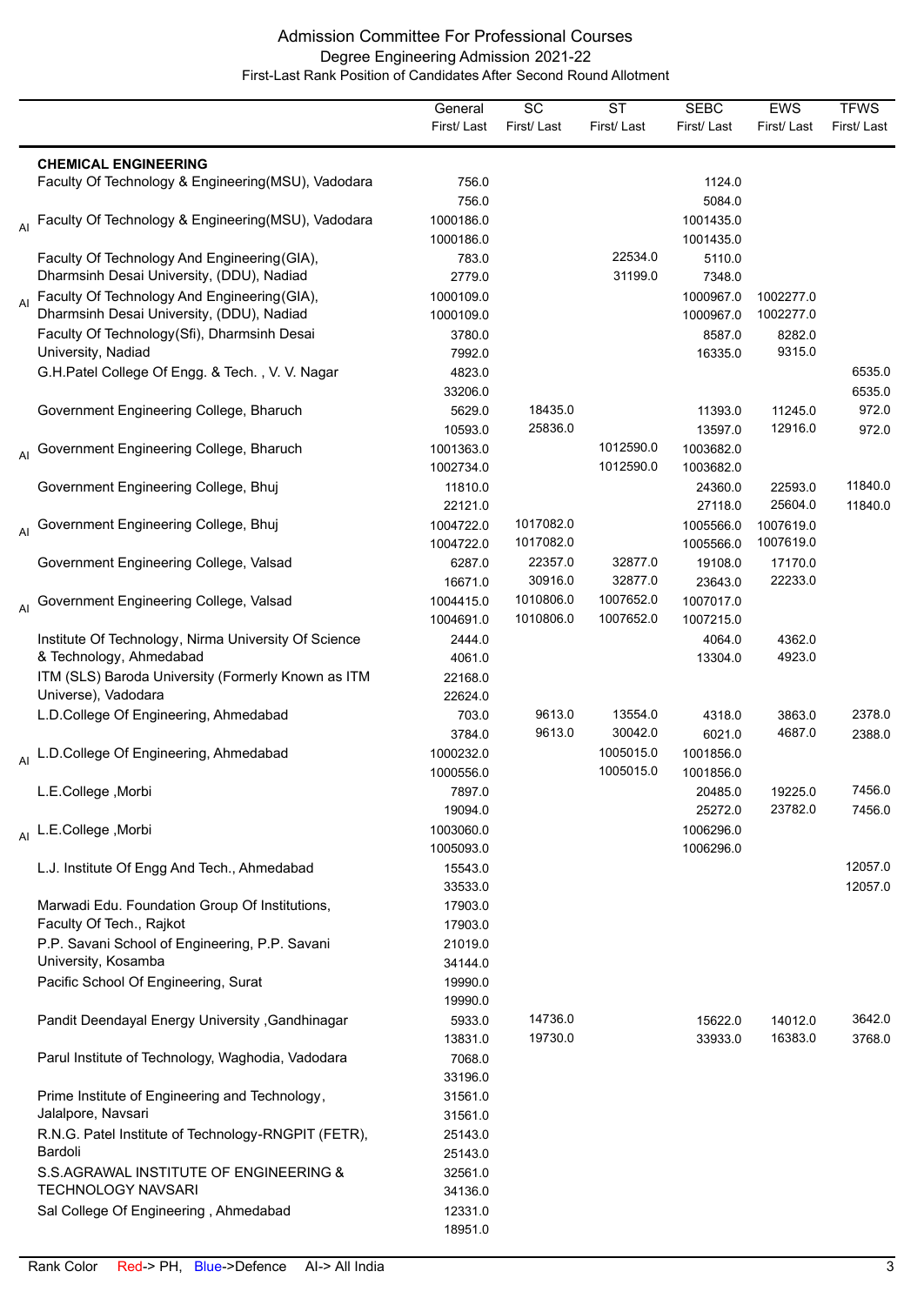|    |                                                                               | General<br>First/Last | SC<br>First/Last | <b>ST</b><br>First/Last | <b>SEBC</b><br>First/Last | <b>EWS</b><br>First/Last | <b>TFWS</b><br>First/Last |
|----|-------------------------------------------------------------------------------|-----------------------|------------------|-------------------------|---------------------------|--------------------------|---------------------------|
|    |                                                                               |                       |                  |                         |                           |                          |                           |
|    | <b>CHEMICAL ENGINEERING</b>                                                   |                       |                  |                         |                           |                          |                           |
|    | Sarvajanik College Of Engg. & Tech., Surat                                    | 6927.0                |                  |                         |                           |                          |                           |
|    |                                                                               | 33944.0               |                  |                         |                           |                          |                           |
|    | School of Engineering and Applied Science,                                    | 11614.0               |                  |                         |                           | 32702.0<br>32702.0       |                           |
|    | Ahmedabad University, Ahmedabad<br>SCHOOL OF TECHNOLOGY, GSFC UNIVERSITY,     | 21467.0               |                  |                         |                           |                          | 6111.0                    |
|    | <b>VADODARA</b>                                                               | 8893.0<br>34246.0     |                  |                         |                           |                          | 6111.0                    |
|    | Shri Sadvidhya Mandal Institute Of Tech., Bharuch                             | 14858.0               |                  |                         |                           |                          |                           |
|    |                                                                               | 34375.0               |                  |                         |                           |                          |                           |
|    | Shri Sitaram N Patel Inst. Of Tech. & Res.                                    | 12033.0               |                  |                         |                           |                          |                           |
|    | (Vidhyabharti Trust), Umrakh                                                  | 32608.0               |                  |                         |                           |                          |                           |
|    | Shroff S.R.Rotary Inst. Of Chemical Technology,                               | 12362.0               |                  |                         | 24144.0                   | 28465.0                  | 12883.0                   |
|    | Vatatia, Bharuch                                                              | 19781.0               |                  |                         | 25508.0                   | 32602.0                  | 12883.0                   |
|    | Swarrnim Institute of Technology                                              | 26638.0               |                  |                         |                           |                          |                           |
|    |                                                                               | 27867.0               |                  |                         |                           |                          |                           |
|    | V.V.P. Engineering College, Rajkot                                            | 19297.0               |                  |                         |                           |                          |                           |
|    |                                                                               | 26198.0               |                  |                         |                           |                          |                           |
|    | Vishwakarma Government Engineering College,                                   | 3144.0                | 17467.0          | 28243.0                 | 8008.0                    | 8100.0                   | 3692.0                    |
|    | Chandkheda, Gandhinagar                                                       | 7649.0                | 17467.0          | 28243.0                 | 11450.0                   | 9904.0                   | 4082.0                    |
|    | Vishwakarma Government Engineering College,                                   | 1000650.0             |                  | 1016537.0               | 1001864.0                 | 1001816.0                | 1002130.0                 |
| Al | Chandkheda, Gandhinagar                                                       | 1000650.0             |                  | 1016537.0               | 1001864.0                 | 1001816.0                | 1002130.0                 |
|    | <b>CHEMICAL ENGINEERING (GREEN TECHNOLOGY AND SUSTAINABILITY ENGINEERING)</b> |                       |                  |                         |                           |                          |                           |
|    | SHREE DHANVANTARY COLLEGE OF                                                  | 31583.0               |                  |                         |                           |                          | 22758.0                   |
|    | ENGINEERING & TECHNOLOGY, KIM                                                 | 33610.0               |                  |                         |                           |                          | 22758.0                   |
|    | Sigma Institute Of Engg., Bakrol                                              | 14017.0               |                  |                         |                           |                          |                           |
|    |                                                                               | 33119.0               |                  |                         |                           |                          |                           |
|    | <b>Chemical Technology</b>                                                    |                       |                  |                         |                           |                          |                           |
|    | Shroff S.R.Rotary Inst. Of Chemical Technology,                               | 29485.0               |                  |                         |                           |                          |                           |
|    | Vatatia, Bharuch                                                              | 29485.0               |                  |                         |                           |                          |                           |
|    | <b>Civil &amp; Infrastructure Engineering</b>                                 |                       |                  |                         |                           |                          |                           |
|    | ADANI INSTITUTE OF INFRASTRUCTURE                                             | 6980.0                |                  |                         |                           |                          |                           |
|    | ENGINEERING, AHMEDABAD                                                        | 34378.0               |                  |                         |                           |                          |                           |
|    | <b>CIVIL ENGINEERING</b>                                                      |                       |                  |                         |                           |                          |                           |
|    | A.D. Patel Institute Of Tech., Karamsad                                       | 20402.0               |                  |                         |                           |                          |                           |
|    |                                                                               | 32355.0               |                  |                         |                           |                          |                           |
|    | ADITYA SILVER OAK INSTITUTE OF TECHNOLOGY                                     | 16741.0               |                  |                         |                           |                          |                           |
|    | (WITHIN LIMITS OF AHMEDABAD MUNICIPAL                                         | 32821.0               |                  |                         |                           |                          |                           |
|    | Ahmedabad Institute Of Tech, Ahmedabad                                        | 21843.0               |                  |                         |                           |                          |                           |
|    |                                                                               | 31501.0               |                  |                         |                           |                          |                           |
|    | Amiraj College Of Engg & Tech., Sanand, Ahmedabad                             | 28919.0               |                  |                         |                           |                          |                           |
|    |                                                                               | 28919.0               |                  |                         |                           |                          |                           |
|    | B.H.Gardi College Of Engg. & Technology, Rajkot                               | 14532.0               |                  |                         |                           |                          |                           |
|    |                                                                               | 14532.0               |                  |                         |                           |                          |                           |
|    | Bhagwan Mahavir College Of Engg. And Tech., Surat                             | 28492.0               |                  |                         |                           |                          |                           |
|    |                                                                               | 28492.0               |                  |                         |                           |                          |                           |
|    | Birla Vishvakarma Maha Vidhyalaya(Gia), V.V.Nagar                             | 9898.0                | 19085.0          | 23482.0                 | 13698.0                   | 14229.0                  | 7117.0                    |
|    |                                                                               | 13586.0               | 22304.0          | 25492.0                 | 18405.0                   | 16241.0                  | 9150.0                    |
| AI | Birla Vishvakarma Maha Vidhyalaya(Gia), V.V.Nagar                             | 1002559.0             |                  | 1007764.0               | 1005061.0                 | 1004738.0                |                           |
|    |                                                                               | 1003099.0             |                  | 1007764.0               | 1006223.0                 | 1004738.0                |                           |
|    | C. K. Pithawala College Of Engg. & Tech., Surat                               | 21340.0               |                  |                         |                           |                          |                           |
|    |                                                                               | 32010.0               |                  |                         |                           |                          |                           |
|    | Chandubhai S Patel Institute Of Technology, Changa                            | 9720.0                |                  |                         |                           |                          |                           |
|    |                                                                               | 33942.0               |                  |                         |                           |                          |                           |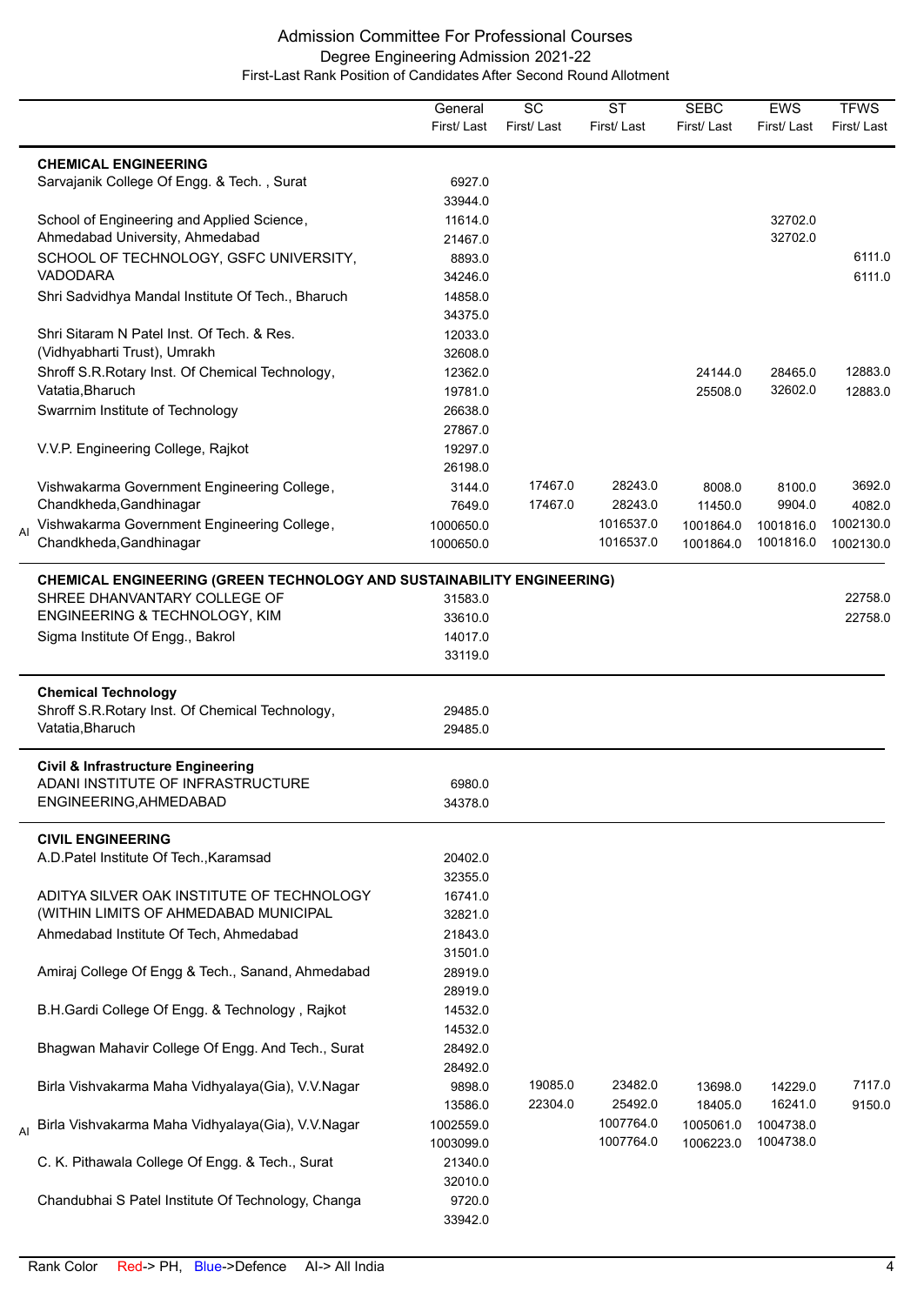|                |                                                                                           | General<br>First/Last                            | $\overline{SC}$<br>First/Last | $\overline{\text{ST}}$<br>First/Last | <b>SEBC</b><br>First/Last       | EWS<br>First/Last      | <b>TFWS</b><br>First/Last     |
|----------------|-------------------------------------------------------------------------------------------|--------------------------------------------------|-------------------------------|--------------------------------------|---------------------------------|------------------------|-------------------------------|
|                | <b>CIVIL ENGINEERING</b><br>Darshan Institute Of Engg. & Tech., Rajkot-Morbi              | 24559.0                                          |                               |                                      |                                 |                        |                               |
|                | Highway, Hadala<br>DR. S & S.S.Ghandhi Government Engineering<br><b>College Surat</b>     | 32860.0<br>3016.0<br>13482.0                     | 26935.0<br>33693.0            | 16874.0<br>16874.0                   | 18288.0<br>22221.0              | 16822.0<br>18088.0     |                               |
| $\overline{A}$ | DR. S & S.S.Ghandhi Government Engineering<br><b>College Surat</b>                        | 1002425.0<br>1002698.0                           |                               |                                      | 1007037.0<br>1007037.0          | 1003467.0<br>1003467.0 |                               |
|                | Dr. Subhahsh Technical Campus, Junagadh                                                   | 19216.0<br>19216.0                               |                               |                                      |                                 |                        |                               |
|                | Faculty Of Technology & Engineering (MSU), Vadodara                                       | 692.0<br>8269.0                                  | 18956.0<br>18956.0            | 19957.0<br>21532.0                   | 10047.0<br>13753.0              | 10203.0<br>14056.0     | 5696.0<br>5994.5              |
|                | Al Faculty Of Technology & Engineering(MSU), Vadodara                                     | 1000734.0<br>1001239.0                           |                               | 1007626.0<br>1007626.0               | 1003256.0<br>1003741.0          | 1004280.0<br>1004280.0 |                               |
|                | Faculty Of Technology And Engineering (GIA),<br>Dharmsinh Desai University, (DDU), Nadiad | 5575.0<br>12388.0                                | 18747.0<br>22381.0            | 23829.0<br>23829.0                   | 14673.0<br>15692.0              | 13063.0<br>14329.0     | 8436.0<br>8436.0              |
| $\overline{A}$ | Faculty Of Technology And Engineering (GIA),<br>Dharmsinh Desai University, (DDU), Nadiad | 1002896.0<br>1003263.0                           |                               | 1006255.0<br>1006255.0               | 1004644.0<br>1004644.0          |                        |                               |
|                | G.H.Patel College Of Engg. & Tech., V. V. Nagar                                           | 9175.0<br>32558.0                                |                               |                                      |                                 |                        |                               |
|                | Gandhinagar Institute Of Technology, Moti Bhoyan,<br>Kalol, Gandhinagar                   | 16467.0<br>23399.0                               |                               |                                      |                                 |                        |                               |
|                | Ganpat University, U.V. Patel College of Engineering,<br>Kherva, Mehsana                  | 16099.0<br>33546.0                               |                               |                                      |                                 |                        |                               |
|                | GIDC Degree Engineering College, Abrama, Navsari                                          | 17928.0<br>34337.0                               |                               |                                      |                                 |                        |                               |
|                | Government Engineering College, Bharuch                                                   | 14944.0<br>26159.0                               |                               | 26732.0<br>29667.0                   | 29799.0<br>34117.0              | 31302.0<br>31302.0     | 17649.0<br>18724.0            |
| AI             | Government Engineering College, Bharuch                                                   | 1005706.0                                        | 1022267.0                     | 1012310.0                            | 1008352.0                       |                        | 1005463.0                     |
|                | Government Engineering College, Bhavnagar                                                 | 1005706.0<br>11940.0<br>18711.0                  | 1022267.0                     | 1012310.0<br>27039.0<br>33846.0      | 1008352.0<br>20673.0<br>24086.0 | 23529.0<br>27666.0     | 1005463.0<br>6430.0<br>6430.0 |
| AI             | Government Engineering College, Bhavnagar                                                 | 1007026.0<br>1007026.0<br>1012024.0<br>1012024.0 |                               | 1008025.0<br>1008025.0               | 1007905.0<br>1007905.0          |                        | 1003437.0<br>1003437.0        |
|                | Government Engineering College, Bhuj                                                      | 14197.0<br>32643.0                               |                               |                                      |                                 |                        |                               |
| AI             | Government Engineering College, Bhuj                                                      | 1006105.0<br>1008501.0                           |                               |                                      |                                 |                        |                               |
|                | Government Engineering College, Dahod                                                     | 17166.0<br>34000.0                               |                               |                                      |                                 |                        |                               |
| AI             | Government Engineering College, Dahod                                                     | 1007345.0<br>1013702.0                           |                               |                                      |                                 |                        |                               |
|                | Government Engineering College, Godhra                                                    | 17075.0<br>33932.0                               |                               |                                      |                                 |                        |                               |
| AI             | Government Engineering College, Godhra                                                    | 1005387.0<br>1010124.0                           |                               |                                      |                                 |                        |                               |
|                | Government Engineering College, Modasa                                                    | 13688.0<br>34282.0                               |                               |                                      |                                 |                        |                               |
| AI             | Government Engineering College, Modasa                                                    | 1004107.0<br>1008608.0                           |                               |                                      |                                 | 1016503.0<br>1016503.0 |                               |
|                | Government Engineering College, Palanpur                                                  | 9021.0<br>26017.0                                | 27201.0<br>27201.0            |                                      | 26520.0<br>32217.0              | 29499.0<br>33319.0     | 11680.0<br>11680.0            |
| AI             | Government Engineering College, Palanpur                                                  | 1003654.0<br>1003654.0                           |                               | 1013674.0<br>1013674.0               | 1014155.0<br>1014155.0          |                        |                               |
|                | Government Engineering College, Patan                                                     | 13593.0<br>24567.0                               | 29357.0<br>31776.0            | 29207.0<br>29207.0                   | 24855.0<br>32493.0              | 27927.0<br>29093.0     |                               |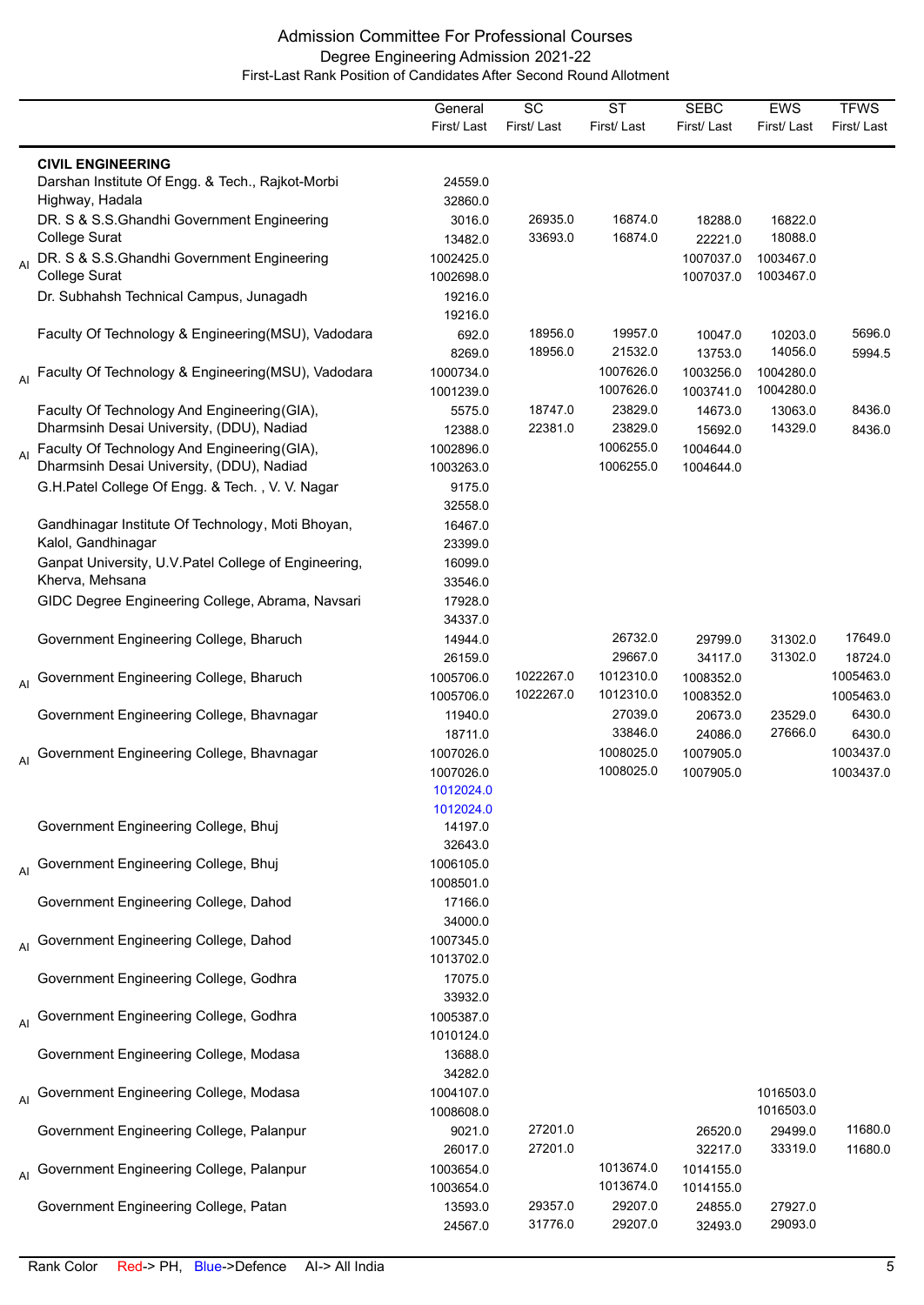|    |                                                       | General<br>First/Last  | $\overline{SC}$<br>First/Last | $\overline{\text{ST}}$<br>First/Last | <b>SEBC</b><br>First/Last | <b>EWS</b><br>First/Last | <b>TFWS</b><br>First/Last |
|----|-------------------------------------------------------|------------------------|-------------------------------|--------------------------------------|---------------------------|--------------------------|---------------------------|
|    |                                                       |                        |                               |                                      |                           |                          |                           |
|    | <b>CIVIL ENGINEERING</b>                              |                        |                               | 1018663.0                            | 1013454.0                 |                          | 1006519.0                 |
| AI | Government Engineering College, Patan                 | 1006674.0<br>1007385.0 |                               | 1018663.0                            | 1013454.0                 |                          | 1006519.0                 |
|    | Government Engineering College, Rajkot                | 10689.0                | 19275.0                       | 26185.0                              | 19804.0                   | 20504.0                  |                           |
|    |                                                       | 18806.0                | 24862.0                       | 31646.0                              | 22908.0                   | 25731.0                  |                           |
| AI | Government Engineering College, Rajkot                | 1002202.0              |                               | 1011944.0                            | 1006893.0                 |                          |                           |
|    |                                                       | 1005705.0              |                               | 1011944.0                            | 1006893.0                 |                          |                           |
|    | Government Engineering College, Valsad                | 17139.0                | 24023.0                       | 25204.0                              | 24780.0                   | 25363.0                  |                           |
|    |                                                       | 23948.0                | 24023.0                       | 27451.0                              | 30491.0                   | 25812.0                  |                           |
| AI | Government Engineering College, Valsad                | 1006067.0<br>1007555.0 |                               |                                      | 1009193.0<br>1009193.0    | 1009402.0<br>1009402.0   |                           |
|    | Indus Institute Of Tech. & Engg., Racharda,           | 31257.0                |                               |                                      |                           |                          |                           |
|    | Ahmedabad                                             | 31257.0                |                               |                                      |                           |                          |                           |
|    | Institute of Infrastructure, Technology, Research and | 15548.0                |                               |                                      |                           |                          |                           |
|    | Management(IITRAM), Ahmedabad                         | 34455.0                |                               |                                      |                           |                          |                           |
|    | Institute Of Technology, Nirma University Of Science  | 2767.0                 | 17538.0                       | 23468.0                              | 13380.0                   | 10124.0                  | 3556.0                    |
|    | & Technology, Ahmedabad                               | 9296.0                 | 21723.0                       | 30764.0                              | 23305.0                   | 14643.0                  | 3556.0                    |
|    | K.J. Institute Of Engg. And Tech., Savali             | 31329.0                |                               |                                      |                           |                          |                           |
|    |                                                       | 31329.0                |                               |                                      |                           |                          |                           |
|    | Krishna School of Emerging Technology & Applied       | 18193.0                |                               |                                      |                           |                          |                           |
|    | Research (Formerly Known as Babaria Institute Of      | 18193.0                |                               |                                      |                           |                          |                           |
|    | L.D.College Of Engineering, Ahmedabad                 | 3045.0                 | 13692.0                       | 13977.0                              | 6774.0                    | 8196.0                   | 3445.0                    |
|    |                                                       | 5887.0                 | 15202.0<br>1002683.0          | 14333.0<br>1004882.0                 | 9161.0                    | 8640.0                   | 3445.0                    |
|    | Al L.D.College Of Engineering, Ahmedabad              | 1000287.0<br>1000593.0 | 1002683.0                     | 1004882.0                            | 1002793.0<br>1003214.0    | 1001974.0<br>1001974.0   |                           |
|    | L.D.R.P. Institute Of Tech. & Research., Gandhinagar  | 9638.0                 |                               |                                      |                           |                          |                           |
|    |                                                       | 33013.0                |                               |                                      |                           |                          |                           |
|    | L.E.College, Morbi                                    | 19081.0                |                               |                                      |                           |                          |                           |
|    |                                                       | 34365.0                |                               |                                      |                           |                          |                           |
|    | Al L.E.College, Morbi                                 | 1005359.0              | 1026199.0                     |                                      | 1022975.0                 |                          |                           |
|    |                                                       | 1013831.0              | 1026199.0                     |                                      | 1022975.0                 |                          |                           |
|    | L.J. Institute Of Engg And Tech., Ahmedabad           | 6532.0                 |                               |                                      |                           |                          |                           |
|    |                                                       | 33698.0                |                               |                                      |                           |                          |                           |
|    | Laxmi Institute Of Technology, Sarigam, Valsad        | 34558.0                |                               |                                      |                           |                          |                           |
|    | Mahatma Gandhi Inst. Of Technical Edu. And            | 34558.0<br>28416.0     |                               |                                      |                           |                          |                           |
|    | Research Center, Navasari                             | 28416.0                |                               |                                      |                           |                          |                           |
|    | Mahavir Swami College Of Engineering & Technology,    | 33221.0                |                               |                                      |                           |                          |                           |
|    | Bharthana-Vesu, Surat                                 | 33221.0                |                               |                                      |                           |                          |                           |
|    | Marwadi Edu. Foundation Group Of Institutions,        | 32161.0                |                               |                                      |                           |                          |                           |
|    | Faculty Of Engg., Rajkot                              | 32161.0                |                               |                                      |                           |                          |                           |
|    | Merchant Engg. College, Basna. Visnagar               | 28380.0                |                               |                                      |                           |                          |                           |
|    |                                                       | 28380.0                |                               |                                      |                           |                          |                           |
|    | Noble Engineering College, Junagadh                   | 23635.0                |                               |                                      |                           |                          |                           |
|    |                                                       | 23635.0                |                               |                                      |                           |                          |                           |
|    | Pandit Deendayal Energy University , Gandhinagar      | 10223.0                | 31861.0<br>34563.0            |                                      | 29197.0                   | 28958.0<br>28958.0       |                           |
|    | Parul Institute of Engineering & Technology,          | 28822.0<br>23307.0     |                               |                                      | 34439.0                   |                          |                           |
|    | Waghodia, Vadodara                                    | 30219.0                |                               |                                      |                           |                          |                           |
|    | R.N.G. Patel Institute of Technology-RNGPIT (FETR),   | 25766.0                |                               |                                      |                           |                          |                           |
|    | Bardoli                                               | 31477.0                |                               |                                      |                           |                          |                           |
|    | S.P.B. Patel Engg. College, (Saffrony), Linch,        | 27552.0                |                               |                                      |                           |                          |                           |
|    | Mehsana                                               | 27552.0                |                               |                                      |                           |                          |                           |
|    | S.S.AGRAWAL INSTITUTE OF ENGINEERING &                | 32969.0                |                               |                                      |                           |                          |                           |
|    | <b>TECHNOLOGY NAVSARI</b>                             | 32969.0                |                               |                                      |                           |                          |                           |
|    | Sal Institute Of Tech. & Engg. Research, Ahmedabad    | 23005.0                |                               |                                      |                           |                          |                           |
|    |                                                       | 32965.0                |                               |                                      |                           |                          |                           |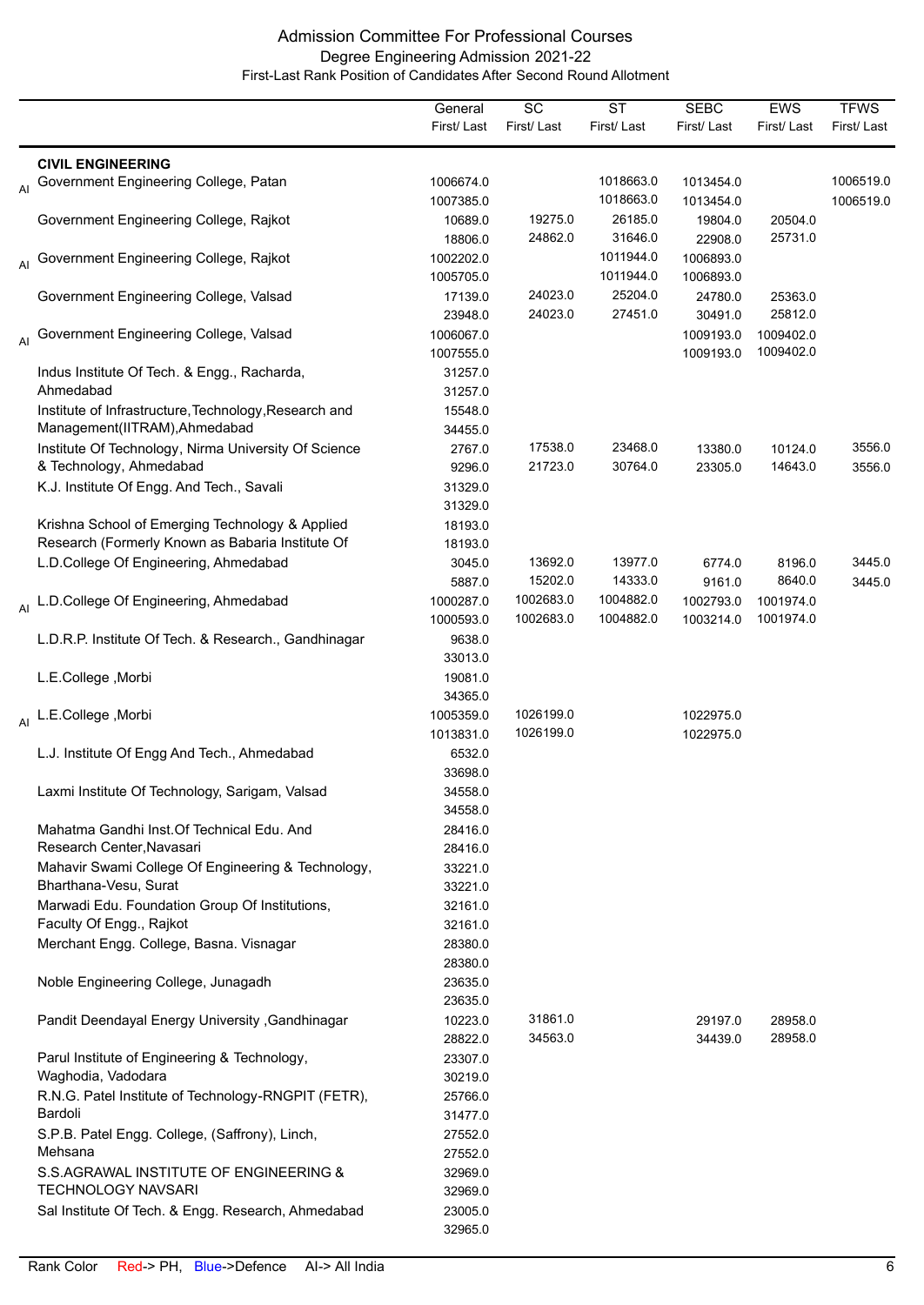|                |                                                                                         | General<br>First/Last  | SC<br>First/Last | <b>ST</b><br>First/Last | <b>SEBC</b><br>First/Last | <b>EWS</b><br>First/Last | <b>TFWS</b><br>First/Last |
|----------------|-----------------------------------------------------------------------------------------|------------------------|------------------|-------------------------|---------------------------|--------------------------|---------------------------|
|                | <b>CIVIL ENGINEERING</b>                                                                |                        |                  |                         |                           |                          |                           |
|                | Sankalchand Patel College Of Engg., Visnagar                                            | 22324.0                |                  |                         |                           |                          |                           |
|                | Sardar Vallabhbhai Patel Institute Of Tech., Vasad                                      | 32153.0<br>20249.0     |                  |                         |                           |                          |                           |
|                | Sarvajanik College Of Engg. & Tech., Surat                                              | 34177.0<br>12490.0     |                  |                         |                           |                          |                           |
|                |                                                                                         | 32206.0                |                  |                         |                           |                          |                           |
|                | SCHOOL OF SCIENCE & ENGINEERING.,                                                       | 19546.0                |                  |                         |                           |                          |                           |
|                | Navrachana University, Vadodara                                                         | 19546.0                |                  |                         |                           |                          |                           |
|                | Shankersinh Vaghela Bapu Institute Of Tech., Unava,<br>Gandhinagar                      | 31208.0<br>31208.0     |                  |                         |                           |                          |                           |
|                | Shantilal Shah Engineering College, Bhavnagar                                           | 19898.0                |                  |                         |                           |                          |                           |
|                |                                                                                         | 31591.0                |                  |                         |                           |                          |                           |
| AI             | Shantilal Shah Engineering College, Bhavnagar                                           | 1003975.0<br>1013302.0 |                  |                         |                           | 1015401.0<br>1015401.0   |                           |
|                | SHREE PANDIT NATHULALJI VYAS TECHNICAL                                                  |                        |                  |                         |                           |                          | 34127.0                   |
|                | CAMPUS, SURENDRANAGAR                                                                   |                        |                  |                         |                           |                          | 34127.0                   |
|                | SHREE SWAMINARAYAN INSTITUTE OF                                                         | 31878.0                |                  |                         |                           |                          |                           |
|                | TECHNOLOGY, BHAT, GANDHINAGAR                                                           | 31878.0                |                  |                         |                           |                          |                           |
|                | Shri Labhubhai Trivedi Institute Of Engineering And                                     | 34347.0                |                  |                         |                           |                          |                           |
|                | Technology, Rajkot                                                                      | 34347.0                |                  |                         |                           |                          |                           |
|                | Shri Sitaram N Patel Inst. Of Tech. & Res.                                              | 17885.0                |                  |                         |                           |                          | 16702.0                   |
|                | (Vidhyabharti Trust), Umrakh                                                            | 33255.0                |                  |                         |                           |                          | 34342.0                   |
|                | Shri Swami Atmanand Saraswati Institute Of Tech.,<br>Surat                              | 25933.0                |                  |                         |                           |                          |                           |
|                |                                                                                         | 25933.0                |                  |                         |                           |                          |                           |
|                | Silver Oak College Of Engg., & Tech. (WITHIN<br>AMHEDABAD MUNICIPAL CORPORATION LIMIT), | 19556.0<br>34522.0     |                  |                         |                           |                          |                           |
|                | Swarrnim Institute of Technology                                                        | 17758.0                |                  |                         |                           |                          |                           |
|                |                                                                                         | 17758.0                |                  |                         |                           |                          |                           |
|                | Tatva Institute Of Technological Studies, Modasa                                        | 32613.0                |                  |                         |                           |                          |                           |
|                |                                                                                         | 32613.0                |                  |                         |                           |                          |                           |
|                | V.V.P. Engineering College, Rajkot                                                      | 28407.0                |                  |                         |                           |                          |                           |
|                |                                                                                         | 28407.0                |                  |                         |                           |                          |                           |
|                | Vadodara Institute of Engineering, Kotambi,                                             | 33711.0                |                  |                         |                           |                          |                           |
|                | Waghodiya, Vadodara                                                                     | 33711.0                |                  |                         |                           |                          |                           |
|                | Vishwakarma Government Engineering College,                                             | 4989.0                 | 17160.0          | 11385.0                 | 10153.0                   | 11178.0                  | 5527.0                    |
|                | Chandkheda, Gandhinagar                                                                 | 9773.0                 | 17160.0          | 11385.0                 | 13461.0                   | 12309.0                  | 5527.0                    |
| $\overline{A}$ | Vishwakarma Government Engineering College,                                             | 1001599.0              | 1006316.0        |                         | 1004646.0                 |                          |                           |
|                | Chandkheda, Gandhinagar                                                                 | 1002010.0              | 1006316.0        |                         | 1004646.0                 |                          |                           |
|                | <b>COMPUTER ENGINEERING</b>                                                             |                        |                  |                         |                           |                          |                           |
|                | A.D. Patel Institute Of Tech., Karamsad                                                 | 2169.0                 | 13465.0          |                         | 4525.0                    | 4419.0                   | 1696.0                    |
|                |                                                                                         | 4319.0                 | 13465.0          |                         | 8108.0                    | 4563.0                   | 1891.0                    |
|                |                                                                                         | 12154.0                |                  |                         |                           |                          |                           |
|                |                                                                                         | 12154.0                |                  |                         |                           |                          |                           |
|                | ADITYA SILVER OAK INSTITUTE OF TECHNOLOGY<br>(WITHIN LIMITS OF AHMEDABAD MUNICIPAL      | 6750.0                 |                  |                         |                           |                          | 2421.0                    |
|                | Ahmedabad Institute Of Tech, Ahmedabad                                                  | 34273.0<br>1775.0      | 17652.0          | 30199.0                 | 12589.0                   | 11036.0                  | 7648.0<br>2518.0          |
|                |                                                                                         | 11021.0                | 25754.0          | 30199.0                 | 27691.0                   | 12792.0                  | 4161.0                    |
|                |                                                                                         | 23389.0                |                  |                         |                           |                          |                           |
|                |                                                                                         | 23389.0                |                  |                         |                           |                          |                           |
|                | Alpha College Of Engg. & Tech., Khatraj, Kalol                                          | 13833.0                |                  |                         |                           |                          |                           |
|                |                                                                                         | 34028.0                |                  |                         |                           |                          |                           |
|                | APOLLO INSTITUTE OF ENGINEERING &                                                       | 4770.0                 | 25850.0          |                         | 25390.0                   | 24937.0                  | 2346.0                    |
|                | <b>TECHNOLOGY AHMEDABAD</b>                                                             | 24866.0                | 33249.0          |                         | 28917.0                   | 29152.0                  | 3798.0                    |
|                | Atmiya University, Faculty of Engineering and                                           | 4908.0                 |                  |                         | 29623.0                   | 26543.0                  | 5210.0                    |
|                | Technology, Rajkot                                                                      | 26149.0                |                  |                         | 30395.0                   | 31616.0                  | 5456.0                    |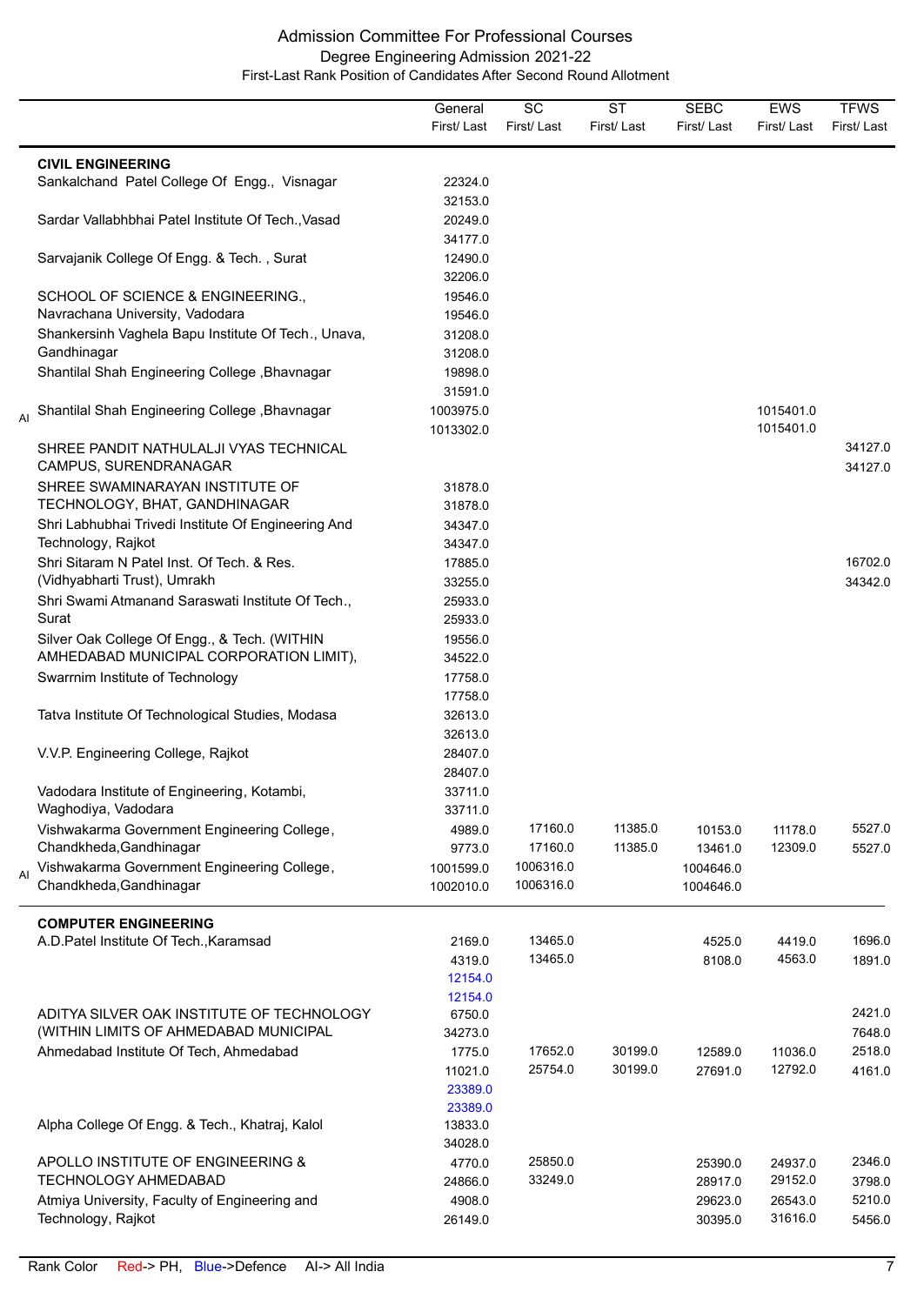|                |                                                                                           | General<br>First/Last                   | $\overline{SC}$<br>First/Last | $\overline{\text{ST}}$<br>First/Last | <b>SEBC</b><br>First/Last | EWS<br>First/Last  | <b>TFWS</b><br>First/Last |
|----------------|-------------------------------------------------------------------------------------------|-----------------------------------------|-------------------------------|--------------------------------------|---------------------------|--------------------|---------------------------|
|                | <b>COMPUTER ENGINEERING</b>                                                               |                                         |                               |                                      |                           |                    |                           |
|                | B.H.Gardi College Of Engg. & Technology, Rajkot                                           | 9122.0<br>25773.0                       |                               |                                      |                           |                    |                           |
|                | Balaji Engineering College, Jnd-Dhoraji Highway,<br>Makhiyala, Junagadh                   | 19621.0<br>28988.0                      |                               |                                      |                           |                    |                           |
|                | Bhagwan Arihant Institute of Tech., Surat                                                 | 8856.0<br>30291.0                       |                               |                                      | 32416.0<br>32416.0        | 31206.0<br>32963.0 | 8181.0<br>8181.0          |
|                | Bhagwan Mahavir College Of Engg. And Tech., Surat                                         | 4980.0<br>20501.0                       | 31246.0<br>31246.0            |                                      | 23749.0<br>33189.0        | 21020.0<br>24726.0 | 5223.0<br>5223.0          |
|                | Birla Vishvakarma Maha Vidhyalaya(Gia), V.V.Nagar                                         | 383.0<br>720.0                          |                               | 18850.0<br>23726.0                   | 1175.0<br>1552.0          | 721.0<br>752.0     | 519.0<br>520.0            |
| AI             | Birla Vishvakarma Maha Vidhyalaya(Gia), V.V.Nagar                                         | 1000001.0<br>1000031.0                  |                               | 1006679.0<br>1006679.0               | 1000411.0<br>1000411.0    |                    |                           |
|                | C. K. Pithawala College Of Engg. & Tech., Surat                                           | 4828.0<br>9506.0                        | 26788.0<br>29295.0            |                                      | 9718.0<br>16052.0         | 10032.0<br>10400.0 | 3987.0<br>3987.0          |
|                | C.U.Shah College Of Engg.& Tech., Wadhvan                                                 | 10579.0<br>33931.0                      |                               |                                      |                           |                    |                           |
|                | Chandubhai S Patel Institute Of Technology, Changa                                        | 1659.0<br>2486.0<br>9757.0<br>9757.0    | 8246.0<br>11267.0             |                                      | 3148.0<br>4695.0          | 2488.0<br>2540.0   | 813.0<br>1141.0           |
|                | Chhotubhai Gopalbhai Patel Institute Of Tech.,<br>Tarsadi, Bardoli                        | 7202.0<br>34022.0                       |                               |                                      |                           |                    | 4207.0<br>4207.0          |
|                | Darshan Institute Of Engg. & Tech., Rajkot-Morbi<br>Highway, Hadala                       | 4866.0<br>14227.0                       |                               |                                      | 16322.0<br>30648.0        | 14784.0<br>17943.0 |                           |
|                | Department of Engineering and Computing, Institute<br>of Advance Research, Gandhinagar    | 4975.0<br>10096.0                       | 23930.0<br>23930.0            |                                      | 11032.0<br>28627.0        | 11112.0<br>13176.0 | 3427.0<br>3564.0          |
|                | Devang Patel Institute of Advance Technology And<br>Research, Changa                      | 1910.0<br>3472.0                        | 12300.0<br>18723.0            |                                      | 4250.0<br>7677.0          | 3481.0<br>3589.0   |                           |
|                | Dr. Jivraj Mehta Institute Of Technology, Anand                                           | 9956.0<br>34572.0                       |                               |                                      |                           |                    |                           |
|                | Dr. V.R. Godhania College of Engg. & Tech.,<br>Porbandar                                  | 14716.0<br>14716.0                      |                               |                                      |                           |                    |                           |
|                | Engginering College, Tuwa, Godhara                                                        | 31434.0<br>31661.0                      |                               |                                      |                           |                    |                           |
|                | Faculty Of Technology And Engineering (GIA),<br>Dharmsinh Desai University, (DDU), Nadiad | 183.0<br>265.0                          |                               | 16013.0<br>16161.0                   | 309.0<br>309.0            | 277.0<br>277.0     | 159.0<br>159.0            |
| $\overline{A}$ | Faculty Of Technology And Engineering (GIA),<br>Dharmsinh Desai University, (DDU), Nadiad |                                         |                               | 1004703.0<br>1004703.0               | 1000112.0<br>1000112.0    |                    |                           |
|                |                                                                                           | 1011267.0                               |                               |                                      |                           |                    |                           |
|                | Faculty Of Technology(Sfi), Dharmsinh Desai                                               | 1011267.0<br>455.0                      |                               | 31675.0                              | 975.0                     | 502.0              | 280.0                     |
|                | University, Nadiad                                                                        | 496.0                                   |                               | 31750.0                              | 1198.0                    | 595.0              | 289.0                     |
|                | G.H.Patel College Of Engg. & Tech., V. V. Nagar                                           | 1217.0                                  | 9308.0                        | 25784.0                              | 2123.0                    | 1969.0             | 832.0                     |
|                |                                                                                           | 1769.0                                  | 9308.0                        | 25784.0                              | 2462.0                    | 2147.0             | 1151.0                    |
|                | Gandhinagar Institute Of Technology, Moti Bhoyan,<br>Kalol, Gandhinagar                   | 3814.0<br>12693.0<br>31898.0<br>31898.0 | 14413.0<br>21900.0            |                                      | 13762.0<br>30145.0        | 12737.0<br>15105.0 | 3514.0<br>4068.0          |
|                | Ganpat University, U.V. Patel College of Engineering,                                     | 1099.0                                  | 24933.0                       |                                      | 23918.0                   | 20513.0            |                           |
|                | Kherva, Mehsana                                                                           | 19884.0                                 | 30976.0                       |                                      | 32141.0                   | 22655.0            |                           |
|                | GIDC Degree Engineering College, Abrama, Navsari                                          | 3376.0<br>13796.0                       |                               |                                      | 15550.0<br>17705.0        | 17106.0<br>18562.0 |                           |
|                | Government Engineering College, Bhavnagar                                                 | 737.0<br>3674.0                         | 9017.0<br>9017.0              | 26002.0<br>28870.0                   | 3924.0<br>6570.0          | 4052.0<br>4287.0   | 2257.0<br>2257.0          |
| AI             | Government Engineering College, Bhavnagar                                                 | 1000731.0<br>1000820.0                  |                               | 1016817.0<br>1016817.0               | 1000917.0<br>1000917.0    |                    |                           |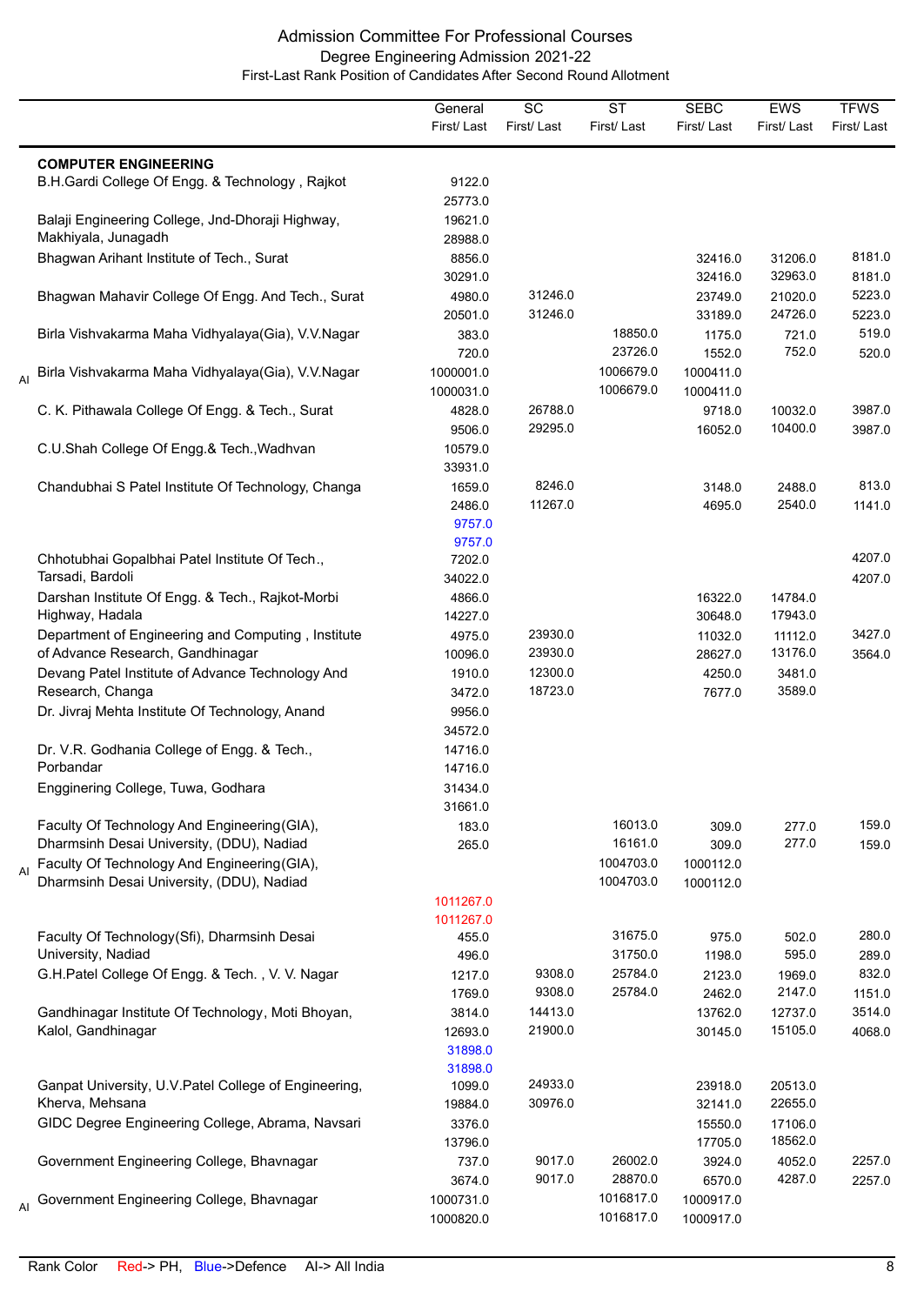|                |                                                             | General                | $\overline{SC}$    | <b>ST</b>          | <b>SEBC</b>         | EWS                    | <b>TFWS</b> |
|----------------|-------------------------------------------------------------|------------------------|--------------------|--------------------|---------------------|------------------------|-------------|
|                |                                                             | First/Last             | First/Last         | First/Last         | First/Last          | First/Last             | First/Last  |
|                |                                                             |                        |                    |                    |                     |                        |             |
|                | <b>COMPUTER ENGINEERING</b>                                 |                        |                    |                    |                     |                        |             |
|                | Government Engineering College, Dahod                       | 6231.0                 | 25605.0            | 26724.0            | 11235.0             | 11819.0                | 7103.0      |
|                |                                                             | 11003.0                | 25833.0            | 34354.0            | 15504.0             | 12771.0                | 9003.0      |
|                | Al Government Engineering College, Dahod                    | 1000424.0              | 1006206.0          |                    | 1004350.0           | 1000910.0              | 1003151.0   |
|                |                                                             | 1000424.0              | 1006206.0          |                    | 1004350.0           | 1000910.0              | 1003151.0   |
|                | Government Engineering College, Modasa                      | 3981.0                 | 9725.0             | 25772.0            | 10402.0             | 10136.0                | 2823.0      |
|                |                                                             | 9595.0                 | 24325.0            | 33707.0            | 13743.0             | 11254.0                | 5100.0      |
| AI             | Government Engineering College, Modasa                      | 1001099.0              | 1003756.0          | 1010782.0          | 1004285.0           |                        |             |
|                |                                                             | 1001178.0              | 1003756.0          | 1010782.0          | 1004777.0           |                        |             |
|                | Government Engineering College, Rajkot                      | 3166.0                 | 8714.0<br>15481.0  | 34535.0<br>34535.0 | 5316.0              | 5246.0<br>5819.0       | 1648.0      |
|                |                                                             | 5163.0                 |                    | 1015416.0          | 7290.0              |                        | 2756.0      |
| AI             | Government Engineering College, Rajkot                      | 1000486.0              |                    | 1015416.0          | 1001290.0           | 1000922.0<br>1000922.0 |             |
|                | Government Engineering College, Sector 28                   | 1000596.0<br>1221.0    | 6196.0             | 11643.0            | 1001676.0           |                        | 1399.0      |
|                | Gandhinagar                                                 | 1924.0                 | 8047.0             | 29616.0            | 2248.0<br>2561.0    | 1987.0<br>2082.0       | 1521.0      |
|                | Government Engineering College, Sector 28                   | 1000138.0              |                    | 1007165.0          | 1000740.0           | 1000271.0              | 1000125.0   |
| $\overline{A}$ | Gandhinagar                                                 | 1000228.0              |                    | 1007165.0          | 1000754.0           | 1000271.0              | 1000125.0   |
|                |                                                             | 1001768.0              |                    |                    |                     |                        |             |
|                |                                                             | 1001768.0              |                    |                    |                     |                        |             |
|                | Grow More Faculty of Engineering, Berna,                    | 17212.0                |                    |                    |                     |                        |             |
|                | Himmatnagar                                                 | 34527.0                |                    |                    |                     |                        |             |
|                | Gujarat Power Engg. And Res. Inst. (Gperi) (Ppp),           | 5337.0                 |                    |                    |                     |                        |             |
|                | Mevad, Mehsana                                              | 34398.0                |                    |                    |                     |                        |             |
|                | GYANMANJARI INSTITUTE OF TECHNOLOGY                         | 5053.0                 |                    |                    | 20745.0             | 20395.0                |             |
|                | Bhavnagar                                                   | 19985.0                |                    |                    | 29801.0             | 26791.0                |             |
|                | Hansaba College Of Engieering And Technology,               | 29567.0                |                    |                    |                     |                        |             |
|                | Siddhpur                                                    | 32657.0                |                    |                    |                     |                        |             |
|                | Hasmukh Goswami College Of Engg, Vahelal                    | 8533.0                 |                    |                    |                     |                        |             |
|                |                                                             | 29245.0                |                    |                    |                     |                        |             |
|                | Indus Institute Of Tech. & Engg., Racharda,                 | 4029.0                 | 20588.0            |                    | 14429.0             | 10318.0                | 2746.0      |
|                | Ahmedabad                                                   | 10290.0                | 25570.0            |                    | 25165.0             | 11561.0                | 2746.0      |
|                | Ipcowala Institute Of Engineering And Technology            | 11005.0                |                    |                    |                     |                        |             |
|                | Dharmaj                                                     | 33863.0                |                    |                    |                     |                        |             |
|                | K.J. Institute Of Engg. And Tech., Savali                   | 10411.0                |                    |                    |                     |                        |             |
|                |                                                             | 32967.0                |                    |                    |                     |                        |             |
|                | Kalol Institute Of Tech. & Research Center, Kalol           | 17918.0                |                    |                    |                     |                        |             |
|                |                                                             | 28089.0                |                    |                    |                     |                        |             |
|                | Knowledge Institute of Technology and Engineering,          | 8551.0                 |                    |                    |                     |                        |             |
|                | Bakrol, Anand                                               | 33278.0                |                    |                    |                     |                        |             |
|                | L.D.College Of Engineering, Ahmedabad                       | 253.0                  |                    | 13129.0<br>15728.0 | 626.0               | 605.0<br>643.0         |             |
|                |                                                             | 545.0                  |                    | 1001199.0          | 1080.0<br>1000131.0 | 1000123.0              |             |
|                | Al L.D.College Of Engineering, Ahmedabad                    | 1000010.0<br>1000022.0 |                    | 1001199.0          | 1000131.0           | 1000123.0              |             |
|                |                                                             |                        |                    |                    | 1005927.0           |                        |             |
|                |                                                             |                        |                    |                    | 1005927.0           |                        |             |
|                | L.D.R.P. Institute Of Tech. & Research., Gandhinagar        | 3854.0                 | 10628.0            |                    | 9889.0              | 9080.0                 | 2547.0      |
|                |                                                             | 9049.0                 | 21046.0            |                    | 20607.0             | 10463.0                | 2547.0      |
|                |                                                             | 21751.0                |                    |                    |                     |                        |             |
|                |                                                             | 26193.0                |                    |                    |                     |                        |             |
|                | L.J. Institute Of Engg And Tech., Ahmedabad                 | 2463.0                 | 8005.0             |                    | 5108.0              | 4821.0                 | 1129.0      |
|                |                                                             | 4815.0                 | 13965.0            |                    | 8841.0              | 5551.0                 | 1932.0      |
|                |                                                             | 16498.0                |                    |                    |                     |                        |             |
|                |                                                             | 16498.0                |                    |                    |                     |                        |             |
|                | Madhuben & Bhanubhai Patel Institute of Technology,         | 5637.0                 | 17105.0<br>17285.0 |                    | 15745.0             | 15325.0<br>18025.0     | 4761.0      |
|                | New V.V.Nagar<br>Mahatma Gandhi Inst. Of Technical Edu. And | 15257.0<br>15862.0     |                    |                    | 28462.0             |                        | 4761.0      |
|                | Research Center, Navasari                                   | 34469.0                |                    |                    |                     |                        |             |
|                |                                                             |                        |                    |                    |                     |                        |             |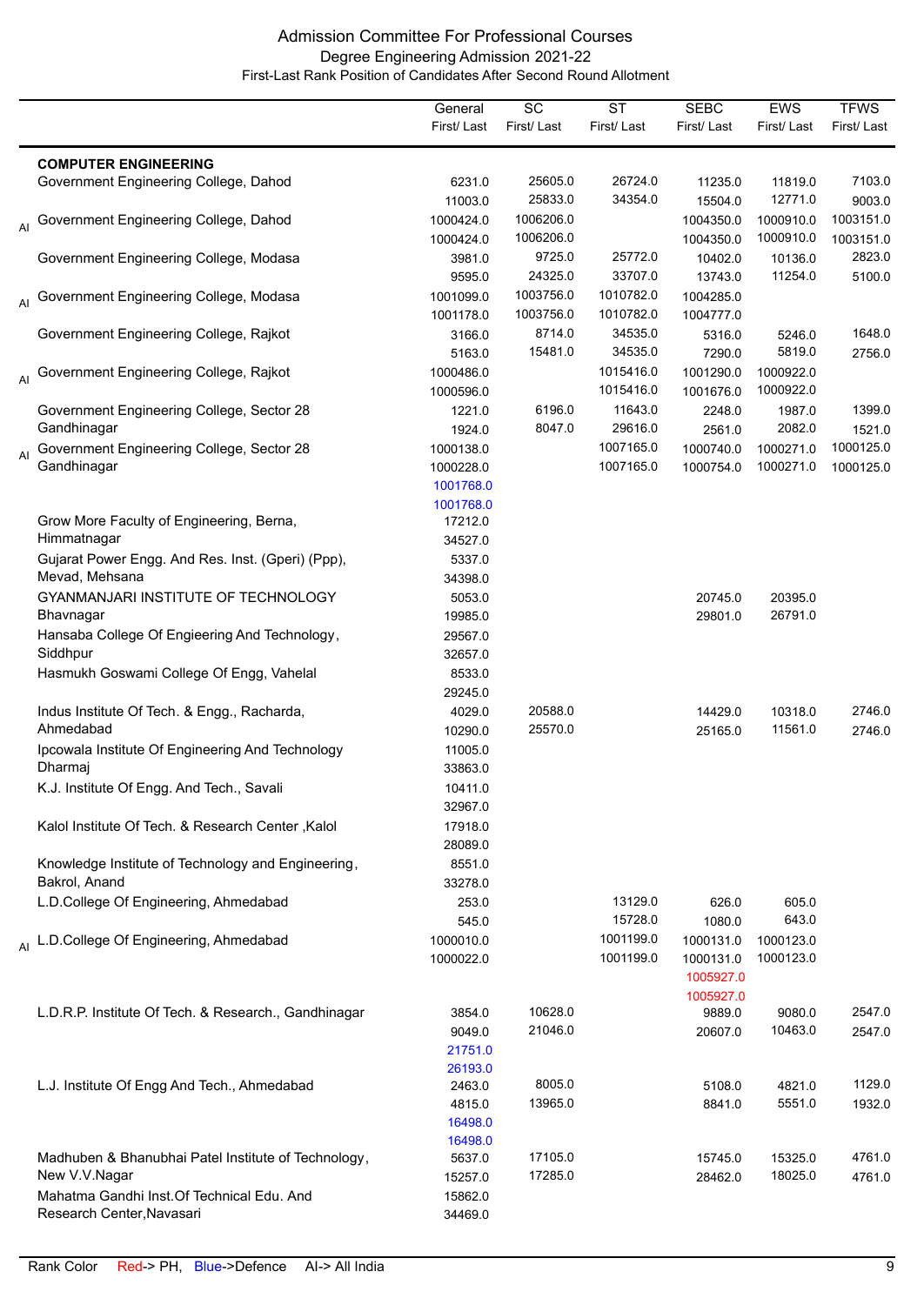|                                                                             | General<br>First/Last                  | SC<br>First/Last   | $\overline{\text{ST}}$<br>First/Last | <b>SEBC</b><br>First/Last | <b>EWS</b><br>First/Last | <b>TFWS</b><br>First/Last |
|-----------------------------------------------------------------------------|----------------------------------------|--------------------|--------------------------------------|---------------------------|--------------------------|---------------------------|
| <b>COMPUTER ENGINEERING</b>                                                 |                                        |                    |                                      |                           |                          |                           |
| Mahavir Swami College Of Engineering & Technology,<br>Bharthana-Vesu, Surat | 12017.0<br>33662.0                     |                    |                                      |                           |                          |                           |
| Marwadi Edu. Foundation Group Of Institutions,<br>Faculty Of Engg., Rajkot  | 5467.0<br>33585.0                      |                    |                                      |                           |                          |                           |
| Marwadi Edu. Foundation Group Of Institutions,<br>Faculty Of Tech., Rajkot  | 1801.0<br>33467.0                      |                    |                                      |                           |                          | 1234.0<br>5251.0          |
| Merchant Engg. College, Basna. Visnagar                                     | 27383.0<br>29660.0                     |                    |                                      |                           |                          |                           |
| Neotech Institute of Technology, Virod, Vadodara                            | 15874.0<br>32472.0                     |                    |                                      |                           |                          |                           |
| Om Engineering College Junagadh                                             | 32030.0<br>32030.0                     |                    |                                      |                           |                          |                           |
| P.P. Savani School of Engineering, P.P. Savani<br>University, Kosamba       | 7523.0<br>18554.0                      |                    |                                      | 20195.0<br>34529.0        | 18892.0<br>20608.0       | 5529.0<br>5529.0          |
| Pacific School Of Engineering, Surat                                        | 8214.0<br>24874.0                      |                    |                                      | 25017.0<br>25017.0        | 25686.0<br>33404.0       | 7847.0<br>7847.0          |
| Pandit Deendayal Energy University, Gandhinagar                             | 391.0<br>1665.0<br>4771.0<br>5009.0    | 4111.0<br>6768.0   | 27498.0<br>27498.0                   | 1970.0<br>4463.0          | 1767.0<br>2179.0         | 322.0<br>648.0            |
| Parul Institute of Engineering & Technology,<br>Waghodia, Vadodara          | 2450.0<br>13217.0                      | 27950.0<br>30379.0 | 25280.0<br>25280.0                   | 13751.0<br>32559.0        | 13273.0<br>14715.0       | 474.0<br>474.0            |
| Parul Institute of Technology, Waghodia, Vadodara                           | 11894.0<br>19045.0                     | 29282.0<br>29282.0 |                                      | 28437.0<br>32842.0        | 20521.0<br>22421.0       | 3906.0<br>4583.0          |
| Prime Institute of Engineering and Technology,<br>Jalalpore, Navsari        | 10393.0<br>33780.0                     |                    |                                      |                           |                          |                           |
| R.K. University - School of Engineering, Rajkot                             | 6802.0<br>34514.0                      |                    |                                      |                           |                          |                           |
| S.P.B. Patel Engg. College, (Saffrony), Linch,<br>Mehsana                   | 2610.0<br>24835.0                      |                    |                                      |                           | 29686.0<br>29686.0       | 4714.0<br>4714.0          |
| S.S.AGRAWAL INSTITUTE OF ENGINEERING &<br><b>TECHNOLOGY NAVSARI</b>         | 12511.0<br>25418.0                     |                    | 33793.0<br>33793.0                   | 26186.0<br>29669.0        |                          | 9855.0<br>9855.0          |
| Sal College Of Engineering, Ahmedabad                                       | 4755.0<br>19802.5                      | 28882.0<br>31929.0 |                                      | 22911.0<br>33365.0        | 20720.0<br>23159.0       |                           |
| SAL ENGINEERING & TECHNICAL INSTITUTE,<br>SOLA, AHMEDABAD                   | 8697.0<br>19653.0                      | 31093.0<br>31786.0 |                                      | 20268.0<br>25456.0        | 19684.0<br>20893.0       | 2439.0<br>2439.0          |
| Sal Institute Of Tech. & Engg. Research, Ahmedabad                          | 8813.0<br>14802.0                      |                    |                                      | 15831.0<br>29562.0        | 16051.0<br>17001.0       |                           |
| Sankalchand Patel College Of Engg., Visnagar                                | 11816.0<br>27029.0                     |                    |                                      | 30412.0<br>33469.0        | 27183.0<br>31774.0       | 8837.0<br>8837.0          |
| SARDAR PATEL COLLEGE OF ENGINEERING,<br><b>BAKROL ANAND</b>                 | 5564.0<br>17131.0                      | 31734.0<br>31734.0 |                                      | 23666.0<br>34437.0        | 17505.0<br>19600.0       |                           |
| Sardar Vallabhbhai Patel Institute Of Tech., Vasad                          | 1281.0<br>4933.0                       |                    | 15384.0<br>15384.0                   | 5855.0<br>9544.0          | 5139.0<br>5877.0         | 2340.0<br>2512.0          |
| Sarvajanik College Of Engg. & Tech., Surat                                  | 1360.0<br>3026.0<br>14214.0<br>14214.0 | 4255.0<br>13585.0  |                                      | 3140.0<br>6256.0          | 3202.0<br>3370.0         |                           |
| Shankersinh Vaghela Bapu Institute Of Tech., Unava,<br>Gandhinagar          | 11364.0<br>33296.0                     |                    |                                      |                           |                          |                           |
| SHREE PANDIT NATHULALJI VYAS TECHNICAL<br>CAMPUS, SURENDRANAGAR             | 18277.0<br>18277.0                     |                    |                                      |                           |                          | 10390.0<br>17241.0        |
| SHREE SWAMINARAYAN INSTITUTE OF<br>TECHNOLOGY, BHAT, GANDHINAGAR            | 3105.0<br>26205.0                      |                    |                                      | 31730.0<br>34069.0        | 26422.0<br>28372.0       | 9286.0<br>9286.0          |
| Shri Swami Atmanand Saraswati Institute Of Tech.,<br>Surat                  | 2927.0<br>6513.0                       | 21375.0<br>29046.0 |                                      | 7696.0<br>16181.0         | 6545.0<br>6545.0         | 2721.0<br>2721.0          |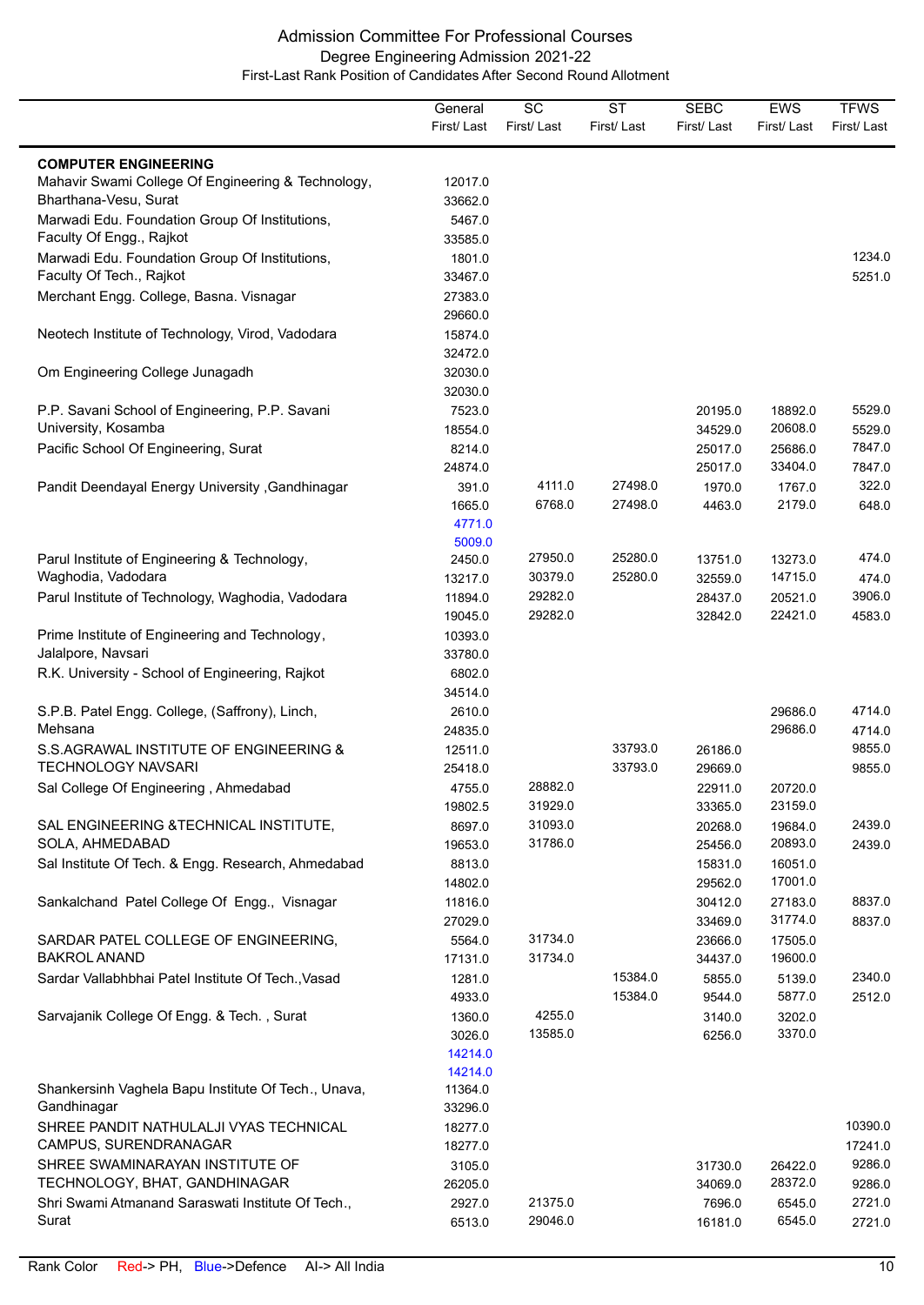|    |                                                                              | General<br>First/Last  | SC<br>First/Last       | <b>ST</b><br>First/Last | <b>SEBC</b><br>First/Last | <b>EWS</b><br>First/Last | <b>TFWS</b><br>First/Last |
|----|------------------------------------------------------------------------------|------------------------|------------------------|-------------------------|---------------------------|--------------------------|---------------------------|
|    | <b>COMPUTER ENGINEERING</b>                                                  |                        |                        |                         |                           |                          |                           |
|    | Shroff S.R. Rotary Inst. Of Chemical Technology,                             | 5657.0                 |                        |                         |                           |                          | 11524.0                   |
|    | Vatatia, Bharuch                                                             | 34080.0                |                        |                         |                           |                          | 11524.0                   |
|    | Sigma Institute Of Engg., Bakrol                                             | 8458.0                 |                        |                         |                           |                          |                           |
|    |                                                                              | 34505.0                |                        |                         |                           |                          |                           |
|    | Silver Oak College Of Engg., & Tech. (WITHIN                                 | 3321.0                 |                        |                         |                           |                          | 4143.0                    |
|    | AMHEDABAD MUNICIPAL CORPORATION LIMIT),                                      | 34584.0                |                        |                         |                           |                          | 7199.0                    |
|    | Smt. S.R. Patel Engg. College, Dabhi, Unjha                                  | 14611.0                |                        |                         |                           |                          |                           |
|    |                                                                              | 32062.0                |                        |                         |                           |                          |                           |
|    | SMT. SHANTABEN HARIBHAI GAJERA                                               | 24353.0                |                        |                         |                           |                          |                           |
|    | <b>ENGINEERING COLLEGE Amreli</b>                                            | 24991.0                |                        |                         |                           |                          |                           |
|    | Swaminarayan College Of Engg. & Tech., Kalol                                 | 31414.0                |                        |                         |                           |                          |                           |
|    |                                                                              | 32611.0                |                        |                         |                           |                          |                           |
|    | Swarrnim Institute of Technology                                             | 10719.0                |                        |                         |                           |                          |                           |
|    |                                                                              | 33910.0                |                        |                         |                           |                          |                           |
|    | V.V.P. Engineering College, Rajkot                                           | 918.0                  | 16729.0                |                         | 4710.0                    | 4632.0                   | 577.0                     |
|    |                                                                              | 4544.0                 | 17120.0                |                         | 11147.0                   | 5404.0                   | 577.0                     |
|    | Vadodara Institute of Engineering, Kotambi,                                  | 8150.0                 |                        |                         |                           |                          |                           |
|    | Waghodiya, Vadodara                                                          | 34494.0                |                        |                         |                           |                          |                           |
|    | VEERAYATAN INSTITUTE OF ENGINEERING                                          | 28486.0                |                        |                         |                           |                          |                           |
|    | TECHNOLOGY & RESEARCH., Mandvi                                               | 28486.0                |                        |                         |                           |                          |                           |
|    | Vidhyadeep Institute of Engineering & Technology,                            | 20443.0                |                        |                         |                           |                          |                           |
|    | Anita(Kim), Surat                                                            | 34400.0                |                        |                         |                           |                          |                           |
|    | Vidush Somany Institute Of Tech. & Res., Kadi                                | 13594.0                |                        |                         |                           |                          | 5697.0                    |
|    |                                                                              | 33922.0                |                        |                         |                           |                          | 5697.0                    |
|    | Vishwakarma Government Engineering College,                                  | 651.0                  | 5522.0                 | 22549.0                 | 1237.0                    | 1118.0                   | 556.0                     |
|    | Chandkheda, Gandhinagar                                                      | 1111.0                 | 5522.0                 | 26799.0                 | 1820.0                    | 1243.0                   | 801.0                     |
| AI | Vishwakarma Government Engineering College,<br>Chandkheda, Gandhinagar       | 1000081.0<br>1000147.0 | 1001010.0<br>1001010.0 | 1003946.0<br>1003946.0  | 1000238.0<br>1000456.0    | 1000217.0<br>1000217.0   |                           |
|    | <b>COMPUTER ENGINEERING (ARTIFICIAL INTELLIGENCE AND MACHINE LEARNING)</b>   |                        |                        |                         |                           |                          |                           |
|    | Silver Oak College Of Engg., & Tech. (WITHIN                                 | 4539.0                 |                        |                         |                           |                          |                           |
|    | AMHEDABAD MUNICIPAL CORPORATION LIMIT),                                      | 33870.0                |                        |                         |                           |                          |                           |
|    |                                                                              |                        |                        |                         |                           |                          |                           |
|    | <b>Computer Engineering (Artificial Intelligence)</b>                        |                        |                        |                         |                           |                          |                           |
|    | Ganpat University, U.V.Patel College of Engineering,                         | 17453.0                |                        |                         |                           |                          |                           |
|    | Kherva, Mehsana                                                              | 32063.0                |                        |                         |                           |                          |                           |
|    | Marwadi Edu. Foundation Group Of Institutions,                               | 14829.0                |                        |                         |                           |                          |                           |
|    | Faculty Of Tech., Rajkot                                                     | 32526.0                |                        |                         |                           |                          |                           |
|    | <b>COMPUTER ENGINEERING (CLOUD COMPUTING)</b>                                |                        |                        |                         |                           |                          |                           |
|    | Silver Oak College Of Engg., & Tech. (WITHIN                                 | 19625.0                |                        |                         |                           |                          |                           |
|    | AMHEDABAD MUNICIPAL CORPORATION LIMIT),                                      | 26119.0                |                        |                         |                           |                          |                           |
|    | <b>Computer Engineering (Cloud Tech. &amp; Information Security)</b>         |                        |                        |                         |                           |                          |                           |
|    | ITM Vocational University, Waghodia, Dist: Vadodara                          | 18929.0                |                        |                         |                           |                          |                           |
|    |                                                                              | 34533.0                |                        |                         |                           |                          |                           |
|    |                                                                              |                        |                        |                         |                           |                          |                           |
|    | <b>COMPUTER ENGINEERING (Data Science)</b>                                   |                        |                        |                         |                           |                          |                           |
|    | ITM Vocational University, Waghodia, Dist: Vadodara                          | 9421.0                 |                        |                         |                           |                          |                           |
|    |                                                                              | 34141.0                |                        |                         |                           |                          |                           |
|    | <b>COMPUTER ENGINEERING (MACHINE LEARNING &amp; ARTIFICIAL INTELLIGENCE)</b> |                        |                        |                         |                           |                          |                           |
|    | P.P. Savani School of Engineering, P.P. Savani                               | 5722.0                 |                        |                         |                           |                          |                           |
|    | University, Kosamba                                                          | 33681.0                |                        |                         |                           |                          |                           |
|    |                                                                              |                        |                        |                         |                           |                          |                           |

# **COMPUTER ENGINEERING (SOFTWARE ENGINEERING)**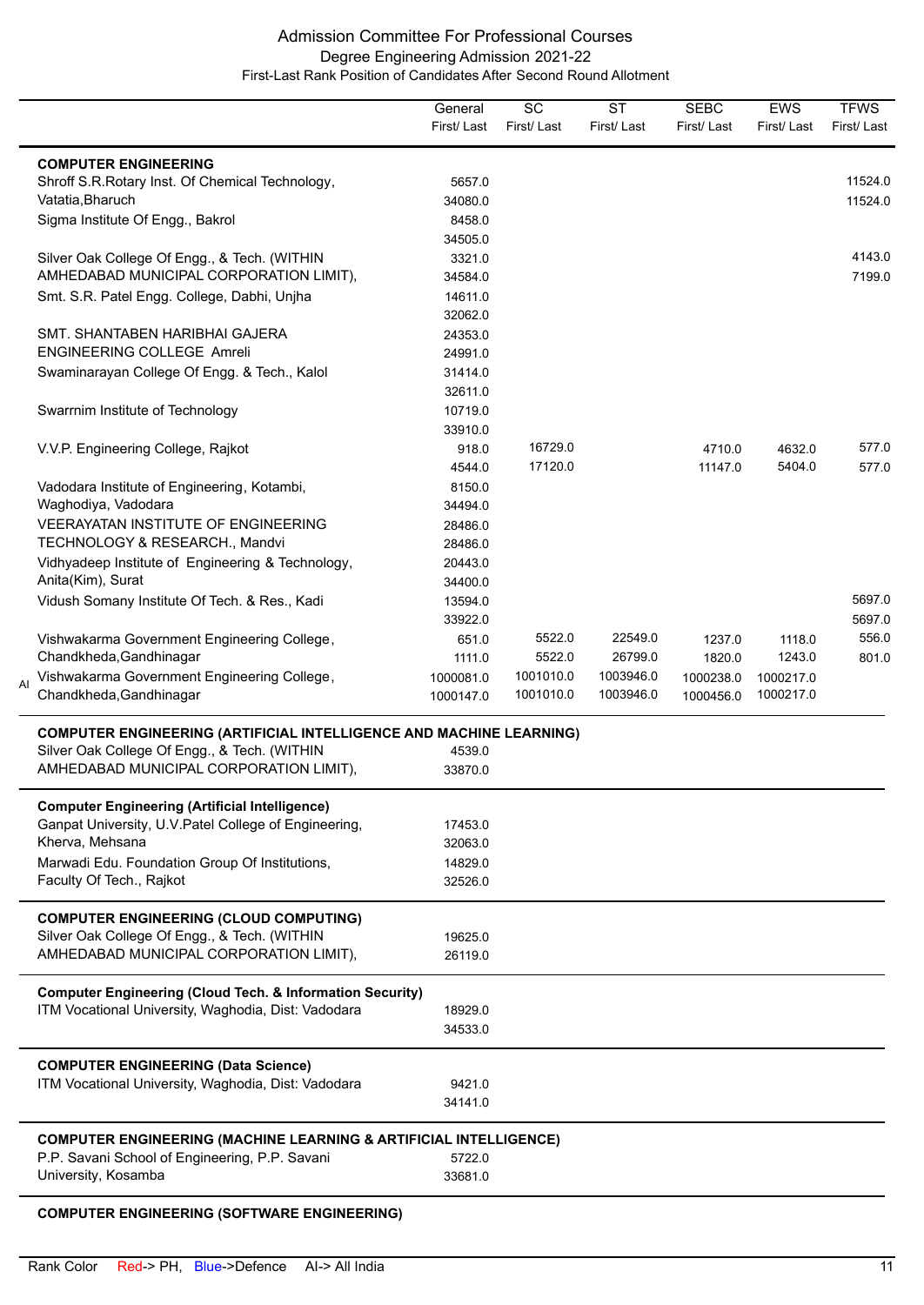|    |                                                                                                        | General<br>First/Last | SC<br>First/Last   | <b>ST</b><br>First/Last | <b>SEBC</b><br>First/Last | <b>EWS</b><br>First/Last | <b>TFWS</b><br>First/Last |
|----|--------------------------------------------------------------------------------------------------------|-----------------------|--------------------|-------------------------|---------------------------|--------------------------|---------------------------|
|    | <b>COMPUTER ENGINEERING (SOFTWARE ENGINEERING)</b><br>Asha M. Tarsadia Institute of Computer Science & | 9364.0                |                    |                         |                           |                          |                           |
|    | Tech. Bardoli                                                                                          | 34157.0               |                    |                         |                           |                          |                           |
|    | Parul Institute of Engineering & Technology,                                                           | 10746.0               |                    |                         |                           |                          |                           |
|    | Waghodia, Vadodara                                                                                     | 27313.0               |                    |                         |                           |                          |                           |
|    | Parul Institute of Technology, Waghodia, Vadodara                                                      | 12912.0               |                    |                         |                           |                          | 9708.0                    |
|    |                                                                                                        | 33366.0               |                    |                         |                           |                          | 9708.0                    |
|    | <b>COMPUTER SCIENCE &amp; BIOSCIENCES</b>                                                              |                       |                    |                         |                           |                          |                           |
|    | ADITYA SILVER OAK INSTITUTE OF TECHNOLOGY                                                              | 1858.0                |                    |                         |                           |                          | 8073.0                    |
|    | (WITHIN LIMITS OF AHMEDABAD MUNICIPAL                                                                  | 33291.0               |                    |                         |                           |                          | 8073.0                    |
|    | Silver Oak College Of Engg., & Tech. (WITHIN                                                           | 782.0                 |                    |                         |                           |                          | 7040.0                    |
|    | AMHEDABAD MUNICIPAL CORPORATION LIMIT),                                                                | 33821.0               |                    |                         |                           |                          | 7040.0                    |
|    | <b>COMPUTER SCIENCE &amp; BUSINESS SYSTEMS</b>                                                         |                       |                    |                         |                           |                          |                           |
|    | Ganpat University, U.V. Patel College of Engineering,                                                  | 7175.0                |                    |                         |                           |                          |                           |
|    | Kherva, Mehsana                                                                                        | 32632.0               |                    |                         |                           |                          |                           |
|    | <b>COMPUTER SCIENCE &amp; DESIGN</b>                                                                   |                       |                    |                         |                           |                          |                           |
|    | A.D.Patel Institute Of Tech., Karamsad                                                                 | 5465.0                |                    |                         | 11632.0                   | 11221.0<br>12868.0       | 3392.0                    |
|    |                                                                                                        | 10577.0               |                    |                         | 17420.0                   |                          | 4874.0                    |
|    | G.H.Patel College Of Engg. & Tech., V. V. Nagar                                                        | 2668.0                | 29474.0<br>29474.0 |                         | 7358.0                    | 6033.0<br>6611.0         | 2654.0                    |
|    |                                                                                                        | 5433.0                |                    |                         | 12379.0                   |                          | 2930.0                    |
|    | L.J. Institute Of Engg And Tech., Ahmedabad                                                            | 6784.0<br>12527.0     |                    |                         | 14520.0<br>19931.0        | 13557.0<br>15125.0       |                           |
|    | <b>COMPUTER SCIENCE &amp; ENGG</b>                                                                     |                       |                    |                         |                           |                          |                           |
|    | Amiraj College Of Engg & Tech., Sanand, Ahmedabad                                                      | 16382.0               |                    |                         |                           |                          | 9903.0                    |
|    |                                                                                                        | 32954.0               |                    |                         |                           |                          | 10555.0                   |
|    | Asha M. Tarsadia Institute of Computer Science &                                                       | 10662.0               |                    |                         |                           |                          |                           |
|    | Tech. Bardoli                                                                                          | 34555.0               |                    |                         |                           |                          |                           |
|    | B.H.Gardi College Of Engg. & Technology, Rajkot                                                        | 7521.0                |                    |                         |                           |                          |                           |
|    |                                                                                                        | 32334.0               |                    |                         |                           |                          |                           |
|    | Chandubhai S Patel Institute Of Technology, Changa                                                     | 1153.0                |                    | 28758.0                 | 2314.0                    | 2181.0                   |                           |
|    |                                                                                                        | 2112.0                |                    | 28758.0                 | 4535.0                    | 2318.0                   |                           |
|    | Devang Patel Institute of Advance Technology And                                                       | 1319.0                | 16182.0            |                         | 4955.0                    | 2972.0                   |                           |
|    | Research, Changa                                                                                       | 2968.0                | 16531.0            |                         | 7392.0                    | 3205.0                   |                           |
|    | Dr. Subhahsh Technical Campus, Junagadh                                                                | 10443.0               |                    |                         |                           |                          |                           |
|    |                                                                                                        | 20274.0               |                    |                         |                           |                          |                           |
|    | Faculty Of Technology & Engineering(MSU), Vadodara                                                     | 171.0                 |                    | 3584.0                  | 905.0                     | 505.0                    | 63.0                      |
|    |                                                                                                        | 467.0                 |                    | 10530.0                 | 905.0                     | 601.0                    | 63.0                      |
|    | <sub>Al</sub> Faculty Of Technology & Engineering(MSU), Vadodara                                       | 1000005.0             | 1000720.0          |                         | 1000145.0                 |                          | 1000079.0                 |
|    |                                                                                                        | 1000011.0             | 1000720.0          |                         | 1000145.0                 |                          | 1000079.0                 |
|    | Government Engineering College, Patan                                                                  | 3320.0                | 16162.0            | 24844.0                 | 9346.0                    | 9281.0                   | 5150.0                    |
|    |                                                                                                        | 9280.0                | 27709.0            | 24844.0                 | 14103.0                   | 11407.0                  | 5150.0                    |
| AI | Government Engineering College, Patan                                                                  | 1000573.0             | 1005805.0          | 1008136.0               | 1000867.0                 | 1000879.0                |                           |
|    |                                                                                                        | 1000765.0             | 1005805.0          | 1008136.0               | 1004002.0                 | 1000879.0                |                           |
|    | Hjd Institute Of Technical Education And Reserch,                                                      | 20035.0               |                    |                         |                           |                          |                           |
|    | Kera                                                                                                   | 34040.0               |                    |                         |                           |                          |                           |
|    | Indus Institute Of Tech. & Engg., Racharda,                                                            | 3107.0                | 20179.0            |                         | 15251.0                   | 10923.0                  |                           |
|    | Ahmedabad                                                                                              | 10702.0               | 28249.0            |                         | 24225.0                   | 13065.0                  |                           |
|    |                                                                                                        | 22163.0               |                    |                         |                           |                          |                           |
|    |                                                                                                        | 22163.0               |                    |                         |                           |                          |                           |
|    | Institute Of Technology, Nirma University Of Science                                                   | 145.0                 |                    | 4707.0                  | 377.0                     | 378.0                    | 157.0                     |
|    | & Technology, Ahmedabad                                                                                | 325.0                 |                    | 27032.0                 | 967.0                     | 419.0                    | 167.0                     |
|    | ITM (SLS) Baroda University (Formerly Known as ITM                                                     | 7342.0                | 33791.0            |                         | 29429.0                   | 28969.0                  |                           |
|    | Universe), Vadodara                                                                                    | 28625.0               | 33791.0            |                         | 29429.0                   | 33391.0                  |                           |
|    |                                                                                                        |                       |                    |                         |                           |                          |                           |

L,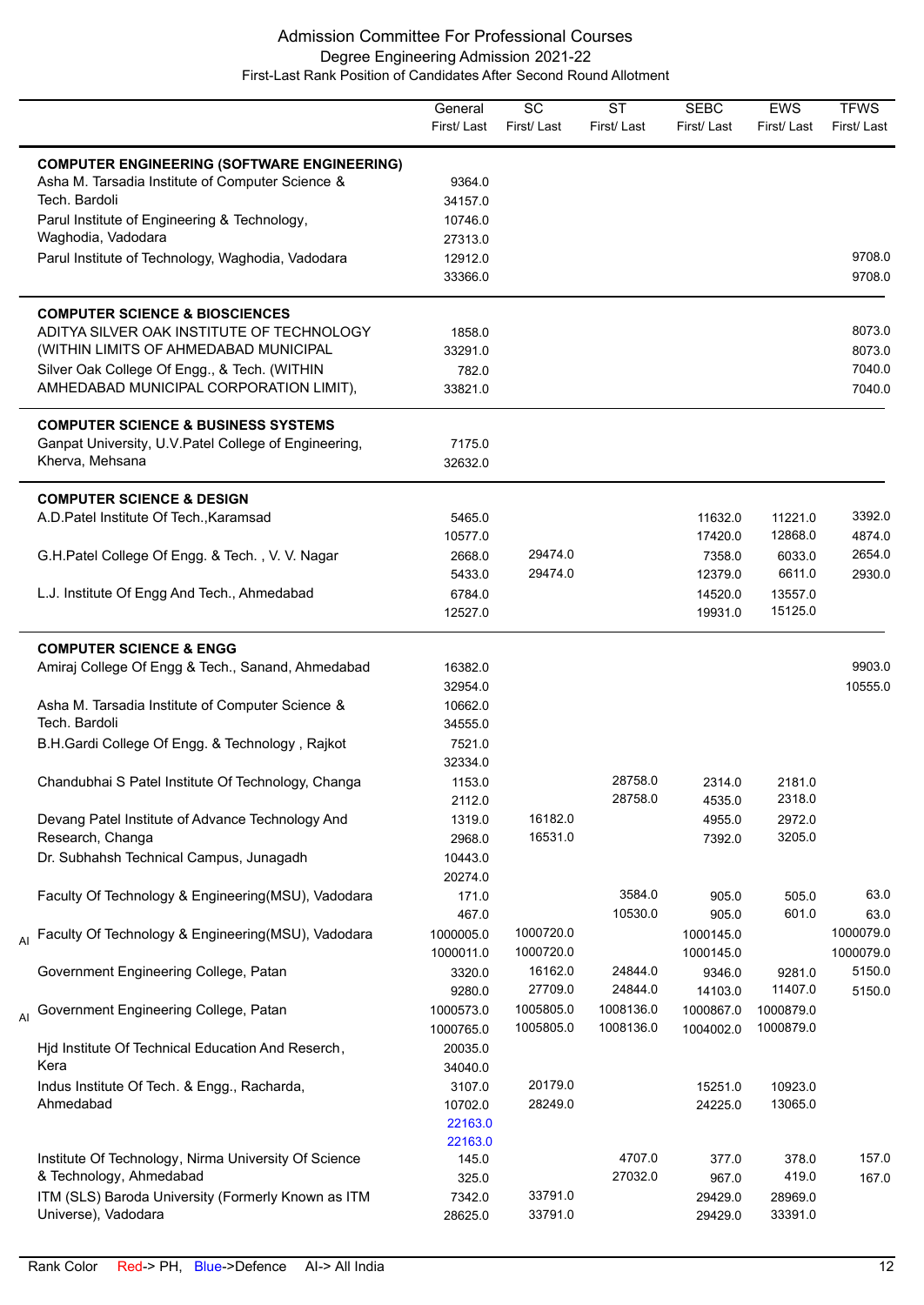|                                                                                                     | General<br>First/Last | $\overline{SC}$<br>First/Last | $\overline{\text{ST}}$<br>First/Last | <b>SEBC</b><br>First/Last | EWS<br>First/Last  | <b>TFWS</b><br>First/Last |
|-----------------------------------------------------------------------------------------------------|-----------------------|-------------------------------|--------------------------------------|---------------------------|--------------------|---------------------------|
|                                                                                                     |                       |                               |                                      |                           |                    |                           |
| <b>COMPUTER SCIENCE &amp; ENGG</b>                                                                  |                       |                               |                                      |                           |                    |                           |
| Krishna School of Emerging Technology & Applied<br>Research (Formerly Known as Babaria Institute Of | 5613.0                | 16782.0<br>26911.0            |                                      | 14792.0<br>33400.0        | 16308.0<br>21330.0 |                           |
| L.J. Institute Of Engg And Tech., Ahmedabad                                                         | 13451.0<br>2174.0     | 12663.0                       |                                      | 8779.0                    | 6243.0             | 2309.0                    |
|                                                                                                     | 6215.0                | 17390.0                       |                                      | 12184.0                   | 6936.0             | 2497.0                    |
|                                                                                                     | 10920.0               |                               |                                      |                           |                    |                           |
|                                                                                                     | 10920.0               |                               |                                      |                           |                    |                           |
| Laljibhai Chaturbhai Institute Of Tech., Bhandu,                                                    | 8277.0                |                               |                                      |                           |                    |                           |
| Mahesana                                                                                            | 18240.0               |                               |                                      |                           |                    |                           |
| Laxmi Institute Of Technology, Sarigam, Valsad                                                      | 11205.0               |                               |                                      |                           |                    |                           |
|                                                                                                     | 34304.0               |                               |                                      |                           |                    |                           |
| Narnarayan Shastri Institute of Technology, Jetalpur,<br>Ahmedabad                                  | 22243.0               |                               |                                      |                           |                    |                           |
|                                                                                                     | 32268.0               |                               |                                      |                           |                    | 3044.0                    |
| New L. J. Institute Of Engineering And Technology,<br>Ahmedabad                                     | 2535.0<br>6068.0      | 17545.0<br>17545.0            |                                      | 11693.0<br>12677.0        | 6220.0<br>7020.0   | 3044.0                    |
| Noble Engineering College, Junagadh                                                                 | 17056.0               |                               |                                      |                           |                    |                           |
|                                                                                                     | 21835.0               |                               |                                      |                           |                    |                           |
| P.P. Savani School of Engineering, P.P. Savani                                                      | 6609.0                |                               |                                      | 19640.0                   | 19050.0            | 6534.0                    |
| University, Kosamba                                                                                 | 18859.0               |                               |                                      | 19640.0                   | 23423.0            | 6534.0                    |
| Parul Institute of Engineering & Technology,                                                        | 4144.0                | 25382.0                       | 28237.0                              | 15424.0                   | 15566.0            | 2679.0                    |
| Waghodia, Vadodara                                                                                  | 15407.0               | 26619.0                       | 28237.0                              | 31789.0                   | 19435.0            | 4254.0                    |
| Parul Institute of Technology, Waghodia, Vadodara                                                   | 7281.0                | 28392.0                       |                                      |                           | 24334.0            | 3541.0                    |
|                                                                                                     | 21978.0               | 28725.0                       |                                      |                           | 30717.0            | 3541.0                    |
| R.N.G. Patel Institute of Technology-RNGPIT (FETR),                                                 | 8783.0                |                               | 18745.0                              | 12126.0                   | 11583.0            | 4784.0                    |
| Bardoli                                                                                             | 11377.0               |                               | 18745.0                              | 15753.0                   | 12138.0            | 4784.0                    |
| Rai School of Engineering, Dholka, Ahmedabad                                                        | 20807.0               |                               |                                      |                           |                    |                           |
|                                                                                                     | 33244.0               | 19136.0                       |                                      |                           |                    |                           |
| SAL ENGINEERING & TECHNICAL INSTITUTE,<br>SOLA, AHMEDABAD                                           | 7162.0<br>17376.0     | 33268.0                       |                                      | 22543.0<br>25068.0        | 17796.0<br>18294.0 |                           |
| Sal Institute Of Tech. & Engg. Research, Ahmedabad                                                  | 4406.0                |                               |                                      | 18536.0                   | 15062.0            |                           |
|                                                                                                     | 14881.0               |                               |                                      | 22187.0                   | 15062.0            |                           |
| School of Engineering and Applied Science,                                                          | 814.0                 | 5608.5                        |                                      | 2145.0                    | 1207.0             | 440.0                     |
| Ahmedabad University, Ahmedabad                                                                     | 1134.0                | 8545.0                        |                                      | 2508.0                    | 1260.0             | 699.0                     |
|                                                                                                     | 8523.0                |                               |                                      |                           |                    |                           |
|                                                                                                     | 8523.0                |                               |                                      |                           |                    |                           |
| School of Engineering, Indrashil University, Kadi                                                   | 15955.0               |                               |                                      |                           |                    |                           |
|                                                                                                     | 32129.0               |                               |                                      |                           |                    |                           |
| SCHOOL OF SCIENCE & ENGINEERING.,                                                                   | 4411.0                |                               |                                      | 30475.0                   | 20219.0<br>24817.0 |                           |
| Navrachana University, Vadodara                                                                     | 15448.0<br>21794.0    |                               |                                      | 30475.0                   |                    |                           |
|                                                                                                     | 21794.0               |                               |                                      |                           |                    |                           |
| SCHOOL OF TECHNOLOGY, GSFC UNIVERSITY,                                                              | 5823.0                | 17824.0                       | 33598.0                              | 13638.0                   | 13340.0            |                           |
| <b>VADODARA</b>                                                                                     | 12509.0               | 27819.0                       | 33598.0                              | 27883.0                   | 19624.0            |                           |
| Shri Labhubhai Trivedi Institute Of Engineering And                                                 | 15825.0               |                               |                                      |                           |                    | 9681.0                    |
| Technology, Rajkot                                                                                  | 30321.0               |                               |                                      |                           |                    | 9681.0                    |
| Shri Sadvidhya Mandal Institute Of Tech., Bharuch                                                   | 3415.0                |                               |                                      | 29228.0                   | 32506.0            |                           |
|                                                                                                     | 27495.0               |                               |                                      | 30090.0                   | 32506.0            |                           |
| Shri Satsangi Saketdham `Ram Ashram` Group Of                                                       | 21437.0               |                               |                                      |                           |                    |                           |
| Institutions, Vadasma<br>Shri Sitaram N Patel Inst. Of Tech. & Res.                                 | 21437.0               |                               | 33005.0                              |                           |                    |                           |
| (Vidhyabharti Trust), Umrakh                                                                        | 9264.0<br>19453.0     |                               | 33005.0                              | 21626.0<br>32517.0        | 22286.0<br>22286.0 |                           |
| Unitedworld School of Computational Intelligence,                                                   | 9343.0                | 25305.0                       |                                      | 20319.0                   | 14754.0            |                           |
| Uvarsad, Gandhinagar                                                                                | 13705.0               | 28095.0                       |                                      | 31265.0                   | 18726.0            |                           |
|                                                                                                     | 19203.0               |                               |                                      |                           |                    |                           |
|                                                                                                     | 19203.0               |                               |                                      |                           |                    |                           |
| Vidush Somany Institute Of Tech. & Res., Kadi                                                       | 14581.0               |                               |                                      |                           |                    | 6801.0                    |
|                                                                                                     | 31322.0               |                               |                                      |                           |                    | 7435.0                    |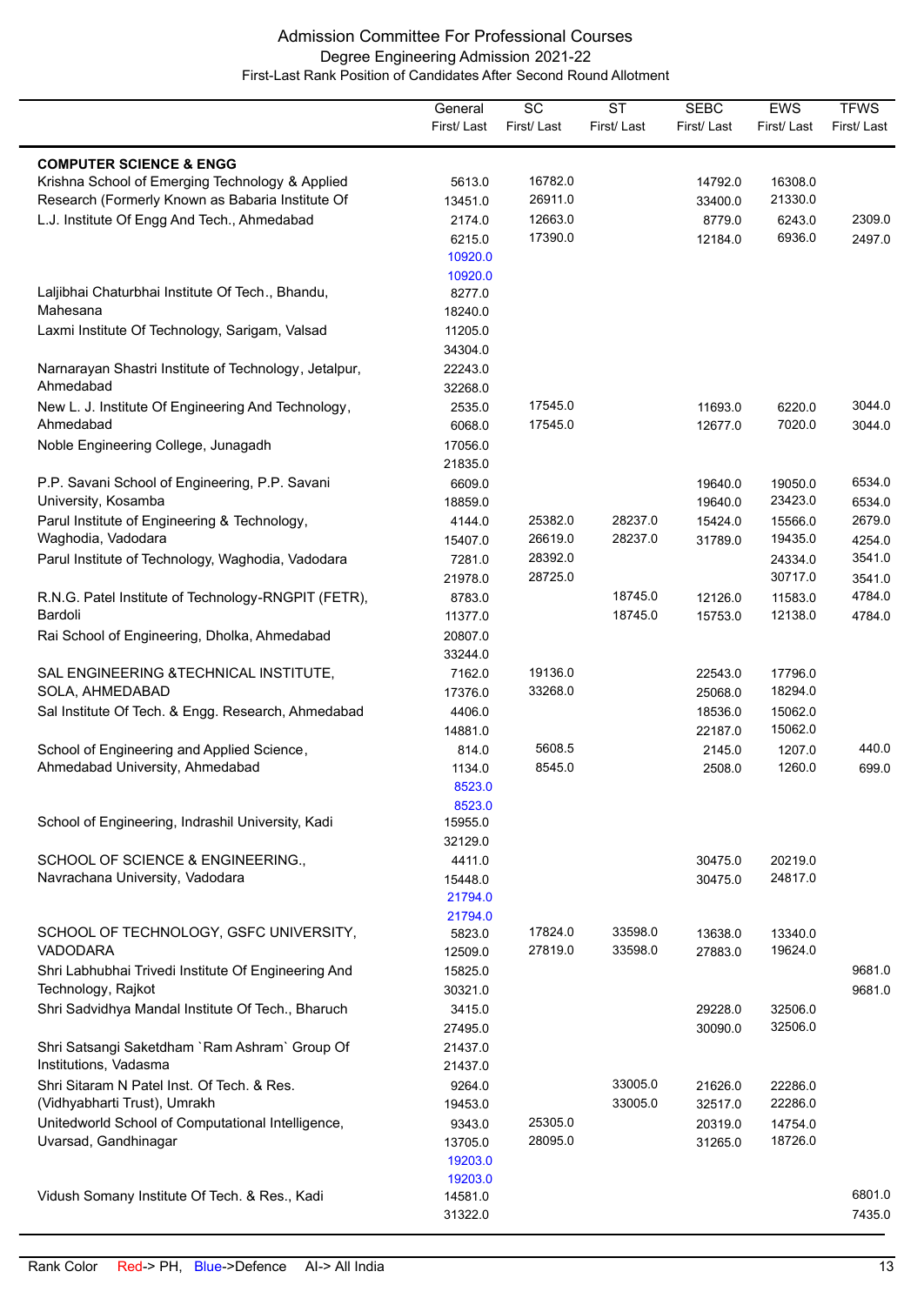|                                                                                               | General<br>First/Last | $\overline{SC}$<br>First/Last | $\overline{\text{ST}}$<br>First/Last | <b>SEBC</b><br>First/ Last | <b>EWS</b><br>First/Last | <b>TFWS</b><br>First/Last |
|-----------------------------------------------------------------------------------------------|-----------------------|-------------------------------|--------------------------------------|----------------------------|--------------------------|---------------------------|
| <b>COMPUTER SCIENCE &amp; ENGINEERING (ARTIFICIAL INTELLIGENCE AND MACHINE LEARNING)</b>      |                       |                               |                                      |                            |                          |                           |
| ADANI INSTITUTE OF INFRASTRUCTURE                                                             | 985.0                 | 8739.0                        |                                      | 8244.0                     | 3968.0                   |                           |
| ENGINEERING, AHMEDABAD                                                                        | 3406.0                | 15293.0                       |                                      | 13492.0                    | 4248.0                   |                           |
| New L. J. Institute Of Engineering And Technology,                                            | 4840.0                | 27932.0                       |                                      | 20275.0                    | 13991.0                  |                           |
| Ahmedabad                                                                                     | 13778.0               | 28584.0                       |                                      | 30410.0                    | 15996.0                  |                           |
| Parul Institute of Engineering & Technology,                                                  | 9127.0                |                               |                                      |                            |                          | 8015.0                    |
| Waghodia, Vadodara                                                                            | 33058.0               |                               |                                      |                            |                          | 11517.0                   |
| Parul Institute of Technology, Waghodia, Vadodara                                             | 14293.0               |                               |                                      |                            |                          | 11669.0                   |
|                                                                                               | 22723.0               |                               |                                      |                            |                          | 11669.0                   |
| SHREE DHANVANTARY COLLEGE OF                                                                  | 15456.0               |                               |                                      |                            |                          | 10824.0                   |
| ENGINEERING & TECHNOLOGY, KIM                                                                 | 34291.0               |                               |                                      |                            |                          | 10824.0                   |
| Unitedworld School of Computational Intelligence,                                             | 15122.0               |                               |                                      |                            | 30046.0                  |                           |
| Uvarsad, Gandhinagar                                                                          | 29704.0               |                               |                                      |                            | 30046.0                  |                           |
| <b>COMPUTER SCIENCE &amp; ENGINEERING (ARTIFICIAL INTELLIGENCE)</b>                           |                       |                               |                                      |                            |                          |                           |
| ITM (SLS) Baroda University (Formerly Known as ITM                                            | 13514.0               |                               |                                      |                            |                          |                           |
| Universe), Vadodara                                                                           | 29199.0               |                               |                                      |                            |                          |                           |
| Parul Institute of Engineering & Technology,                                                  | 6345.0                |                               |                                      |                            |                          | 4492.0                    |
| Waghodia, Vadodara                                                                            | 32444.0               |                               |                                      |                            |                          | 8723.0                    |
| Parul Institute of Technology, Waghodia, Vadodara                                             | 6879.0                |                               |                                      |                            |                          |                           |
|                                                                                               | 27785.0               |                               |                                      |                            |                          |                           |
| <b>Computer Science &amp; Engineering (Big Data &amp; Analysis)</b>                           |                       |                               |                                      |                            |                          |                           |
| Ganpat University, Institute of Computer Tech.,                                               | 11118.0               |                               |                                      |                            | 27949.0                  |                           |
| Kherva, Mehsana                                                                               | 25618.0               |                               |                                      |                            | 32411.0                  |                           |
| Parul Institute of Engineering & Technology,                                                  | 25991.0               |                               |                                      |                            |                          |                           |
| Waghodia, Vadodara                                                                            | 29301.0               |                               |                                      |                            |                          |                           |
| <b>COMPUTER SCIENCE &amp; ENGINEERING (BLOCK CHAIN TECHNOLOGY)</b>                            |                       |                               |                                      |                            |                          |                           |
| Parul Institute of Engineering & Technology,                                                  | 7385.0                |                               |                                      |                            |                          | 8359.0                    |
| Waghodia, Vadodara                                                                            | 23169.0               |                               |                                      |                            |                          | 8359.0                    |
| Parul Institute of Technology, Waghodia, Vadodara                                             |                       |                               |                                      |                            |                          | 15582.0                   |
|                                                                                               |                       |                               |                                      |                            |                          | 16259.0                   |
| <b>Computer Science &amp; Engineering (Cloud Based Applications)</b>                          |                       |                               |                                      |                            |                          |                           |
| Ganpat University, Institute of Computer Tech.,                                               | 11981.0               |                               |                                      |                            |                          |                           |
| Kherva, Mehsana                                                                               | 33642.0               |                               |                                      |                            |                          |                           |
|                                                                                               |                       |                               |                                      |                            |                          |                           |
| <b>Computer science &amp; Engineering (Cloud Computing)</b>                                   |                       |                               |                                      |                            |                          |                           |
| Asha M. Tarsadia Institute of Computer Science &<br>Tech. Bardoli                             | 24163.0               |                               |                                      |                            |                          |                           |
|                                                                                               | 34384.0               |                               |                                      |                            |                          | 10374.0                   |
| Parul Institute of Engineering & Technology,                                                  | 3566.0                |                               |                                      |                            |                          |                           |
| Waghodia, Vadodara                                                                            | 29688.0               |                               |                                      |                            |                          | 10374.0                   |
| Parul Institute of Technology, Waghodia, Vadodara                                             | 26598.0<br>26598.0    |                               |                                      |                            |                          |                           |
|                                                                                               |                       |                               |                                      |                            |                          |                           |
| <b>COMPUTER SCIENCE &amp; ENGINEERING (DATA SCIENCE)</b>                                      |                       |                               |                                      |                            |                          |                           |
| ITM (SLS) Baroda University (Formerly Known as ITM                                            | 12258.0               |                               |                                      |                            |                          |                           |
| Universe), Vadodara                                                                           | 33040.0               |                               |                                      |                            |                          |                           |
| Parul Institute of Engineering & Technology,<br>Waghodia, Vadodara                            | 17869.0               |                               |                                      |                            |                          |                           |
|                                                                                               | 29957.0               |                               |                                      |                            |                          |                           |
| Parul Institute of Technology, Waghodia, Vadodara                                             |                       |                               |                                      |                            |                          | 14083.0<br>15193.0        |
|                                                                                               |                       |                               |                                      |                            |                          |                           |
| COMPUTER SCIENCE & ENGINEERING (INTERNET OF THINGS & CYBER SECURITY INCLUDING BLOCK CHAIN TEC |                       |                               |                                      |                            |                          |                           |
| Parul Institute of Engineering & Technology,                                                  | 5883.0                |                               |                                      |                            |                          | 9469.0                    |
| Waghodia, Vadodara                                                                            | 22601.0               |                               |                                      |                            |                          | 13157.0                   |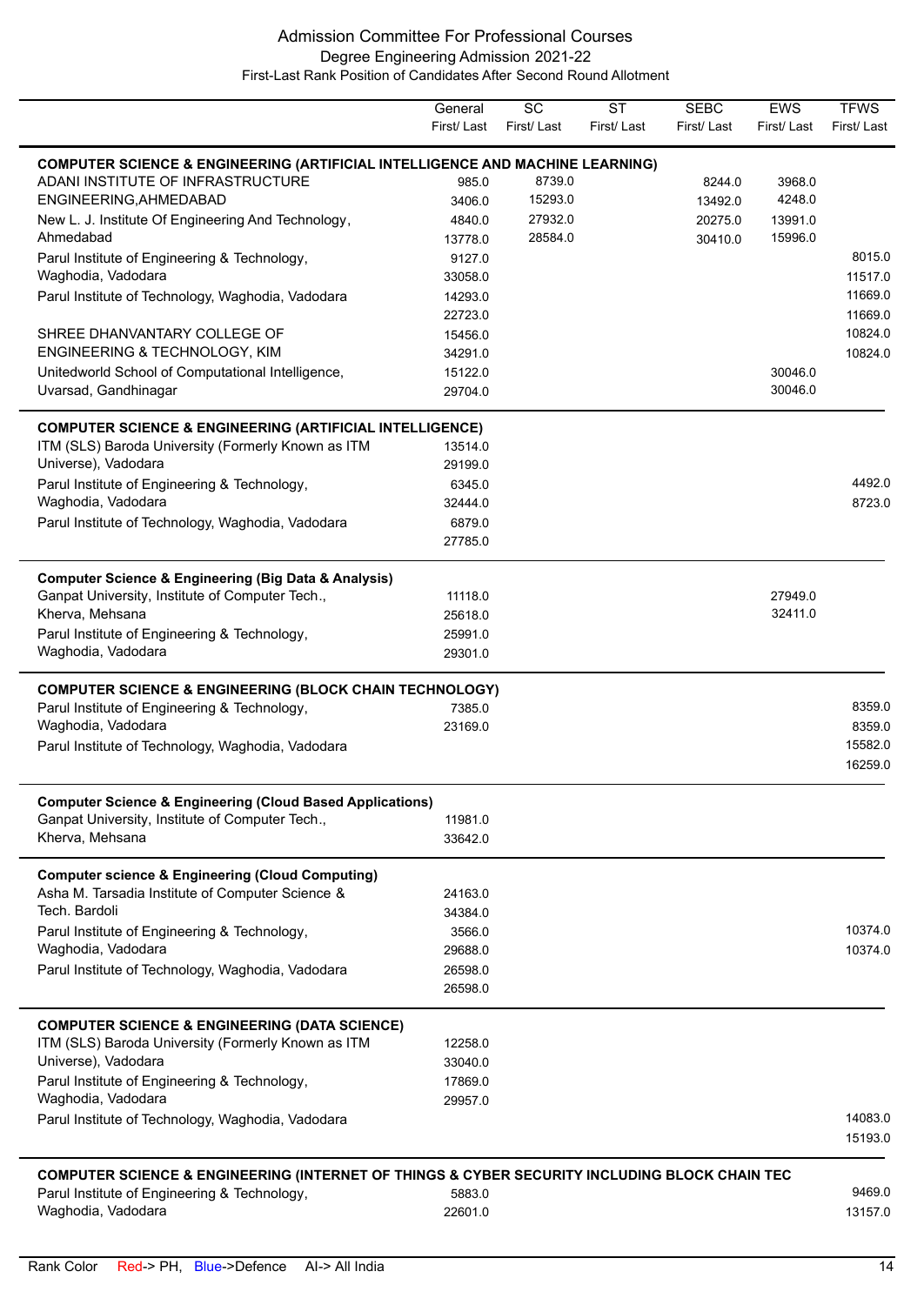# Admission Committee For Professional Courses Degree Engineering Admission 2021-22

First-Last Rank Position of Candidates After Second Round Allotment

|                                                                                               | General<br>First/Last | $\overline{SC}$<br>First/Last | <b>ST</b><br>First/Last | <b>SEBC</b><br>First/Last | <b>EWS</b><br>First/Last | <b>TFWS</b><br>First/Last |
|-----------------------------------------------------------------------------------------------|-----------------------|-------------------------------|-------------------------|---------------------------|--------------------------|---------------------------|
| COMPUTER SCIENCE & ENGINEERING (INTERNET OF THINGS & CYBER SECURITY INCLUDING BLOCK CHAIN TEC |                       |                               |                         |                           |                          |                           |
| Parul Institute of Technology, Waghodia, Vadodara                                             | 9838.0                |                               |                         |                           |                          | 15901.0                   |
|                                                                                               | 31475.0               |                               |                         |                           |                          | 15901.0                   |
| SHREE DHANVANTARY COLLEGE OF                                                                  | 15741.0               |                               |                         |                           |                          |                           |
| ENGINEERING & TECHNOLOGY, KIM                                                                 | 15741.0               |                               |                         |                           |                          |                           |
| <b>COMPUTER SCIENCE &amp; ENGINEERING (INTERNET OF THINGS)</b>                                |                       |                               |                         |                           |                          |                           |
| G.H.Patel College Of Engg. & Tech., V. V. Nagar                                               | 1963.0                | 21187.0                       |                         | 5385.0                    | 4888.0                   | 1415.0                    |
|                                                                                               | 4688.0                | 21187.0                       |                         | 11877.0                   | 5571.0                   | 1415.0                    |
|                                                                                               | 10483.0               |                               |                         |                           |                          |                           |
|                                                                                               | 10483.0               |                               |                         |                           |                          |                           |
| Parul Institute of Engineering & Technology,                                                  | 20364.0               |                               |                         |                           |                          |                           |
| Waghodia, Vadodara                                                                            | 20364.0               |                               |                         |                           |                          |                           |
| Parul Institute of Technology, Waghodia, Vadodara                                             | 31563.0               |                               |                         |                           |                          |                           |
|                                                                                               | 31563.0               |                               |                         |                           |                          |                           |
| <b>COMPUTER SCIENCE &amp; ENGINEERING (NETWORKS)</b>                                          |                       |                               |                         |                           |                          |                           |
| Parul Institute of Engineering & Technology,                                                  |                       |                               |                         |                           |                          | 13931.0                   |
| Waghodia, Vadodara                                                                            |                       |                               |                         |                           |                          | 15754.0                   |
| Parul Institute of Technology, Waghodia, Vadodara                                             | 24388.0               |                               |                         |                           |                          | 15904.0                   |
|                                                                                               | 24388.0               |                               |                         |                           |                          | 15904.0                   |
| <b>Computer Science &amp; Engineering with Specialisation in Cyber Security</b>               |                       |                               |                         |                           |                          |                           |
| Ganpat University, Institute of Computer Tech.,                                               | 9088.0                |                               |                         |                           |                          | 10532.0                   |
| Kherva, Mehsana                                                                               | 33797.0               |                               |                         |                           |                          | 10603.0                   |
| ITM (SLS) Baroda University (Formerly Known as ITM                                            | 17315.0               |                               |                         |                           |                          |                           |
| Universe), Vadodara                                                                           | 32717.0               |                               |                         |                           |                          |                           |
| Parul Institute of Engineering & Technology,                                                  | 10243.0               |                               |                         |                           |                          |                           |
| Waghodia, Vadodara                                                                            | 33493.0               |                               |                         |                           |                          |                           |
| Parul Institute of Technology, Waghodia, Vadodara                                             | 13520.0               |                               |                         |                           |                          |                           |
|                                                                                               | 30132.0               |                               |                         |                           |                          |                           |
| Silver Oak College Of Engg., & Tech. (WITHIN                                                  | 3884.0                |                               |                         |                           |                          | 8374.0                    |
| AMHEDABAD MUNICIPAL CORPORATION LIMIT),                                                       | 32849.0               |                               |                         |                           |                          | 8502.0                    |
| <b>COMPUTER SCIENCE &amp; TECHNOLOGY</b>                                                      |                       |                               |                         |                           |                          |                           |
| Parul Institute of Engineering & Technology,                                                  | 7603.0                |                               |                         |                           |                          | 7074.0                    |
| Waghodia, Vadodara                                                                            | 31809.0               |                               |                         |                           |                          | 8913.0                    |
| Parul Institute of Technology, Waghodia, Vadodara                                             | 6059.0                |                               |                         |                           |                          |                           |
|                                                                                               | 32688.0               |                               |                         |                           |                          |                           |
| <b>COMPUTER TECHNOLOGY</b>                                                                    |                       |                               |                         |                           |                          |                           |
| Parul Institute of Technology, Waghodia, Vadodara                                             |                       |                               |                         |                           |                          | 12046.0                   |
|                                                                                               |                       |                               |                         |                           |                          | 14717.0                   |
| <b>CYBER SECURITY</b>                                                                         |                       |                               |                         |                           |                          |                           |
| Chhotubhai Gopalbhai Patel Institute Of Tech.,                                                | 22487.0               |                               |                         |                           |                          |                           |
| Tarsadi, Bardoli                                                                              | 28135.0               |                               |                         |                           |                          |                           |
| Rai School of Engineering, Dholka, Ahmedabad                                                  | 8461.0                |                               |                         |                           |                          | 13062.0                   |
|                                                                                               | 24836.0               |                               |                         |                           |                          | 15044.0                   |
| Swarrnim Institute of Technology                                                              | 8986.0                |                               |                         |                           |                          | 15209.0                   |
|                                                                                               | 24695.0               |                               |                         |                           |                          | 15209.0                   |
| <b>Dairy Technology</b>                                                                       |                       |                               |                         |                           |                          |                           |
| Parul Institute of Technology, Waghodia, Vadodara                                             | 1105.0                |                               |                         |                           |                          | 7560.0                    |
|                                                                                               | 33979.0               |                               |                         |                           |                          | 7560.0                    |
| <b>ELECTRICAL &amp; ELECTRONICS</b>                                                           |                       |                               |                         |                           |                          |                           |
| Department of Engineering and Computing, Institute                                            | 676.0                 |                               |                         |                           |                          |                           |
| of Advance Research, Gandhinagar                                                              | 17221.0               |                               |                         |                           |                          |                           |

Rank Color Red-> PH, Blue->Defence Al-> All India 15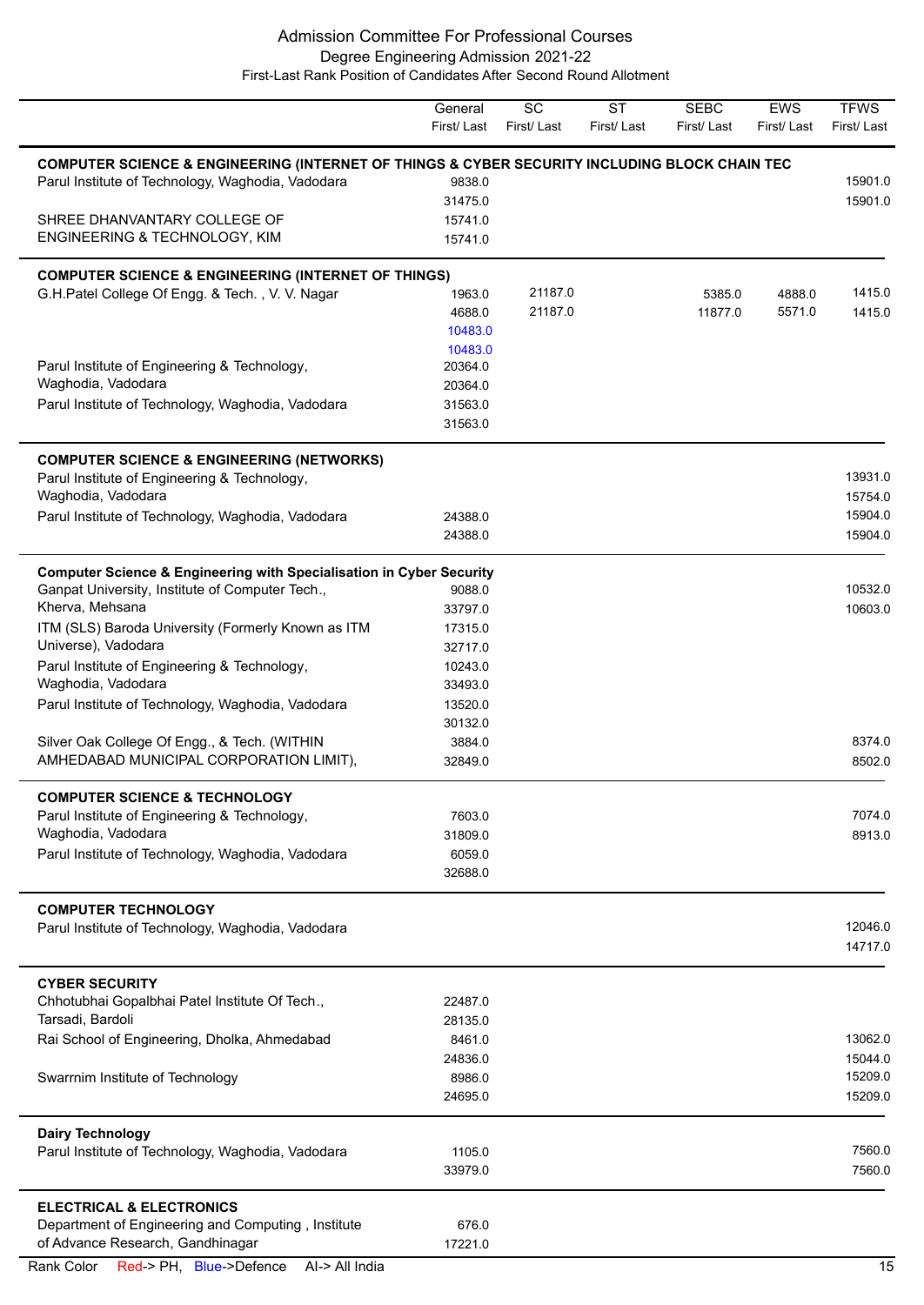|    |                                                                                    | General<br>First/Last                            | SC<br>First/Last       | <b>ST</b><br>First/Last | <b>SEBC</b><br>First/Last | <b>EWS</b><br>First/Last | <b>TFWS</b><br>First/Last |
|----|------------------------------------------------------------------------------------|--------------------------------------------------|------------------------|-------------------------|---------------------------|--------------------------|---------------------------|
|    | <b>ELECTRICAL ENGINEERING</b>                                                      |                                                  |                        |                         |                           |                          |                           |
|    | A.D. Patel Institute Of Tech., Karamsad                                            | 11882.0<br>33955.0                               |                        |                         |                           |                          |                           |
|    | ADITYA SILVER OAK INSTITUTE OF TECHNOLOGY<br>(WITHIN LIMITS OF AHMEDABAD MUNICIPAL | 29487.0<br>29487.0                               |                        |                         |                           |                          |                           |
|    | Ahmedabad Institute Of Tech, Ahmedabad                                             | 20158.0<br>32000.0                               |                        |                         |                           |                          |                           |
|    | Amiraj College Of Engg & Tech., Sanand, Ahmedabad                                  | 23647.0<br>23647.0                               |                        |                         |                           |                          |                           |
|    | Birla Vishvakarma Maha Vidhyalaya(Gia), V.V.Nagar                                  | 4591.0<br>9714.0                                 | 12735.0<br>20660.0     | 25234.0<br>29233.0      | 12336.0<br>15516.0        | 9880.0<br>12249.0        |                           |
|    | <sub>Al</sub> Birla Vishvakarma Maha Vidhyalaya(Gia), V.V.Nagar                    | 1001008.0<br>1001008.0                           | 1005321.0<br>1005321.0 |                         | 1002231.0<br>1002231.0    | 1003658.0<br>1003658.0   |                           |
|    | C. K. Pithawala College Of Engg. & Tech., Surat                                    | 28593.0<br>33012.0                               |                        |                         |                           |                          |                           |
|    | Chandubhai S Patel Institute Of Technology, Changa                                 | 10671.0<br>30096.0                               |                        |                         |                           |                          |                           |
|    | Darshan Institute Of Engg. & Tech., Rajkot-Morbi<br>Highway, Hadala                | 31070.0<br>31070.0                               |                        |                         |                           |                          |                           |
|    | DR. S & S.S.Ghandhi Government Engineering<br>College Surat                        | 9923.0<br>14105.0                                | 28443.0<br>31963.0     | 18591.0<br>18591.0      | 19327.0<br>22336.0        | 15247.0<br>21613.0       | 8298.0<br>8298.0          |
| AI | DR. S & S.S.Ghandhi Government Engineering<br><b>College Surat</b>                 | 1000730.0<br>1000841.0                           |                        |                         | 1004826.0<br>1004826.0    | 1004132.0<br>1004132.0   | 1002379.0<br>1002379.0    |
|    | Engginering College, Tuwa, Godhara                                                 | 28484.0<br>28484.0                               |                        |                         |                           |                          |                           |
|    | Faculty Of Technology & Engineering (MSU), Vadodara                                | 4122.0<br>4593.0                                 | 9741.0<br>14966.0      | 9845.0<br>23021.0       | 4910.0<br>8651.0          | 5532.0<br>6787.0         |                           |
| AI | Faculty Of Technology & Engineering(MSU), Vadodara                                 | 1000314.0<br>1000314.0<br>1000819.0<br>1000819.0 |                        |                         | 1001731.0<br>1001731.0    | 1000868.0<br>1000868.0   |                           |
|    | G.H.Patel College Of Engg. & Tech., V. V. Nagar                                    | 16593.0<br>30527.0                               |                        |                         |                           |                          |                           |
|    | Gandhinagar Institute Of Technology, Moti Bhoyan,<br>Kalol, Gandhinagar            | 25771.0<br>32393.0                               |                        |                         |                           |                          |                           |
|    | Ganpat University, U.V. Patel College of Engineering,<br>Kherva, Mehsana           | 31361.0<br>31361.0                               |                        |                         |                           |                          |                           |
|    | GIDC Degree Engineering College, Abrama, Navsari                                   | 28539.0<br>34235.0                               |                        |                         |                           |                          |                           |
|    | Government Engineering College, Bharuch                                            | 11559.0<br>27101.0                               | 29385.0<br>29385.0     | 27716.0<br>34399.0      | 27279.0<br>34390.0        | 28533.0<br>28926.0       | 12862.0<br>13828.0        |
|    | Government Engineering College, Bharuch                                            | 1002111.0<br>1003508.0                           | 1005794.0<br>1005794.0 | 1006504.0<br>1006504.0  | 1005741.0<br>1009716.0    | 1023050.0<br>1023050.0   |                           |
|    | Government Engineering College, Bhuj                                               | 16288.0<br>31796.0                               |                        |                         |                           |                          |                           |
| AI | Government Engineering College, Bhuj                                               | 1002902.0<br>1009751.0                           |                        |                         |                           |                          |                           |
|    | Government Engineering College, Dahod                                              | 18229.0<br>34526.0                               |                        |                         |                           |                          |                           |
| AI | Government Engineering College, Dahod                                              | 1010527.0<br>1012744.0                           |                        |                         |                           |                          |                           |
|    | Government Engineering College, Godhra                                             | 9331.0<br>30726.0                                |                        |                         |                           |                          |                           |
| AI | Government Engineering College, Godhra                                             | 1007251.0<br>1011613.0                           |                        |                         |                           |                          |                           |
|    | Government Engineering College, Modasa                                             | 17535.0<br>33440.0                               |                        |                         |                           |                          |                           |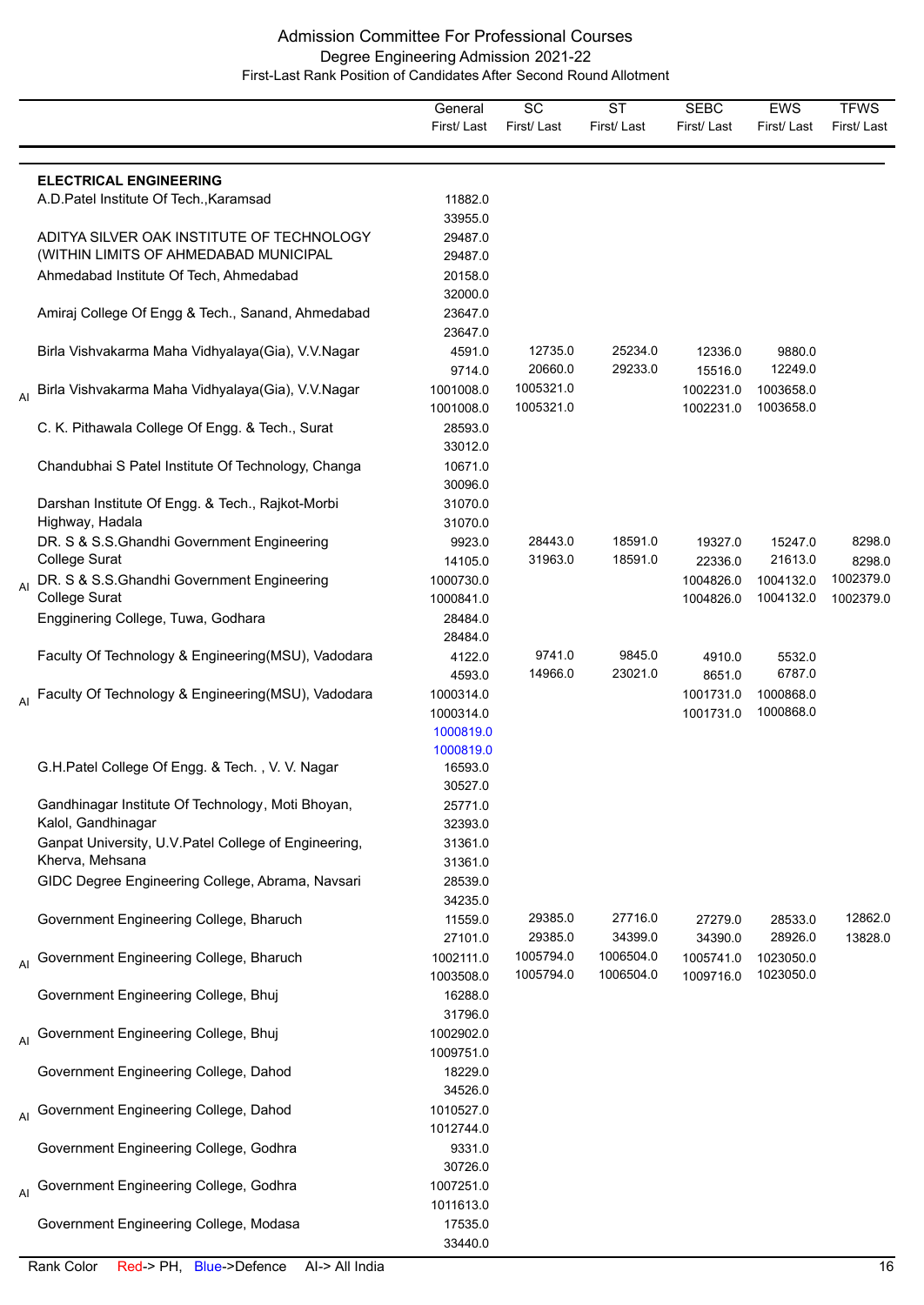|    |                                                                                        | General<br>First/Last  | SC<br>First/Last       | <b>ST</b><br>First/Last | <b>SEBC</b><br>First/Last | <b>EWS</b><br>First/Last | <b>TFWS</b><br>First/Last |
|----|----------------------------------------------------------------------------------------|------------------------|------------------------|-------------------------|---------------------------|--------------------------|---------------------------|
|    | <b>ELECTRICAL ENGINEERING</b>                                                          |                        |                        |                         |                           |                          |                           |
| AI | Government Engineering College, Modasa                                                 | 1006090.0<br>1010465.0 | 1023062.0<br>1023062.0 |                         |                           |                          |                           |
|    | Government Engineering College, Palanpur                                               | 11936.0<br>34297.0     |                        |                         |                           |                          | 13275.0<br>13275.0        |
| AI | Government Engineering College, Palanpur                                               | 1003507.0<br>1007827.0 |                        |                         |                           |                          |                           |
|    | Government Engineering College, Patan                                                  | 15001.0<br>34546.0     |                        |                         |                           |                          |                           |
| AI | Government Engineering College, Patan                                                  | 1004449.0<br>1009282.0 |                        |                         |                           |                          |                           |
|    | Government Engineering College, Rajkot                                                 | 14388.0<br>19190.0     |                        |                         | 21808.0<br>24902.0        | 26954.0<br>32426.0       | 9513.0<br>9513.0          |
| AI | Government Engineering College, Rajkot                                                 | 1005755.0<br>1005814.0 |                        | 1015044.0<br>1015044.0  | 1010667.0<br>1010667.0    |                          |                           |
|    | Government Engineering College, Valsad                                                 | 17613.0<br>23276.0     |                        | 26643.0<br>29690.0      | 23651.0<br>26650.0        |                          | 14088.0<br>14088.0        |
| AI | Government Engineering College, Valsad                                                 | 1004382.0<br>1004382.0 |                        | 1008529.0<br>1008529.0  | 1008017.0<br>1008017.0    |                          |                           |
|    | Gujarat Power Engg. And Res. Inst. (Gperi) (Ppp),<br>Mevad, Mehsana                    | 25997.0<br>33226.0     |                        |                         |                           |                          |                           |
|    | Indus Institute Of Tech. & Engg., Racharda,<br>Ahmedabad                               | 17382.0<br>17382.0     |                        |                         |                           |                          | 14334.0<br>14334.0        |
|    | Institute of Infrastructure, Technology, Research and<br>Management(IITRAM), Ahmedabad | 3374.0<br>31269.0      |                        |                         |                           |                          |                           |
|    | Institute Of Technology, Nirma University Of Science<br>& Technology, Ahmedabad        | 1640.0<br>6913.0       |                        |                         | 8199.0<br>20448.0         | 7503.0<br>12124.0        |                           |
|    | L.D.College Of Engineering, Ahmedabad                                                  | 4101.0<br>5174.0       | 7082.0<br>8676.0       | 13575.0<br>13575.0      | 5775.0<br>8757.0          | 5182.0<br>7189.0         |                           |
| AI | L.D.College Of Engineering, Ahmedabad                                                  | 1000498.0<br>1000631.0 |                        | 1005269.0<br>1005269.0  | 1000907.0<br>1001285.0    | 1001415.0<br>1001415.0   |                           |
|    | L.D.R.P. Institute Of Tech. & Research., Gandhinagar                                   | 20825.0<br>21300.0     |                        |                         |                           |                          |                           |
|    | L.E.College, Morbi                                                                     | 12061.0<br>34323.0     |                        |                         |                           |                          |                           |
|    | Al L.E.College, Morbi                                                                  | 1009814.0<br>1014415.0 |                        |                         |                           | 1016506.0<br>1016506.0   |                           |
|    | Laxmi Institute Of Technology, Sarigam, Valsad                                         | 33297.0<br>34191.0     |                        |                         |                           |                          |                           |
|    | Mahatma Gandhi Inst. Of Technical Edu. And<br>Research Center, Navasari                | 19883.0<br>33856.0     |                        |                         |                           |                          |                           |
|    | Marwadi Edu. Foundation Group Of Institutions,<br>Faculty Of Tech., Rajkot             | 22824.0<br>22824.0     |                        |                         |                           |                          |                           |
|    | Neotech Institute of Technology, Virod, Vadodara                                       | 32768.0<br>34096.0     |                        |                         |                           |                          |                           |
|    | Pacific School Of Engineering, Surat                                                   | 30478.0<br>30478.0     |                        |                         |                           |                          |                           |
|    | Pandit Deendayal Energy University , Gandhinagar                                       | 3655.0<br>19544.0      | 24215.0<br>24215.0     |                         |                           | 21883.0<br>27638.0       | 5607.0<br>5607.0          |
|    | Parul Institute of Engineering & Technology,<br>Waghodia, Vadodara                     | 21413.0<br>21956.0     |                        |                         |                           |                          | 16928.0<br>16928.0        |
|    | R.K. University - School of Engineering, Rajkot                                        | 11156.0<br>11156.0     |                        |                         |                           |                          |                           |
|    | R.N.G. Patel Institute of Technology-RNGPIT (FETR),<br>Bardoli                         | 14927.0<br>32780.0     |                        |                         |                           |                          |                           |
|    | S.S.AGRAWAL INSTITUTE OF ENGINEERING &<br><b>TECHNOLOGY NAVSARI</b>                    | 34044.0<br>34044.0     |                        |                         |                           |                          |                           |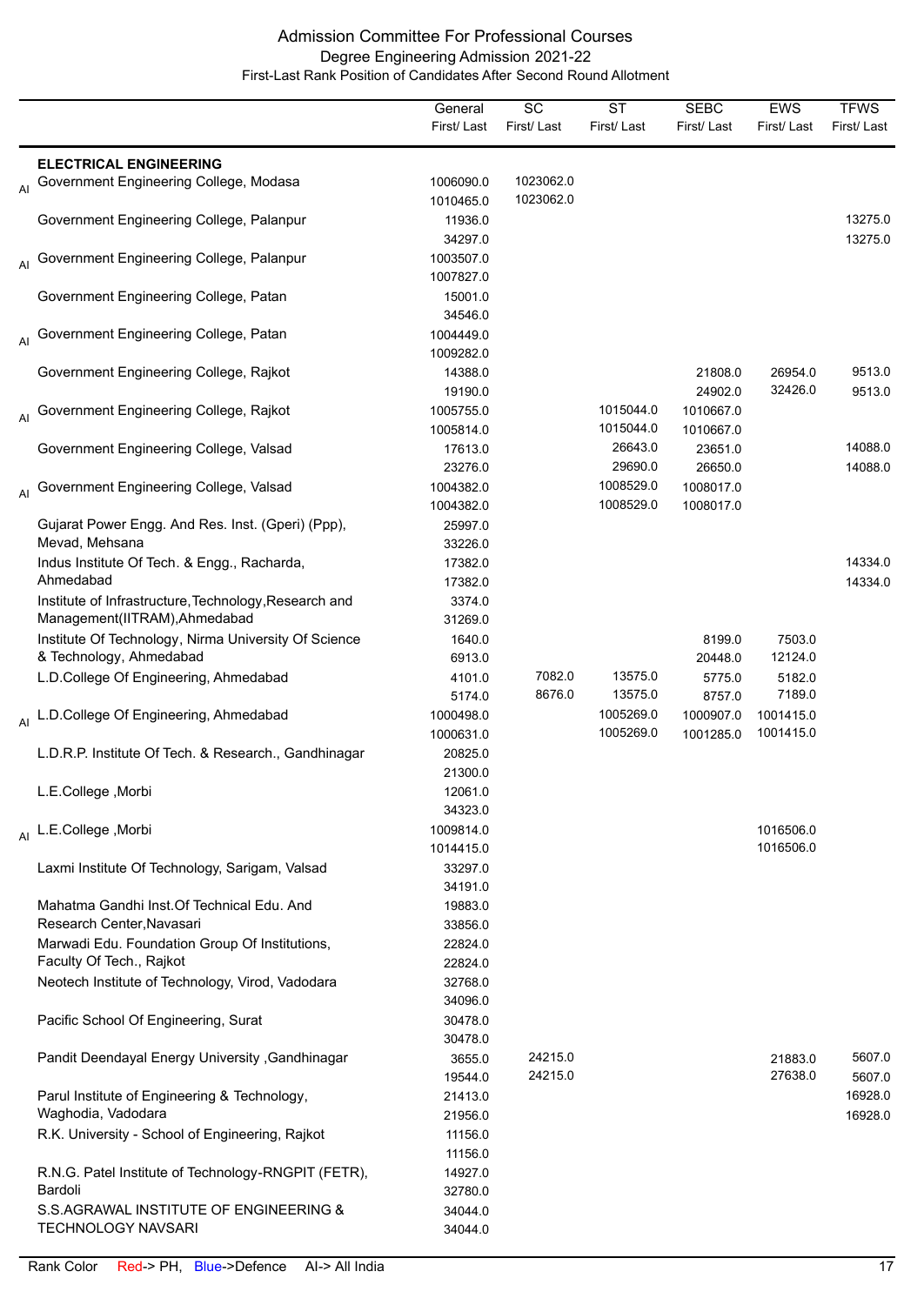|    |                                                                                           | General                | SC                     | <b>ST</b>              | <b>SEBC</b> | <b>EWS</b>       | <b>TFWS</b>            |
|----|-------------------------------------------------------------------------------------------|------------------------|------------------------|------------------------|-------------|------------------|------------------------|
|    |                                                                                           | First/Last             | First/Last             | First/Last             | First/Last  | First/Last       | First/Last             |
|    | <b>ELECTRICAL ENGINEERING</b>                                                             |                        |                        |                        |             |                  |                        |
|    | Sal Institute Of Tech. & Engg. Research, Ahmedabad                                        | 22965.0                |                        |                        |             |                  |                        |
|    |                                                                                           | 22965.0                |                        |                        |             |                  |                        |
|    | Sardar Vallabhbhai Patel Institute Of Tech., Vasad                                        | 17405.0                |                        |                        |             |                  |                        |
|    |                                                                                           | 34418.0                |                        |                        |             |                  |                        |
|    | Sarvajanik College Of Engg. & Tech., Surat                                                | 7526.0                 |                        |                        |             |                  |                        |
|    |                                                                                           | 34388.0                |                        |                        |             |                  |                        |
|    | Shankersinh Vaghela Bapu Institute Of Tech., Unava,                                       | 16558.0                |                        |                        |             |                  |                        |
|    | Gandhinagar                                                                               | 30831.0                |                        |                        |             |                  |                        |
|    | Shantilal Shah Engineering College, Bhavnagar                                             | 17732.0                |                        |                        |             |                  | 13023.0                |
|    |                                                                                           | 34552.0                |                        |                        |             |                  | 13023.0                |
|    | Shantilal Shah Engineering College, Bhavnagar                                             | 1002494.0              |                        | 1023268.0              |             |                  |                        |
|    |                                                                                           | 1008888.0              |                        | 1023268.0              |             |                  |                        |
|    | Shri Sitaram N Patel Inst. Of Tech. & Res.                                                | 28582.0                |                        |                        |             |                  | 31623.0                |
|    | (Vidhyabharti Trust), Umrakh                                                              | 28582.0                |                        |                        |             |                  | 31623.0                |
|    | Shroff S.R.Rotary Inst. Of Chemical Technology,                                           | 28233.0                |                        |                        |             |                  |                        |
|    | Vatatia, Bharuch                                                                          | 28233.0                |                        |                        |             |                  |                        |
|    | Sigma Institute Of Engg., Bakrol                                                          | 24660.0                |                        |                        |             |                  |                        |
|    |                                                                                           | 24660.0                |                        |                        |             |                  |                        |
|    | V.V.P. Engineering College, Rajkot                                                        | 18877.0                |                        |                        |             |                  |                        |
|    |                                                                                           | 29670.0                |                        |                        |             |                  |                        |
|    | Vadodara Institute of Engineering, Kotambi,                                               | 27639.0                |                        |                        |             |                  |                        |
|    | Waghodiya, Vadodara                                                                       | 27639.0                |                        |                        |             |                  |                        |
|    | Vidhyadeep Institute of Engineering & Technology,                                         | 34510.0                |                        |                        |             |                  |                        |
|    | Anita(Kim), Surat                                                                         | 34510.0                |                        |                        |             |                  |                        |
|    | Vishwakarma Government Engineering College,                                               | 7558.0                 | 14818.0                | 20853.0                | 11939.0     | 12369.0          | 7634.0                 |
|    | Chandkheda, Gandhinagar                                                                   | 11754.0                | 15038.0                | 21272.0                | 16852.0     | 13535.0          | 8553.0                 |
| AI | Vishwakarma Government Engineering College,<br>Chandkheda, Gandhinagar                    | 1000919.0              |                        | 1006413.0<br>1006413.0 | 1004400.0   | 1002821.0        | 1001753.0              |
|    |                                                                                           | 1001952.0              |                        |                        | 1005266.0   | 1002821.0        | 1001753.0              |
|    | <b>ELECTRONICS &amp; COMMUNICATION ENGG.</b>                                              |                        |                        |                        |             |                  |                        |
|    | A.D. Patel Institute Of Tech., Karamsad                                                   | 19594.0                |                        |                        |             |                  |                        |
|    |                                                                                           | 19594.0                |                        |                        |             |                  |                        |
|    | ADITYA SILVER OAK INSTITUTE OF TECHNOLOGY                                                 |                        |                        |                        |             |                  | 12141.0                |
|    | (WITHIN LIMITS OF AHMEDABAD MUNICIPAL                                                     |                        |                        |                        |             |                  | 15900.0                |
|    | Ahmedabad Institute Of Tech, Ahmedabad                                                    | 13595.0                |                        |                        |             |                  |                        |
|    |                                                                                           | 18981.0                |                        |                        |             |                  |                        |
|    | Birla Vishvakarma Maha Vidhylaya(Sfi), V.V.Nagar                                          | 6091.0                 |                        |                        |             | 16887.0          | 1805.0                 |
|    |                                                                                           | 15764.0                |                        |                        |             | 17828.0          | 4601.0                 |
|    | C. K. Pithawala College Of Engg. & Tech., Surat                                           | 11002.0                |                        |                        |             |                  |                        |
|    |                                                                                           | 29518.0                |                        |                        |             |                  |                        |
|    | Chandubhai S Patel Institute Of Technology, Changa                                        | 7578.0                 |                        |                        |             |                  |                        |
|    |                                                                                           | 32785.0                |                        |                        |             |                  |                        |
|    | Chhotubhai Gopalbhai Patel Institute Of Tech.,                                            | 28139.0                |                        |                        |             |                  |                        |
|    | Tarsadi, Bardoli                                                                          | 34489.0                |                        |                        |             |                  |                        |
|    | DR. S & S.S.Ghandhi Government Engineering                                                | 3332.0                 | 19104.0                | 33205.0                | 16337.0     | 14203.0          |                        |
|    | College Surat                                                                             | 13666.0                | 19752.0                | 33205.0                | 23654.0     | 14289.0          |                        |
|    | DR. S & S.S.Ghandhi Government Engineering                                                | 1000724.0              |                        | 1014204.0              | 1003145.0   |                  |                        |
|    | College Surat                                                                             | 1000724.0              |                        | 1014204.0              | 1003145.0   |                  |                        |
|    |                                                                                           | 1007069.0              |                        |                        |             |                  |                        |
|    |                                                                                           | 1007069.0              |                        |                        |             |                  |                        |
|    | Faculty Of Technology And Engineering (GIA),                                              | 1040.0                 | 8958.0<br>13952.0      |                        | 3645.0      | 3588.5<br>4814.0 |                        |
|    | Dharmsinh Desai University, (DDU), Nadiad                                                 | 3403.0                 |                        |                        | 6830.0      |                  |                        |
| AI | Faculty Of Technology And Engineering (GIA),<br>Dharmsinh Desai University, (DDU), Nadiad | 1000103.0<br>1000168.0 | 1003089.0<br>1003089.0 |                        |             |                  | 1000311.0<br>1000311.0 |
|    |                                                                                           |                        | 19399.0                |                        |             |                  | 3733.0                 |
|    | Faculty Of Technology(Sfi), Dharmsinh Desai<br>University, Nadiad                         | 2653.0                 | 20523.0                |                        | 21958.0     | 6997.0<br>8561.0 |                        |
|    |                                                                                           | 6800.0                 |                        |                        | 31578.0     |                  | 3733.0                 |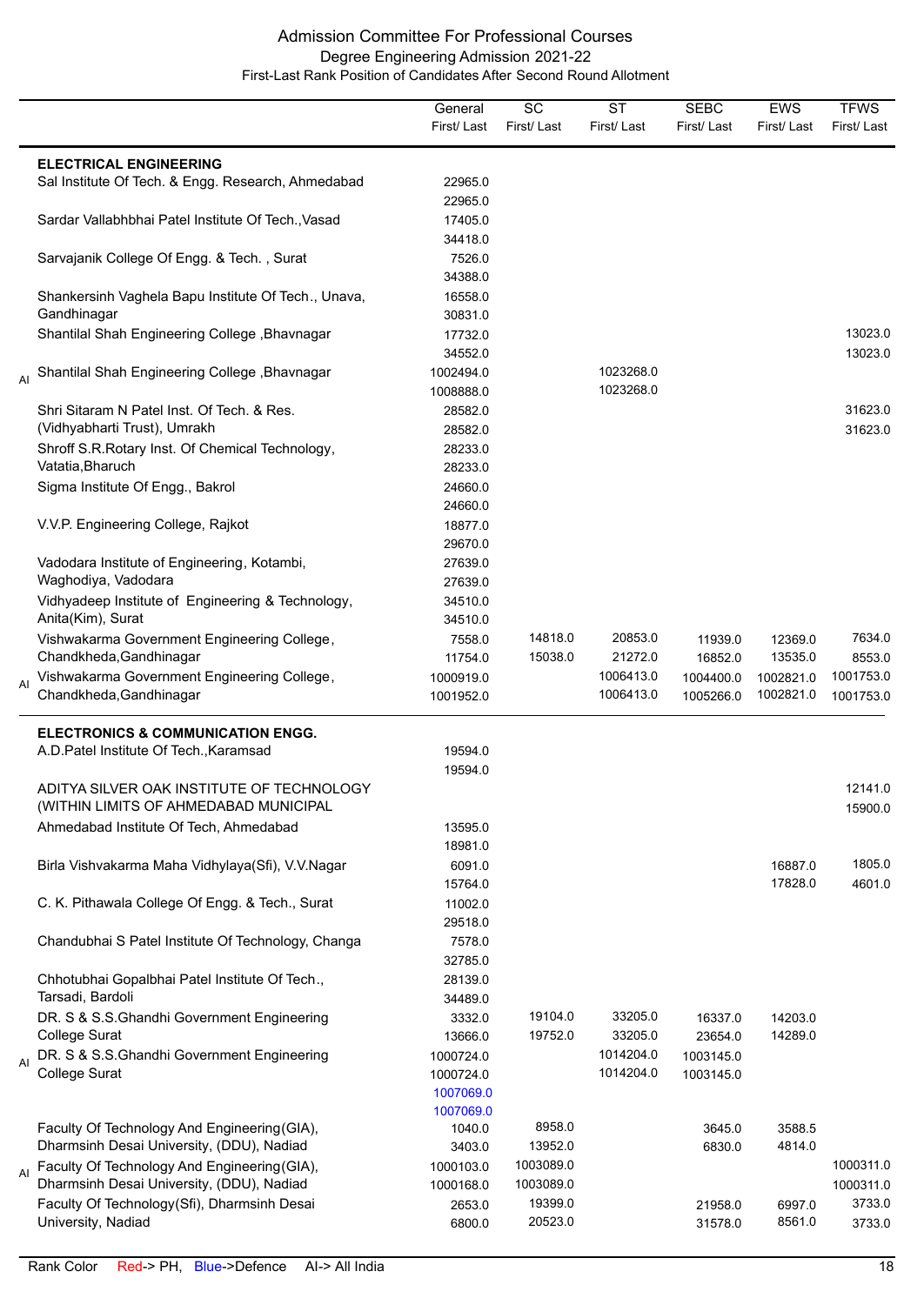|    |                                                                                         | General<br>First/Last  | SC<br>First/Last       | <b>ST</b><br>First/Last | <b>SEBC</b><br>First/Last | <b>EWS</b><br>First/Last | <b>TFWS</b><br>First/Last |
|----|-----------------------------------------------------------------------------------------|------------------------|------------------------|-------------------------|---------------------------|--------------------------|---------------------------|
|    | <b>ELECTRONICS &amp; COMMUNICATION ENGG.</b>                                            |                        |                        |                         |                           |                          |                           |
|    | G.H.Patel College Of Engg. & Tech., V. V. Nagar                                         | 8571.0<br>33754.0      |                        |                         |                           |                          |                           |
|    | Gandhinagar Institute Of Technology, Moti Bhoyan,<br>Kalol, Gandhinagar                 | 17988.0<br>30739.0     |                        |                         |                           |                          | 11954.0<br>11954.0        |
|    | Government Engineering College, Bharuch                                                 | 14580.0<br>34316.0     |                        |                         |                           |                          |                           |
|    | Al Government Engineering College, Bharuch                                              | 1002764.0<br>1004531.0 |                        |                         |                           | 1025114.0<br>1025114.0   |                           |
|    | Government Engineering College, Bhavnagar                                               | 6157.0<br>27643.0      | 33527.0<br>33527.0     |                         | 29367.0<br>31788.0        | 30488.0<br>31634.0       |                           |
|    | <sub>Al</sub> Government Engineering College, Bhavnagar                                 | 1001194.0<br>1001194.0 | 1009200.0<br>1009200.0 |                         | 1014988.0<br>1014988.0    | 1025344.0<br>1025344.0   |                           |
|    | Government Engineering College, Dahod                                                   | 14394.0<br>28169.0     |                        |                         |                           |                          |                           |
|    | Government Engineering College, Dahod                                                   | 1005587.0<br>1005824.0 |                        |                         |                           |                          |                           |
|    | Government Engineering College, Modasa                                                  | 13712.0<br>23640.0     |                        |                         | 28663.0<br>30943.0        | 25627.0<br>25627.0       | 8002.0<br>8002.0          |
|    | <sub>Al</sub> Government Engineering College, Modasa                                    | 1004013.0<br>1004013.0 |                        |                         | 1009677.0<br>1009677.0    |                          |                           |
|    | Government Engineering College, Patan                                                   | 14772.0<br>31782.0     |                        |                         |                           |                          |                           |
|    | Al Government Engineering College, Patan                                                | 1005086.0<br>1006463.0 |                        |                         |                           |                          |                           |
|    | Government Engineering College, Rajkot                                                  | 12075.0<br>34377.0     |                        |                         |                           |                          | 11512.0<br>11512.0        |
|    | Al Government Engineering College, Rajkot                                               | 1002386.0<br>1004977.0 |                        |                         |                           |                          |                           |
|    | Government Engineering College, Sector 28<br>Gandhinagar                                | 3711.0<br>13114.0      | 13496.0<br>30673.0     |                         | 14215.0<br>20684.0        | 13526.0<br>15108.0       | 4730.0<br>8772.0          |
| AI | Government Engineering College, Sector 28<br>Gandhinagar                                | 1001064.0<br>1001648.0 | 1005342.0<br>1005342.0 | 1014741.0<br>1014741.0  | 1004278.0<br>1004279.0    |                          |                           |
|    | Indus Institute Of Tech. & Engg., Racharda,<br>Ahmedabad                                | 14499.0<br>17790.5     |                        |                         |                           |                          |                           |
|    | Institute Of Technology, Nirma University Of Science<br>& Technology, Ahmedabad         | 329.0<br>1907.0        | 7163.0<br>7163.0       |                         | 4119.0<br>6834.0          | 2048.0<br>2551.0         | 853.0<br>853.0            |
|    | L.D.College Of Engineering, Ahmedabad                                                   | 1271.0<br>3348.0       | 9047.0<br>12179.0      | 28805.0<br>31723.0      | 3596.0<br>5397.0          | 4357.0<br>4409.0         |                           |
|    | Al L.D.College Of Engineering, Ahmedabad                                                | 1000137.0<br>1000212.0 |                        | 1010212.0<br>1010212.0  | 1000897.0<br>1001083.0    | 1000334.0<br>1000334.0   |                           |
|    | L.D.R.P. Institute Of Tech. & Research., Gandhinagar                                    | 16462.0<br>30109.0     |                        |                         |                           |                          |                           |
|    | L.J. Institute Of Engg And Tech., Ahmedabad                                             | 10907.0<br>32674.0     |                        |                         |                           |                          | 9397.0<br>10346.0         |
|    | Pandit Deendayal Energy University , Gandhinagar                                        | 3111.0<br>4399.0       |                        |                         | 13996.0<br>15977.0        | 4934.0<br>6054.0         | 3263.0<br>3263.0          |
|    | Sal Institute Of Tech. & Engg. Research, Ahmedabad                                      | 14961.0<br>14961.0     |                        |                         |                           |                          |                           |
|    | Sardar Vallabhbhai Patel Institute Of Tech., Vasad                                      | 12539.0<br>24556.0     |                        |                         |                           |                          | 14408.0<br>14408.0        |
|    | Sarvajanik College Of Engg. & Tech., Surat                                              | 13335.0<br>33105.0     |                        |                         |                           |                          |                           |
|    | Shri Swami Atmanand Saraswati Institute Of Tech.,<br>Surat                              | 16512.0<br>21342.0     |                        |                         |                           |                          |                           |
|    | Silver Oak College Of Engg., & Tech. (WITHIN<br>AMHEDABAD MUNICIPAL CORPORATION LIMIT), | 26166.0<br>26166.0     |                        |                         |                           |                          |                           |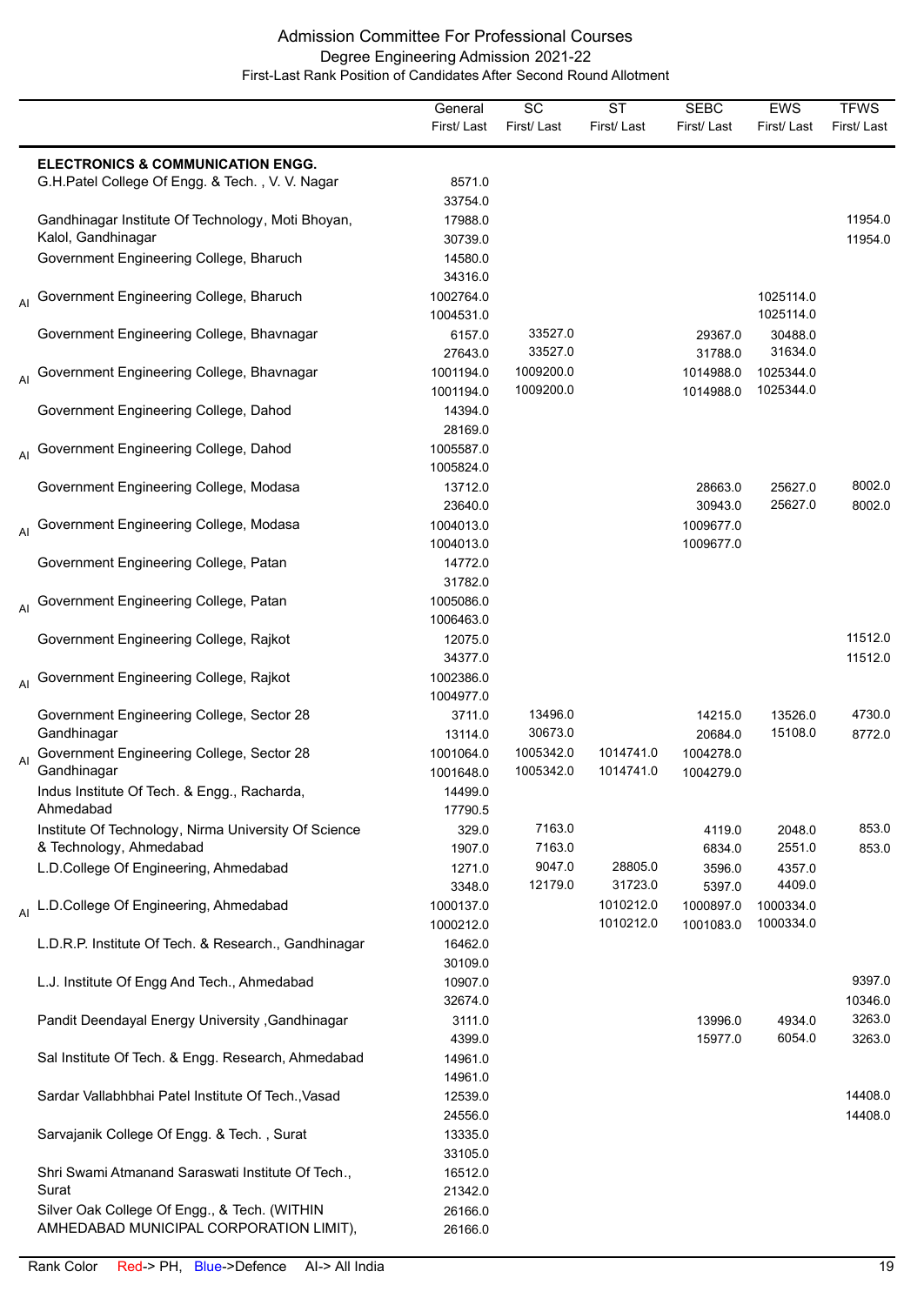|                |                                                      | General<br>First/Last | SC<br>First/Last | <b>ST</b><br>First/Last | <b>SEBC</b><br>First/Last | <b>EWS</b><br>First/Last | <b>TFWS</b><br>First/Last |
|----------------|------------------------------------------------------|-----------------------|------------------|-------------------------|---------------------------|--------------------------|---------------------------|
|                | <b>ELECTRONICS &amp; COMMUNICATION ENGG.</b>         |                       |                  |                         |                           |                          |                           |
|                | Swarrnim Institute of Technology                     | 31298.0               |                  |                         |                           |                          |                           |
|                |                                                      | 31298.0               |                  |                         |                           |                          |                           |
|                | V.V.P. Engineering College, Rajkot                   | 13402.0               |                  |                         |                           |                          |                           |
|                |                                                      | 25823.0               |                  |                         |                           |                          |                           |
|                | Vishwakarma Government Engineering College,          | 3480.0                |                  |                         | 8751.0                    | 7866.0                   | 2884.0                    |
|                | Chandkheda, Gandhinagar                              | 7730.0                |                  |                         | 11980.0                   | 8435.0                   | 5437.0                    |
| AI             | Vishwakarma Government Engineering College,          | 1000224.0             |                  | 1014349.0               | 1002426.0                 | 1001376.0                |                           |
|                | Chandkheda, Gandhinagar                              | 1000558.0             |                  | 1014349.0               | 1002511.0                 | 1001376.0                |                           |
|                | <b>ELECTRONICS &amp; INSTRUMENTATION ENGINEERING</b> |                       |                  |                         |                           |                          |                           |
|                | Institute Of Technology, Nirma University Of Science | 2587.0                | 14933.0          |                         | 14021.0                   | 8791.0                   |                           |
|                | & Technology, Ahmedabad                              | 7484.0                | 14933.0          |                         | 32047.0                   | 10992.0                  |                           |
|                | <b>ELECTRONICS ENGINEERING</b>                       |                       |                  |                         |                           |                          |                           |
|                | Birla Vishvakarma Maha Vidhyalaya(Gia), V.V.Nagar    | 829.0                 | 21811.0          |                         | 15956.0                   | 11825.0                  | 6757.0                    |
|                |                                                      | 11663.0               | 31737.0          |                         | 27474.0                   | 12250.0                  | 9999.0                    |
| $\overline{A}$ | Birla Vishvakarma Maha Vidhyalaya(Gia), V.V.Nagar    | 1000508.0             |                  |                         | 1004694.0                 | 1001892.0                | 1001546.0                 |
|                |                                                      | 1000995.0             |                  |                         | 1004694.0                 | 1001892.0                | 1001546.0                 |
|                | Faculty Of Technology & Engineering(MSU), Vadodara   | 2725.0                | 6086.0           |                         |                           | 4329.0                   |                           |
|                |                                                      | 3488.0                | 6086.0           |                         |                           | 5716.0                   |                           |
| AI             | Faculty Of Technology & Engineering(MSU), Vadodara   | 1000221.0             |                  | 1011954.0               |                           |                          |                           |
|                |                                                      | 1000221.0             |                  | 1011954.0               |                           |                          |                           |
|                | <b>ENVIRONMENT ENGINEERING</b>                       |                       |                  |                         |                           |                          |                           |
|                | Swarrnim Institute of Technology                     | 31703.0               |                  |                         |                           |                          |                           |
|                |                                                      | 31810.0               |                  |                         |                           |                          |                           |
|                | <b>ENVIRONMENTAL ENGINEERING</b>                     |                       |                  |                         |                           |                          |                           |
|                | Bhagwan Arihant Institute of Tech., Surat            |                       |                  |                         |                           |                          | 26803.0<br>26803.0        |
|                | DR. S & S.S. Ghandhi Government Engineering          | 11958.0               |                  |                         | 29866.0                   |                          |                           |
|                | <b>College Surat</b>                                 | 28520.0               |                  |                         | 34322.0                   |                          |                           |
|                | DR. S & S.S.Ghandhi Government Engineering           | 1001545.0             |                  |                         | 1007504.5                 |                          |                           |
|                | College Surat                                        | 1002075.0             |                  |                         | 1007504.5                 |                          |                           |
|                | Government Engineering College, Bhuj                 | 15868.0               |                  |                         |                           |                          |                           |
|                |                                                      | 30789.0               |                  |                         |                           |                          |                           |
|                | Al Government Engineering College, Bhuj              | 1002395.0             |                  |                         | 1023304.0                 |                          |                           |
|                |                                                      | 1002395.0             |                  |                         | 1023304.0                 |                          |                           |
|                | Government Engineering College, Valsad               | 16347.0               |                  |                         |                           |                          |                           |
|                |                                                      | 34313.0               |                  |                         |                           |                          |                           |
|                | <sub>Al</sub> Government Engineering College, Valsad | 1003401.0             |                  |                         |                           |                          |                           |
|                |                                                      | 1009161.0             |                  |                         |                           |                          |                           |
|                | L.D.College Of Engineering, Ahmedabad                | 6081.0                | 22521.0          |                         | 16393.0                   | 13650.0                  |                           |
|                |                                                      | 13299.0               | 26781.0          |                         | 25973.0                   | 16923.0                  |                           |
|                |                                                      | 1000896.0             |                  | 1015366.0               | 1003707.0                 |                          |                           |
|                | Al L.D.College Of Engineering, Ahmedabad             | 1001113.0             |                  | 1015366.0               | 1003707.0                 |                          |                           |
|                |                                                      |                       |                  |                         |                           |                          | 21971.0                   |
|                | Parul Institute of Technology, Waghodia, Vadodara    | 30243.0<br>30243.0    |                  |                         |                           |                          | 21971.0                   |
|                | Fire and Safety, Health, Environment                 |                       |                  |                         |                           |                          |                           |
|                | SCHOOL OF TECHNOLOGY, GSFC UNIVERSITY,               | 16361.5               |                  |                         |                           |                          |                           |
|                | VADODARA                                             | 16361.5               |                  |                         |                           |                          |                           |
|                |                                                      |                       |                  |                         |                           |                          |                           |
|                | <b>FOOD PROCESSING &amp; TECHNOLOGY</b>              |                       | 28408.0          |                         |                           |                          |                           |
|                | A.D. Patel Institute Of Tech., Karamsad              | 7177.0                | 33769.0          |                         | 30397.0                   | 27894.0<br>30995.0       |                           |
|                |                                                      | 27530.0               |                  |                         | 32993.0                   |                          |                           |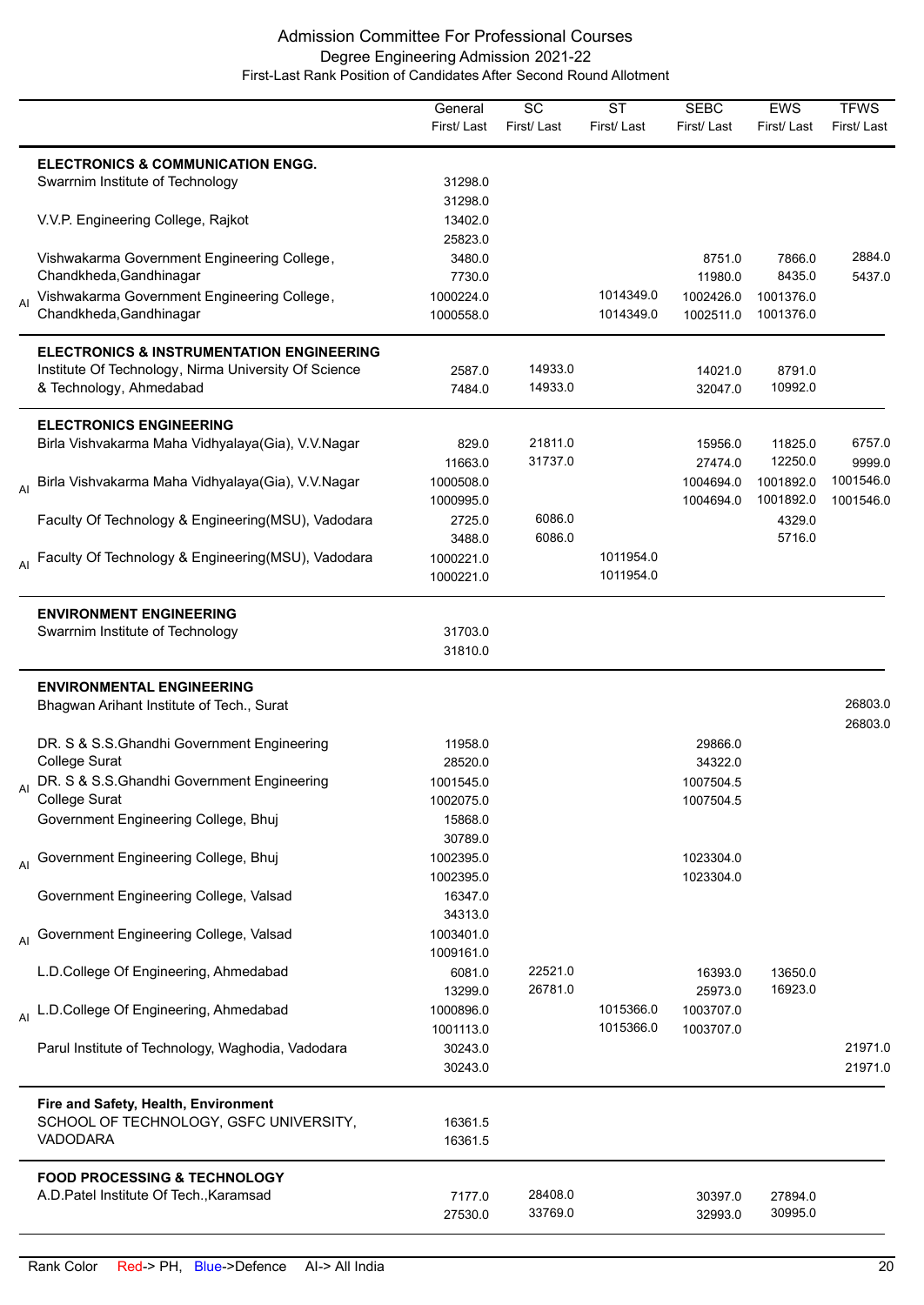|                                                                                                                                                                                                                | General<br>First/Last                                   | SC<br>First/Last                       | <b>ST</b><br>First/Last | <b>SEBC</b><br>First/Last            | <b>EWS</b><br>First/Last             | <b>TFWS</b><br>First/Last            |
|----------------------------------------------------------------------------------------------------------------------------------------------------------------------------------------------------------------|---------------------------------------------------------|----------------------------------------|-------------------------|--------------------------------------|--------------------------------------|--------------------------------------|
| <b>Food Technology</b><br>Parul Institute of Technology, Waghodia, Vadodara                                                                                                                                    | 5851.0<br>33266.0                                       |                                        |                         |                                      |                                      |                                      |
| Hons. in ICT with Minor in Computational Sciences (CS)<br>Dhirubhai Ambani Institute of Info. & Comm. Tech.,<br>Gandhinagar                                                                                    | 54.0<br>58.0                                            | 1550.0<br>1639.0                       |                         |                                      | 102.0<br>112.0                       |                                      |
| <b>INDUSTRIAL ENGINEERING</b><br>Al L.E.College, Morbi                                                                                                                                                         | 1015894.0<br>1018025.0                                  |                                        |                         |                                      |                                      |                                      |
| <b>INFORMATION &amp; COMMUNICATION TECHNOLOGY</b><br>ADANI INSTITUTE OF INFRASTRUCTURE<br>ENGINEERING, AHMEDABAD<br>Chhotubhai Gopalbhai Patel Institute Of Tech.,<br>Tarsadi, Bardoli                         | 1883.0<br>5060.0<br>14945.0                             | 9218.0<br>12144.0                      |                         | 6151.0<br>14939.0                    | 5553.0<br>5952.0                     | 1747.0<br>1750.0                     |
| Department of Engineering and Computing, Institute<br>of Advance Research, Gandhinagar<br>Dhirubhai Ambani Institute of Info. & Comm. Tech.,<br>Gandhinagar<br>Ganpat University, Institute of Computer Tech., | 28203.0<br>8046.0<br>14148.0<br>12.5<br>158.0<br>7955.0 | 16574.0<br>16574.0<br>1448.0<br>1636.0 | 6355.0<br>13555.0       | 24767.0<br>32421.0<br>241.0<br>267.0 | 15304.0<br>16264.0<br>193.0<br>195.0 |                                      |
| Kherva, Mehsana<br>Marwadi Edu. Foundation Group Of Institutions,<br>Faculty Of Tech., Rajkot<br>Pandit Deendayal Energy University , Gandhinagar                                                              | 34324.0<br>4407.0<br>32190.0<br>396.0                   | 7031.0                                 |                         | 3364.0                               | 2212.0                               |                                      |
| Sal College Of Engineering, Ahmedabad                                                                                                                                                                          | 2194.0<br>3173.0<br>3173.0<br>17614.0<br>32524.0        | 7277.0                                 |                         | 5956.0                               | 2511.0                               |                                      |
| SAL ENGINEERING & TECHNICAL INSTITUTE,<br>SOLA, AHMEDABAD<br>Sal Institute Of Tech. & Engg. Research, Ahmedabad                                                                                                | 10488.0<br>27944.0<br>14808.0                           |                                        |                         |                                      |                                      |                                      |
| Sankalchand Patel College Of Engg., Visnagar                                                                                                                                                                   | 33653.0<br>16260.0<br>16260.0                           |                                        |                         |                                      |                                      |                                      |
| <b>INFORMATION TECHNOLOGY</b><br>A.D.Patel Institute Of Tech., Karamsad                                                                                                                                        | 3258.0<br>5982.0                                        | 9304.0<br>19142.0                      |                         | 8970.0<br>10155.0                    | 6019.0<br>6558.0                     | 1946.0<br>2278.0                     |
| ADITYA SILVER OAK INSTITUTE OF TECHNOLOGY<br>(WITHIN LIMITS OF AHMEDABAD MUNICIPAL<br>Ahmedabad Institute Of Tech, Ahmedabad                                                                                   | 3118.0<br>34520.0<br>436.0<br>13091.0<br>31083.0        | 16655.0<br>29307.0                     |                         | 14243.0<br>28186.0                   | 13130.0<br>13880.0                   | 6582.0<br>8696.0<br>4636.0<br>5230.0 |
| Alpha College Of Engg. & Tech., Khatraj, Kalol                                                                                                                                                                 | 31083.0<br>16880.0<br>26141.0                           |                                        |                         |                                      |                                      |                                      |
| APOLLO INSTITUTE OF ENGINEERING &<br>TECHNOLOGY AHMEDABAD                                                                                                                                                      | 12902.0<br>34131.0                                      |                                        |                         |                                      |                                      |                                      |
| Atmiya University, Faculty of Engineering and<br>Technology, Rajkot<br>B.H.Gardi College Of Engg. & Technology, Rajkot                                                                                         | 10517.0<br>33678.0<br>11707.0                           |                                        |                         |                                      |                                      |                                      |
| Bhagwan Arihant Institute of Tech., Surat                                                                                                                                                                      | 11707.0<br>11924.0<br>33802.0                           |                                        |                         |                                      |                                      | 6521.0<br>6521.0                     |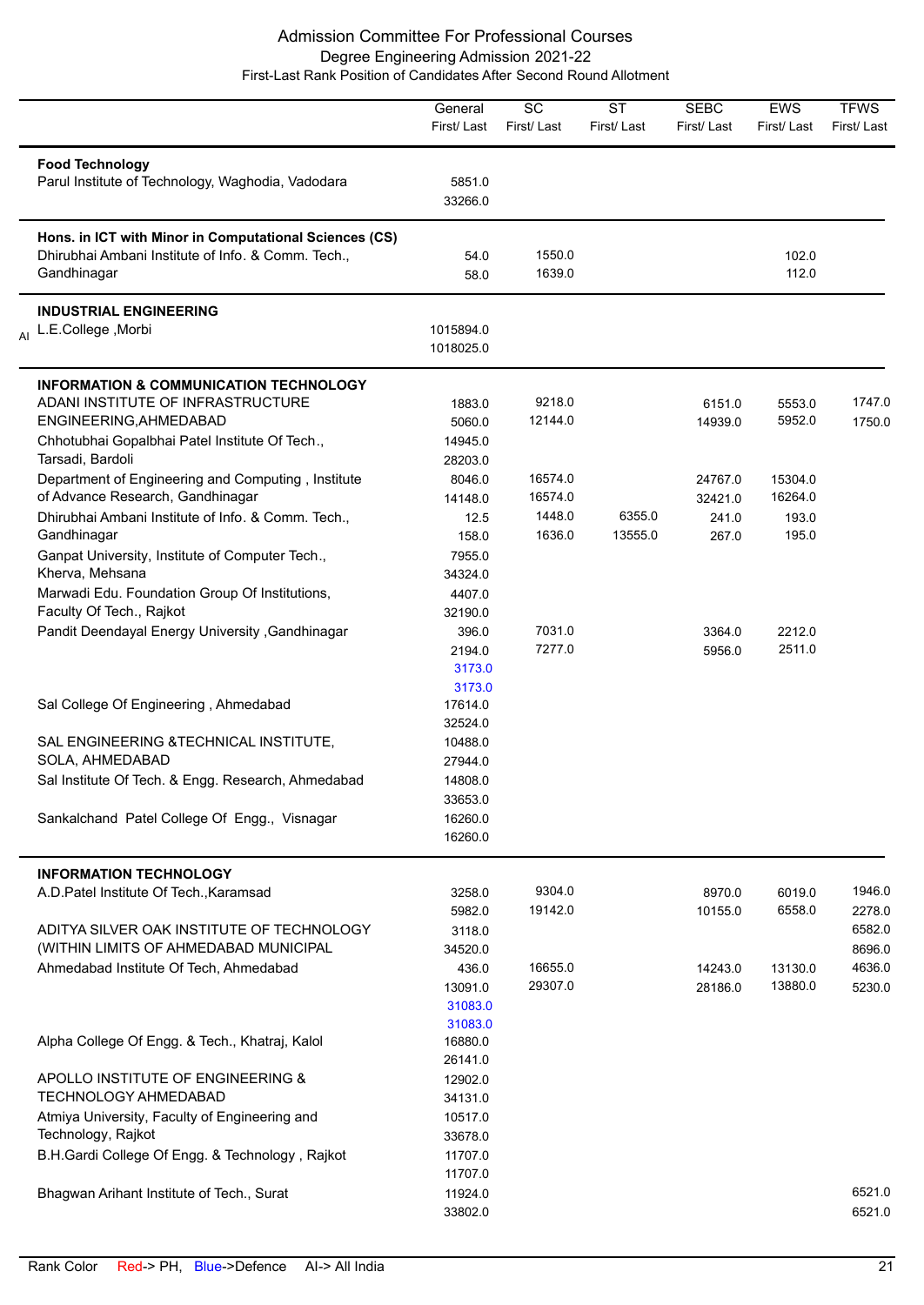|    |                                                                                   | General                | $\overline{SC}$ | $\overline{\text{ST}}$ | <b>SEBC</b>            | EWS                    | <b>TFWS</b> |
|----|-----------------------------------------------------------------------------------|------------------------|-----------------|------------------------|------------------------|------------------------|-------------|
|    |                                                                                   | First/Last             | First/Last      | First/Last             | First/Last             | First/Last             | First/Last  |
|    |                                                                                   |                        |                 |                        |                        |                        |             |
|    | <b>INFORMATION TECHNOLOGY</b><br>Birla Vishvakarma Maha Vidhylaya(Sfi), V.V.Nagar | 962.0                  | 7448.0          | 33834.0                | 1759.0                 | 1605.0                 |             |
|    |                                                                                   | 1594.0                 | 7448.0          | 34329.0                | 3053.0                 | 1758.0                 |             |
|    |                                                                                   | 1795.0                 | 11490.0         |                        | 3309.0                 | 3134.0                 |             |
|    | Chandubhai S Patel Institute Of Technology, Changa                                |                        | 11907.0         |                        |                        | 3453.0                 |             |
|    |                                                                                   | 3124.0                 |                 |                        | 7172.0                 |                        | 4579.0      |
|    | Chhotubhai Gopalbhai Patel Institute Of Tech.,<br>Tarsadi, Bardoli                | 6408.0                 |                 |                        |                        |                        |             |
|    |                                                                                   | 34550.0                | 25319.0         |                        |                        |                        | 4579.0      |
|    | Department of Engineering and Computing, Institute                                | 5291.0                 | 25319.0         |                        | 13039.0                | 12659.0<br>12659.0     |             |
|    | of Advance Research, Gandhinagar                                                  | 10352.5                |                 |                        | 26040.0                |                        |             |
|    | Devang Patel Institute of Advance Technology And                                  | 2210.0                 |                 |                        | 7749.0                 | 3650.0                 | 1392.0      |
|    | Research, Changa                                                                  | 3640.0                 |                 |                        | 8457.0                 | 3792.0                 | 1392.0      |
|    | Dr. Jivraj Mehta Institute Of Technology, Anand                                   | 7646.0                 |                 |                        | 32251.0                | 34360.0                |             |
|    |                                                                                   | 31091.0                |                 |                        | 34176.0                | 34360.0                |             |
|    | Dr. Subhahsh Technical Campus, Junagadh                                           | 21947.0                |                 |                        |                        |                        |             |
|    |                                                                                   | 21947.0                |                 |                        |                        |                        |             |
|    | Faculty Of Technology(Sfi), Dharmsinh Desai                                       | 617.0                  | 5668.0          |                        | 1338.0                 | 1113.0                 | 441.0       |
|    | University, Nadiad                                                                | 1108.0                 | 6247.0          |                        | 2074.0                 | 1256.0                 | 473.0       |
|    | G.H.Patel College Of Engg. & Tech., V. V. Nagar                                   | 1862.0                 | 12956.0         |                        | 3889.0                 | 2476.0                 | 1373.0      |
|    |                                                                                   | 2412.0                 | 12956.0         |                        | 5076.0                 | 2697.0                 | 1373.0      |
|    | Gandhinagar Institute Of Technology, Moti Bhoyan,                                 | 6987.0                 | 24803.0         |                        | 17955.0                | 14374.0                | 4210.0      |
|    | Kalol, Gandhinagar                                                                | 14321.0                | 25687.0         |                        | 34331.0                | 15427.0                | 4210.0      |
|    | Ganpat University, U.V. Patel College of Engineering,                             | 7041.0                 | 32803.0         |                        | 24098.0                | 19958.0                | 3891.0      |
|    | Kherva, Mehsana                                                                   | 19495.0                | 32803.0         |                        | 33414.0                | 23671.0                | 3891.0      |
|    | Government Engineering College, Bhavnagar                                         | 2502.0                 | 5333.0          | 32060.0                | 5626.0                 | 5103.0                 | 3096.0      |
|    |                                                                                   | 4818.0                 | 14542.0         | 32060.0                | 6877.0                 | 5120.0                 | 3899.0      |
| AI | Government Engineering College, Bhavnagar                                         | 1000977.0<br>1001259.0 |                 |                        | 1001923.0<br>1001923.0 | 1001312.0<br>1001312.0 |             |
|    | Government Engineering College, Modasa                                            | 5338.0                 | 19961.0         | 31395.0                | 11052.0                | 11040.0                | 5604.0      |
|    |                                                                                   | 10975.0                | 30116.0         | 31472.0                | 14601.0                | 11966.0                | 5859.0      |
|    | Al Government Engineering College, Modasa                                         | 1001697.0              |                 | 1011598.0              | 1003902.0              | 1002477.0              | 1002422.0   |
|    |                                                                                   | 1001977.0              |                 | 1011598.0              | 1004448.0              | 1002477.0              | 1002422.0   |
|    | Government Engineering College, Sector 28                                         | 2003.0                 | 6881.0          | 29753.0                | 2493.0                 | 2273.0                 | 1612.0      |
|    | Gandhinagar                                                                       | 2261.0                 | 8314.0          | 31216.0                | 2749.0                 | 2320.0                 | 1936.0      |
|    | Government Engineering College, Sector 28                                         | 1000252.0              | 1001712.0       | 1010443.0              | 1000555.0              |                        |             |
|    | Gandhinagar                                                                       | 1000252.0              | 1001712.0       | 1010443.0              | 1000555.0              |                        |             |
|    | Grow More Faculty of Engineering, Berna,                                          | 21878.0                |                 |                        |                        |                        |             |
|    | Himmatnagar                                                                       | 27490.0                |                 |                        |                        |                        |             |
|    | GYANMANJARI INSTITUTE OF TECHNOLOGY                                               | 12220.0                |                 |                        | 26538.0                | 25690.0                | 7653.0      |
|    | Bhavnagar                                                                         | 23985.0                |                 |                        | 29490.0                | 25690.0                | 7653.0      |
|    | Hasmukh Goswami College Of Engg, Vahelal                                          | 14635.0                |                 |                        |                        |                        |             |
|    |                                                                                   | 25558.0                |                 |                        |                        |                        |             |
|    | Indus Institute Of Tech. & Engg., Racharda,                                       | 5460.0                 |                 |                        | 19295.0                | 11541.0                |             |
|    | Ahmedabad                                                                         | 11494.0                |                 |                        | 29765.0                | 11870.0                |             |
|    | ITM (SLS) Baroda University (Formerly Known as ITM                                | 9058.0                 | 27940.0         |                        | 21757.0                | 25140.0                |             |
|    | Universe), Vadodara                                                               | 21267.0                | 27940.0         |                        | 29406.0                | 32034.0                |             |
|    | K.J. Institute Of Engg. And Tech., Savali                                         | 17353.0                |                 |                        |                        |                        |             |
|    |                                                                                   | 34407.0                |                 |                        |                        |                        |             |
|    | Kalol Institute Of Tech. & Research Center, Kalol                                 | 24380.0                |                 |                        |                        |                        |             |
|    |                                                                                   | 24380.0                |                 |                        |                        |                        |             |
|    | Knowledge Institute of Technology and Engineering,                                | 10412.0                |                 |                        |                        |                        |             |
|    | Bakrol, Anand                                                                     | 33444.0                |                 |                        |                        |                        |             |
|    | Krishna School of Emerging Technology & Applied                                   | 7452.0                 |                 |                        | 18746.0                | 23315.0                | 2600.0      |
|    | Research (Formerly Known as Babaria Institute Of                                  | 17400.0                |                 |                        | 32157.0                | 24351.0                | 3678.0      |
|    | L.D.College Of Engineering, Ahmedabad                                             | 597.0                  | 4901.0          | 20004.0                | 1408.0                 | 868.0                  | 230.0       |
|    |                                                                                   | 855.0                  | 5322.0          | 20056.0                | 1553.0                 | 923.0                  | 314.0       |
|    | L.D.College Of Engineering, Ahmedabad                                             | 1000043.0              |                 | 1002632.0              | 1000134.0              | 1000189.0              |             |
|    |                                                                                   | 1000057.0              |                 | 1002632.0              | 1000204.0              | 1000189.0              |             |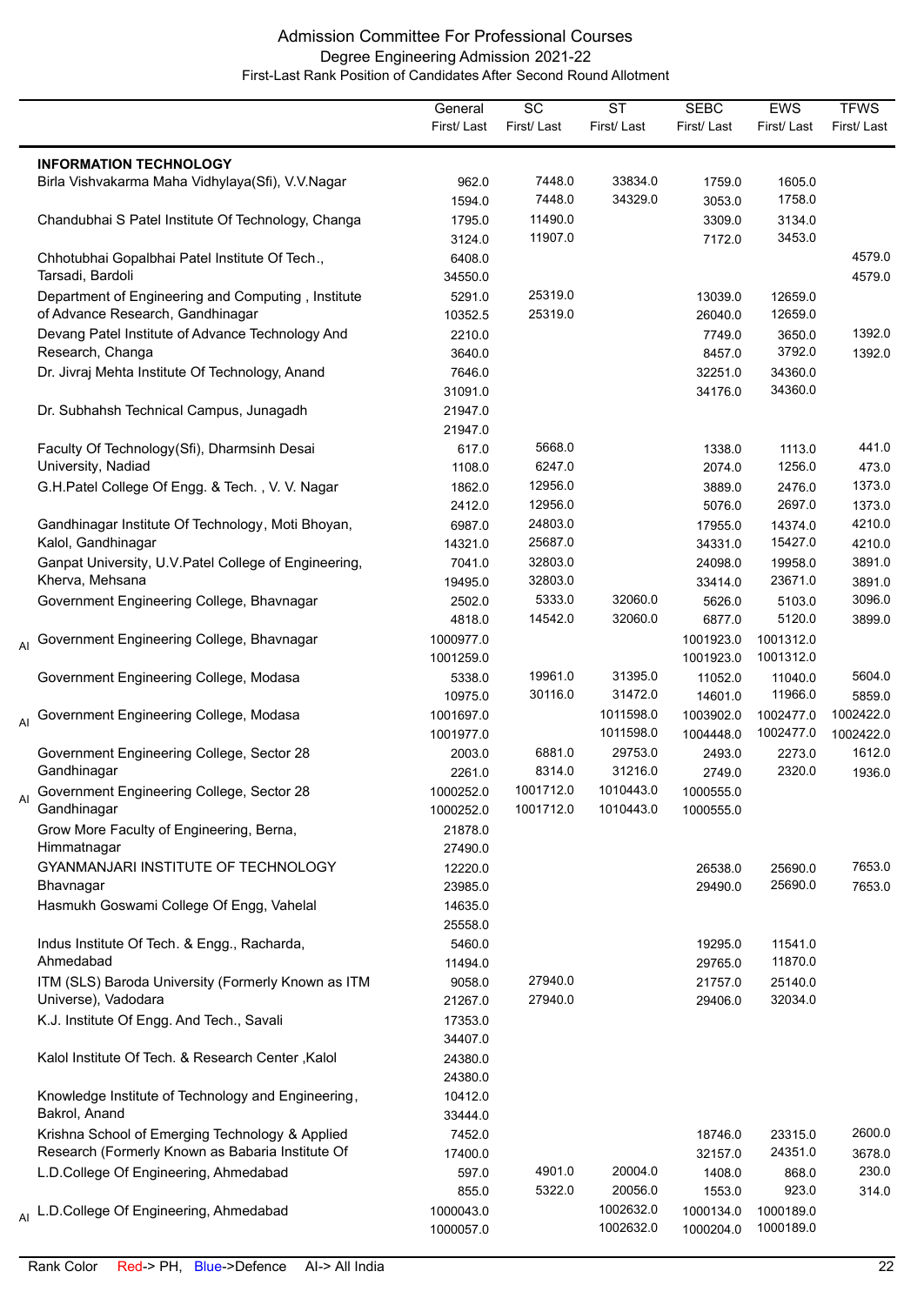|                                                                 | General<br>First/Last | $\overline{SC}$<br>First/Last | $\overline{\text{ST}}$<br>First/Last | <b>SEBC</b><br>First/Last | <b>EWS</b><br>First/Last | <b>TFWS</b><br>First/Last |
|-----------------------------------------------------------------|-----------------------|-------------------------------|--------------------------------------|---------------------------|--------------------------|---------------------------|
| <b>INFORMATION TECHNOLOGY</b>                                   |                       |                               |                                      |                           |                          |                           |
| L.D.R.P. Institute Of Tech. & Research., Gandhinagar            | 4359.0                | 13341.0                       |                                      | 11080.0                   | 10678.0                  | 3123.0                    |
|                                                                 | 10667.0               | 20792.0                       |                                      | 22794.0                   | 11236.0                  | 3123.0                    |
| L.E.College, Morbi                                              | 5962.0                |                               | 29027.0                              | 8378.0                    | 7779.0                   | 4541.0                    |
|                                                                 | 7772.0                |                               | 29027.0                              | 9863.0                    | 9068.0                   | 4541.0                    |
| L.E.College, Morbi                                              | 1000635.0             |                               |                                      | 1003872.0                 |                          | 1002600.0                 |
|                                                                 | 1000635.0             |                               |                                      | 1003872.0                 |                          | 1002600.0                 |
| L.J. Institute Of Engg And Tech., Ahmedabad                     | 2344.0                | 10099.0                       |                                      | 8388.0                    | 7088.0                   | 1948.0                    |
|                                                                 | 7030.0                | 15168.0                       |                                      | 11539.0                   | 7362.0                   | 1948.0                    |
|                                                                 | 22904.0               |                               |                                      |                           |                          |                           |
|                                                                 | 22904.0               |                               |                                      |                           |                          |                           |
| Laxmi Institute Of Technology, Sarigam, Valsad                  | 583.0                 |                               |                                      |                           |                          |                           |
|                                                                 | 33945.0               |                               |                                      |                           |                          |                           |
| Madhuben & Bhanubhai Patel Institute of Technology,             | 7315.0                |                               |                                      | 17582.0                   | 16739.0                  | 5875.0                    |
| New V.V.Nagar                                                   | 16544.0               |                               |                                      | 26502.0                   | 19283.0                  | 5875.0                    |
| Marwadi Edu. Foundation Group Of Institutions,                  | 3676.0                |                               |                                      |                           |                          | 2755.0                    |
| Faculty Of Engg., Rajkot                                        | 33848.0               |                               |                                      |                           |                          | 2755.0                    |
| Marwadi Edu. Foundation Group Of Institutions,                  | 5307.0                |                               |                                      |                           |                          |                           |
| Faculty Of Tech., Rajkot                                        | 32038.0               |                               |                                      |                           |                          |                           |
| New L. J. Institute Of Engineering And Technology,              | 4038.0                | 14166.0                       |                                      | 10143.0                   | 8628.0                   |                           |
| Ahmedabad                                                       | 8585.0                | 14166.0                       |                                      | 13165.0                   | 9149.0                   |                           |
| Noble Engineering College, Junagadh                             | 14173.0               |                               |                                      |                           |                          |                           |
|                                                                 | 14173.0               |                               |                                      |                           |                          |                           |
| P.P. Savani School of Engineering, P.P. Savani                  | 8278.0                |                               |                                      |                           | 24277.0                  | 4629.0                    |
| University, Kosamba                                             | 23185.0               |                               |                                      |                           | 29584.0                  | 7017.0                    |
| Parul Institute of Engineering & Technology,                    | 3627.0                | 27993.0                       |                                      | 18475.0                   | 18744.0                  | 2792.0                    |
| Waghodia, Vadodara                                              | 17860.0               | 28646.0                       |                                      | 27450.0                   | 22345.0                  | 6080.0                    |
| R.K. University - School of Engineering, Rajkot                 | 23473.0               |                               |                                      |                           |                          |                           |
|                                                                 | 33214.0               |                               |                                      |                           |                          |                           |
| Rai School of Engineering, Dholka, Ahmedabad                    | 18934.0               |                               |                                      |                           |                          |                           |
|                                                                 | 25578.0               |                               |                                      |                           |                          |                           |
| S.P.B. Patel Engg. College, (Saffrony), Linch,                  | 7344.0                |                               |                                      |                           |                          | 4971.0                    |
| Mehsana                                                         | 30071.0               |                               |                                      |                           |                          | 4971.0                    |
| Sal College Of Engineering, Ahmedabad                           | 8537.0                | 23860.0                       |                                      | 22241.0                   | 20214.0                  |                           |
|                                                                 | 20174.0               | 23860.0                       |                                      | 33584.0                   | 23303.0                  |                           |
| SAL ENGINEERING & TECHNICAL INSTITUTE,                          | 5410.0                |                               |                                      | 16738.0                   | 14422.0                  | 5301.0                    |
| SOLA, AHMEDABAD                                                 | 14206.0               |                               |                                      | 20027.0                   | 15476.0                  | 5301.0                    |
| Sankalchand Patel College Of Engg., Visnagar                    | 10744.0               |                               |                                      |                           |                          |                           |
|                                                                 | 34445.0               |                               |                                      |                           |                          |                           |
| SARDAR PATEL COLLEGE OF ENGINEERING,                            | 8657.0                |                               |                                      | 29032.0                   | 29868.0                  |                           |
| <b>BAKROL ANAND</b>                                             | 25224.0               |                               |                                      | 34284.0                   | 31939.0                  |                           |
| Sardar Vallabhbhai Patel Institute Of Tech., Vasad              | 2895.0                |                               |                                      | 7268.0                    | 7306.0                   | 2601.0                    |
|                                                                 | 7132.0                |                               |                                      | 12027.0                   | 7776.0                   | 2821.0                    |
|                                                                 | 15311.0               |                               |                                      |                           |                          |                           |
|                                                                 | 15311.0               |                               |                                      |                           |                          |                           |
| Sarvajanik College Of Engg. & Tech., Surat                      | 2056.0                | 13019.0                       | 30330.0                              | 7363.0                    | 3690.0                   |                           |
|                                                                 | 3688.0                | 13019.0                       | 30330.0                              | 7432.0                    | 3856.0                   |                           |
| Shankersinh Vaghela Bapu Institute Of Tech., Unava,             | 12393.0               |                               |                                      |                           |                          |                           |
| Gandhinagar                                                     | 33596.0               |                               |                                      |                           |                          |                           |
| Shantilal Shah Engineering College, Bhavnagar                   | 6306.0                | 17996.0                       |                                      | 9561.0                    | 9602.0                   | 5388.0                    |
|                                                                 | 9446.0                | 28753.0                       |                                      | 13140.0                   | 10854.0                  | 5439.0                    |
| Shantilal Shah Engineering College, Bhavnagar                   | 1001590.0             | 1007432.0<br>1007432.0        | 1017695.0<br>1017695.0               | 1003644.0                 | 1002323.0                |                           |
|                                                                 | 1001718.0             |                               |                                      | 1003777.0                 | 1002323.0                |                           |
| SHREE PANDIT NATHULALJI VYAS TECHNICAL<br>CAMPUS, SURENDRANAGAR | 16545.0               |                               |                                      |                           |                          | 12373.0                   |
| SHREE SWAMINARAYAN INSTITUTE OF                                 | 30427.0               |                               |                                      |                           |                          | 18702.0                   |
| TECHNOLOGY, BHAT, GANDHINAGAR                                   | 9583.0<br>26628.0     |                               |                                      |                           | 26837.0<br>28017.0       |                           |
|                                                                 |                       |                               |                                      |                           |                          |                           |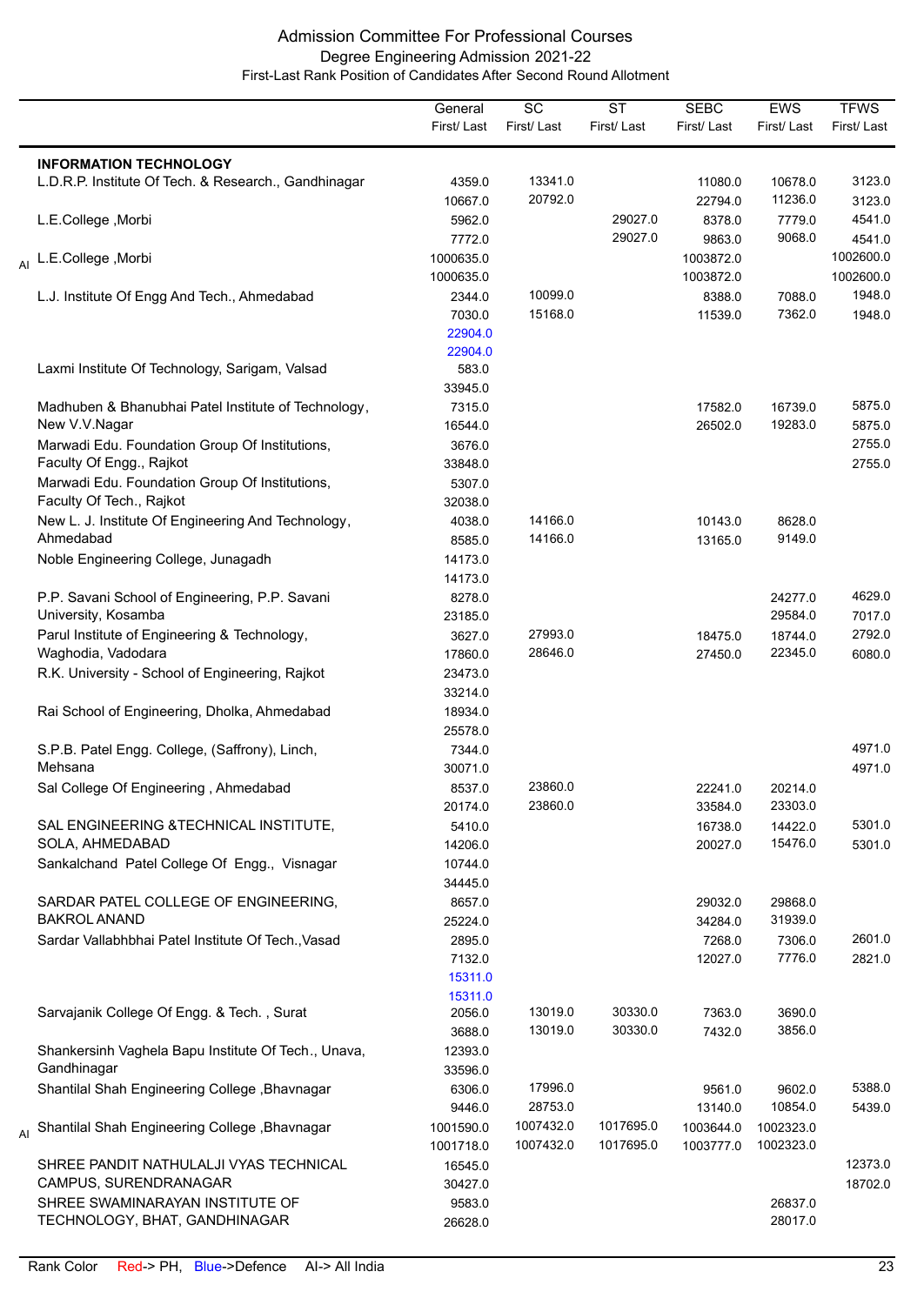|    |                                                                                                                                         | General<br>First/Last  | SC<br>First/Last       | <b>ST</b><br>First/Last | <b>SEBC</b><br>First/Last | <b>EWS</b><br>First/Last | <b>TFWS</b><br>First/Last |
|----|-----------------------------------------------------------------------------------------------------------------------------------------|------------------------|------------------------|-------------------------|---------------------------|--------------------------|---------------------------|
|    | <b>INFORMATION TECHNOLOGY</b><br>Shri Sadvidhya Mandal Institute Of Tech., Bharuch                                                      | 8464.0<br>34102.0      |                        |                         |                           |                          |                           |
|    | Sigma Institute Of Engg., Bakrol                                                                                                        | 12820.0<br>32483.0     |                        |                         |                           |                          |                           |
|    | Silver Oak College Of Engg., & Tech. (WITHIN<br>AMHEDABAD MUNICIPAL CORPORATION LIMIT),                                                 | 6840.0<br>34221.0      |                        |                         |                           |                          | 6575.0<br>6931.0          |
|    | Swarrnim Institute of Technology                                                                                                        | 13231.0<br>21777.0     |                        |                         |                           |                          |                           |
|    | Tatva Institute Of Technological Studies, Modasa                                                                                        | 12140.0<br>28382.0     |                        |                         |                           |                          |                           |
|    | V.V.P. Engineering College, Rajkot                                                                                                      | 1671.0<br>7695.0       | 26827.0<br>26827.0     |                         | 11242.0<br>15619.0        | 7705.0<br>8160.0         |                           |
|    | Vadodara Institute of Engineering, Kotambi,<br>Waghodiya, Vadodara                                                                      | 16817.0<br>34416.0     |                        |                         |                           |                          |                           |
|    | Vidush Somany Institute Of Tech. & Res., Kadi                                                                                           | 13474.0<br>33413.0     |                        |                         |                           |                          | 9235.0<br>10059.0         |
|    | Vishwakarma Government Engineering College,<br>Chandkheda, Gandhinagar                                                                  | 1158.0<br>1371.0       |                        | 23810.0<br>24658.0      | 1748.0<br>2024.0          | 1381.0<br>1406.0         | 1021.0<br>1101.0          |
| AI | Vishwakarma Government Engineering College,<br>Chandkheda, Gandhinagar                                                                  | 1000148.0<br>1000210.0 |                        | 1004037.0<br>1004037.0  | 1000531.0<br>1000531.0    |                          |                           |
|    | <b>INFORMATION TECHNOLOGY &amp; ENGINEERING</b><br>P.P. Savani School of Engineering, P.P. Savani<br>University, Kosamba                | 13124.0<br>33437.0     |                        |                         |                           |                          | 6745.0<br>6745.0          |
|    | INFORMATION TECHNOLOGY (ARTIFICIAL INTELLIGENCE)                                                                                        |                        |                        |                         |                           |                          |                           |
|    | Parul Institute of Engineering & Technology,<br>Waghodia, Vadodara                                                                      | 16176.0<br>16176.0     |                        |                         |                           |                          | 9191.0<br>9967.0          |
|    | <b>INFORMATION TECHNOLOGY (CYBER SECURITY)</b><br>Parul Institute of Engineering & Technology,<br>Waghodia, Vadodara                    | 28907.0<br>28907.0     |                        |                         |                           |                          |                           |
|    | <b>INSTRUMENTATION &amp; CONTROL ENGG.</b><br>Faculty Of Technology And Engineering (GIA),<br>Dharmsinh Desai University, (DDU), Nadiad | 4358.0<br>12611.0      |                        |                         | 14568.0<br>24732.0        | 13017.0<br>13937.0       |                           |
| AI | Faculty Of Technology And Engineering (GIA),<br>Dharmsinh Desai University, (DDU), Nadiad                                               | 1001275.0<br>1001275.0 | 1016127.0<br>1016127.0 |                         | 1004729.0<br>1004729.0    |                          |                           |
|    | Faculty Of Technology(Sfi), Dharmsinh Desai<br>University, Nadiad                                                                       | 3802.0<br>22955.0      |                        |                         |                           |                          |                           |
|    | Government Engineering College, Rajkot                                                                                                  | 19887.0<br>34280.0     |                        |                         |                           |                          |                           |
|    | Al Government Engineering College, Rajkot                                                                                               | 1013821.0<br>1014464.0 |                        |                         |                           |                          |                           |
|    | Government Engineering College, Sector 28<br>Gandhinagar                                                                                | 17011.0<br>34534.0     |                        |                         |                           |                          |                           |
| AI | Government Engineering College, Sector 28<br>Gandhinagar                                                                                | 1002405.0<br>1007061.0 |                        |                         |                           |                          |                           |
|    | L.D.College Of Engineering, Ahmedabad                                                                                                   | 6448.0<br>9732.0       | 19180.0<br>19180.0     |                         | 12148.0<br>13407.0        | 12241.0<br>13834.0       | 6387.0<br>6387.0          |
|    | Al L.D.College Of Engineering, Ahmedabad                                                                                                | 1000407.0<br>1000638.0 |                        | 1020268.0<br>1020268.0  | 1004154.0<br>1004154.0    |                          | 1004084.0<br>1004084.0    |
|    | Sardar Vallabhbhai Patel Institute Of Tech., Vasad                                                                                      | 19105.0<br>19105.0     |                        |                         |                           |                          |                           |
|    | Sarvajanik College Of Engg. & Tech., Surat                                                                                              | 6101.0<br>31759.0      |                        |                         |                           |                          |                           |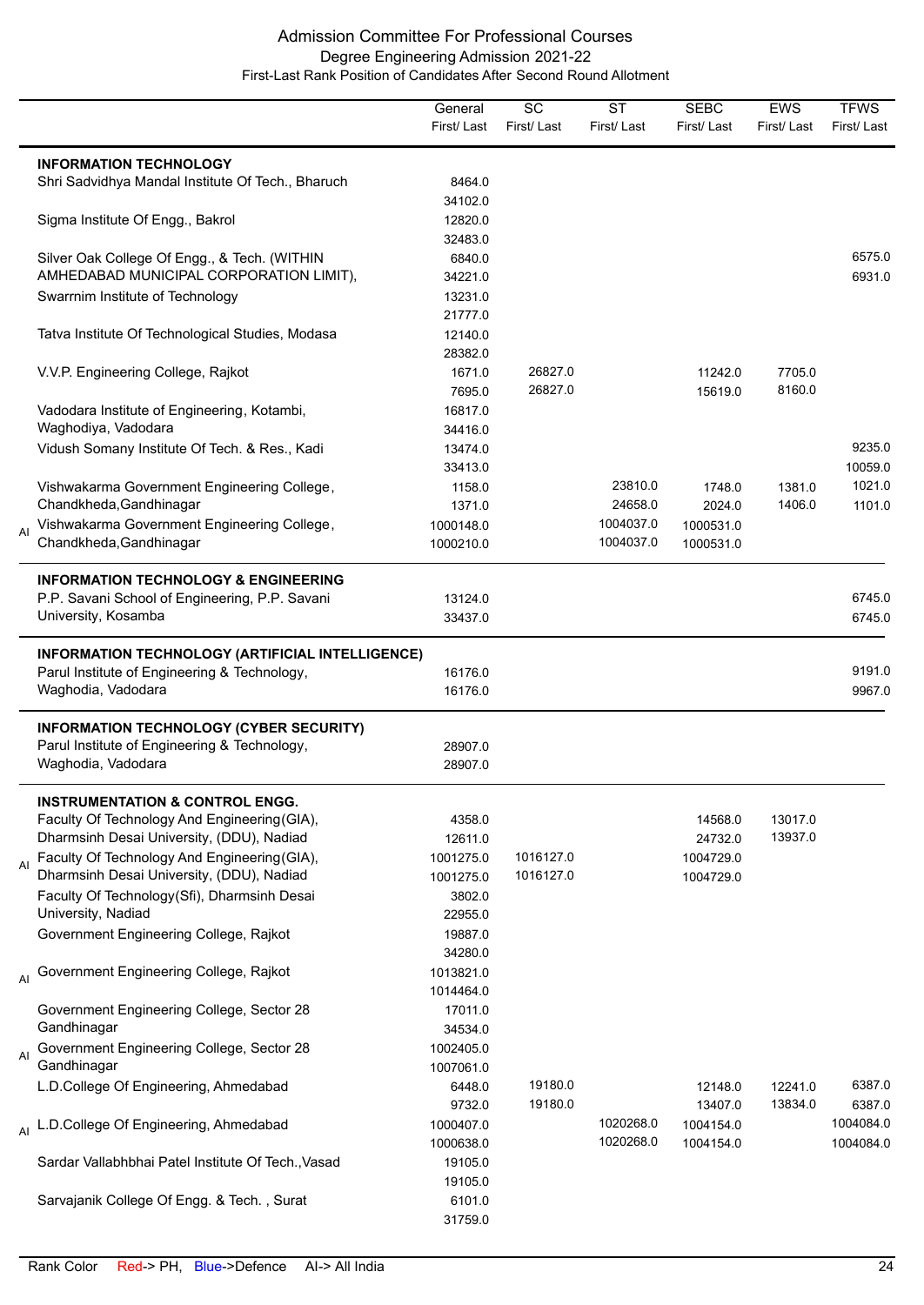|    |                                                                                | General<br>First/Last | SC<br>First/Last | <b>ST</b><br>First/Last | <b>SEBC</b><br>First/Last | <b>EWS</b><br>First/Last | <b>TFWS</b><br>First/Last |
|----|--------------------------------------------------------------------------------|-----------------------|------------------|-------------------------|---------------------------|--------------------------|---------------------------|
|    | <b>INSTRUMENTATION &amp; CONTROL ENGG.</b>                                     |                       |                  |                         |                           |                          |                           |
|    | Shantilal Shah Engineering College, Bhavnagar                                  | 20292.0               |                  |                         |                           |                          |                           |
|    |                                                                                | 27472.0               |                  |                         |                           |                          |                           |
| AI | Shantilal Shah Engineering College, Bhavnagar                                  | 1021673.0             |                  |                         |                           |                          |                           |
|    |                                                                                | 1022544.0             |                  |                         |                           |                          |                           |
|    | Vishwakarma Government Engineering College,<br>Chandkheda, Gandhinagar         | 10276.0<br>18950.0    |                  |                         | 20322.0<br>26479.0        | 20208.0<br>22792.0       | 11211.0<br>12416.0        |
|    | Vishwakarma Government Engineering College,                                    | 1001483.0             | 1022672.0        |                         | 1008716.0                 |                          |                           |
|    | Chandkheda, Gandhinagar                                                        | 1002310.5             | 1022672.0        |                         | 1008716.0                 |                          |                           |
|    | <b>Manufacaturing Engineering</b>                                              |                       |                  |                         |                           |                          |                           |
|    | Central Institute of Petrochemicals Engineering &                              | 24806.0               |                  |                         |                           |                          |                           |
|    | Technology                                                                     | 24806.0               |                  |                         |                           |                          |                           |
|    | <b>MARINE ENGINEERING</b>                                                      |                       |                  |                         |                           |                          |                           |
|    | Ganpat University, U.V. Patel College of Engineering,                          | 11925.0               |                  |                         |                           |                          |                           |
|    | Kherva, Mehsana                                                                | 30863.0               |                  |                         |                           |                          |                           |
|    | <b>MATHEMATICS AND COMPUTING</b>                                               |                       |                  |                         |                           |                          |                           |
|    | Dhirubhai Ambani Institute of Info. & Comm. Tech.,                             | 68.0                  |                  | 4473.0                  |                           | 124.0                    |                           |
|    | Gandhinagar                                                                    | 68.0                  |                  | 4473.0                  |                           | 124.0                    |                           |
|    | <b>MECHANICAL ENGINEERING</b>                                                  |                       |                  |                         |                           |                          |                           |
|    | A.D. Patel Institute Of Tech., Karamsad                                        | 21380.0               |                  |                         |                           |                          |                           |
|    |                                                                                | 29115.0               |                  |                         |                           |                          |                           |
|    | ADITYA SILVER OAK INSTITUTE OF TECHNOLOGY                                      | 22937.0               |                  |                         |                           |                          |                           |
|    | (WITHIN LIMITS OF AHMEDABAD MUNICIPAL                                          | 33216.0               |                  |                         |                           |                          |                           |
|    | Ahmedabad Institute Of Tech, Ahmedabad                                         | 10485.0               |                  |                         |                           |                          |                           |
|    | Amiraj College Of Engg & Tech., Sanand, Ahmedabad                              | 33143.0<br>19299.0    |                  |                         |                           |                          |                           |
|    |                                                                                | 19299.0               |                  |                         |                           |                          |                           |
|    | APOLLO INSTITUTE OF ENGINEERING &                                              | 24395.0               |                  |                         |                           |                          |                           |
|    | <b>TECHNOLOGY AHMEDABAD</b>                                                    | 33480.0               |                  |                         |                           |                          |                           |
|    | Atmiya University, Faculty of Engineering and                                  | 14740.0               |                  |                         |                           |                          |                           |
|    | Technology, Rajkot                                                             | 28109.0               |                  |                         |                           |                          |                           |
|    | Bhagwan Mahavir College Of Engg. And Tech., Surat                              | 9680.0                |                  |                         |                           |                          |                           |
|    |                                                                                | 28404.0               |                  |                         |                           |                          |                           |
|    | Birla Vishvakarma Maha Vidhyalaya(Gia), V.V.Nagar                              | 4129.0                | 19420.0          | 27455.0                 | 9259.0                    | 8514.0                   |                           |
|    |                                                                                | 7891.0                | 22968.0          | 32612.0                 | 12084.0                   | 10464.0                  |                           |
| AI | Birla Vishvakarma Maha Vidhyalaya(Gia), V.V.Nagar                              | 1000368.0             | 1004834.0        | 1012273.0               | 1002040.0                 |                          |                           |
|    |                                                                                | 1001170.0             | 1004834.0        | 1012273.0               | 1002040.0                 |                          |                           |
|    | Birla Vishvakarma Maha Vidhylaya(Sfi), V.V.Nagar                               | 9426.0<br>14980.0     |                  |                         | 18641.0<br>30112.0        | 18908.0<br>20880.0       |                           |
|    | C. K. Pithawala College Of Engg. & Tech., Surat                                | 20397.0               |                  |                         |                           |                          |                           |
|    |                                                                                | 32351.0               |                  |                         |                           |                          |                           |
|    | Chandubhai S Patel Institute Of Technology, Changa                             | 8294.0                |                  |                         |                           |                          |                           |
|    |                                                                                | 33288.0               |                  |                         |                           |                          |                           |
|    | Chhotubhai Gopalbhai Patel Institute Of Tech.,                                 | 33375.0               |                  |                         |                           |                          |                           |
|    | Tarsadi, Bardoli                                                               | 33375.0               |                  |                         |                           |                          |                           |
|    | D. A. Degree Engineering and Technology,                                       | 34429.0               |                  |                         |                           |                          |                           |
|    | Mahemdabad, Kheda                                                              | 34429.0               |                  |                         |                           |                          |                           |
|    | Darshan Institute Of Engg. & Tech., Rajkot-Morbi                               | 22227.0               |                  |                         |                           |                          |                           |
|    | Highway, Hadala                                                                | 22227.0               |                  |                         |                           |                          |                           |
|    | Department of Engineering and Computing, Institute                             | 23076.0               |                  |                         |                           |                          |                           |
|    | of Advance Research, Gandhinagar<br>DR. S & S.S.Ghandhi Government Engineering | 23076.0               | 33689.0          | 16814.0                 |                           |                          | 2986.0                    |
|    | College Surat                                                                  | 6350.0<br>9912.0      | 33689.0          | 16814.0                 | 15008.0<br>17251.0        | 11187.0<br>14419.0       | 2986.0                    |
|    |                                                                                |                       |                  |                         |                           |                          |                           |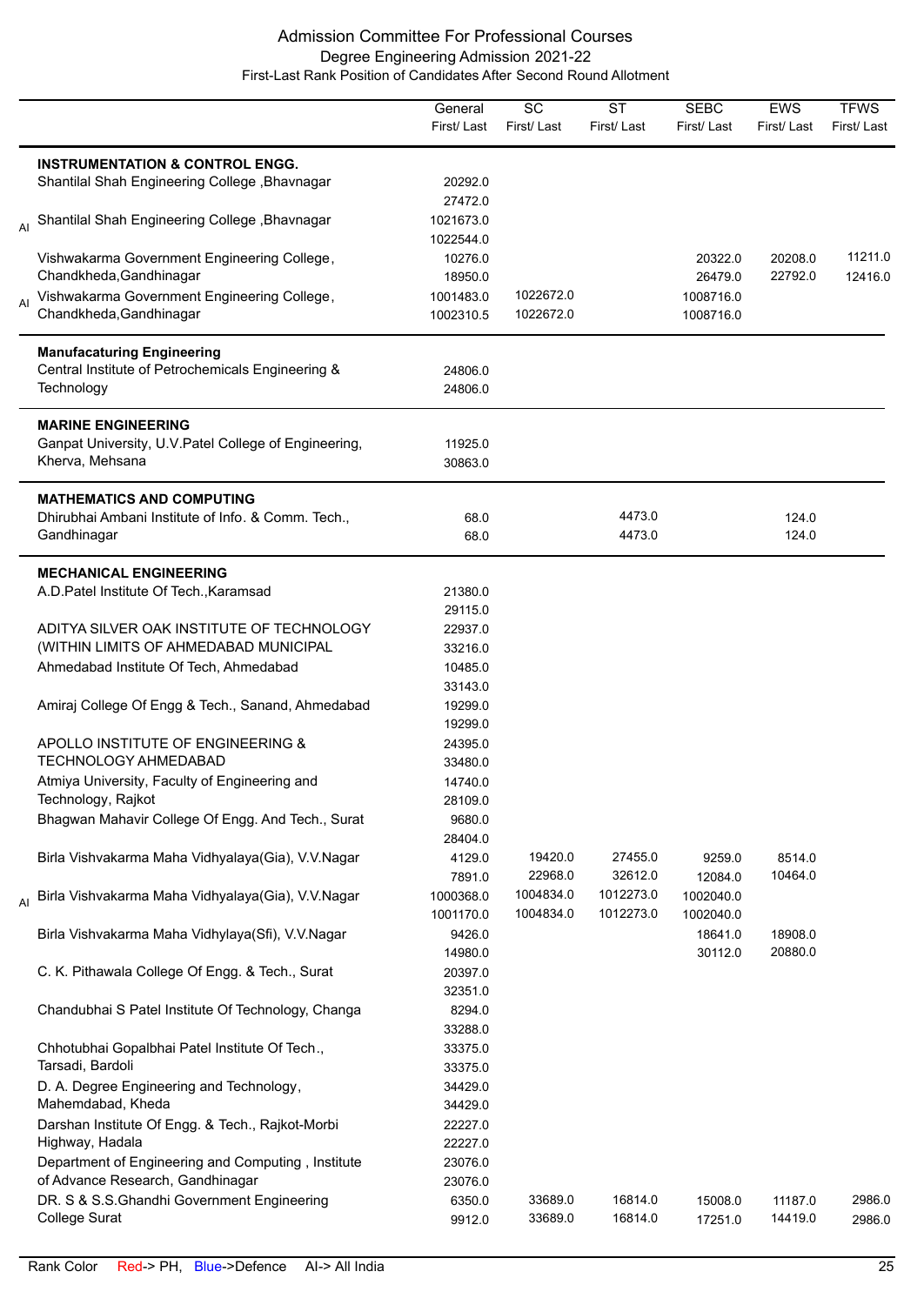|    |                                                                   | General             | SC         | <b>ST</b>  | <b>SEBC</b> | <b>EWS</b> | <b>TFWS</b> |
|----|-------------------------------------------------------------------|---------------------|------------|------------|-------------|------------|-------------|
|    |                                                                   | First/Last          | First/Last | First/Last | First/Last  | First/Last | First/Last  |
|    |                                                                   |                     |            |            |             |            |             |
|    | <b>MECHANICAL ENGINEERING</b>                                     |                     |            |            |             |            |             |
| AI | DR. S & S.S.Ghandhi Government Engineering                        | 1001029.0           |            | 1010987.0  | 1006091.0   |            |             |
|    | College Surat                                                     | 1001383.0           |            | 1010987.0  | 1006091.0   |            |             |
|    | Faculty Of Technology & Engineering(MSU), Vadodara                | 995.0               | 15826.0    | 20075.0    | 5126.0      | 4370.0     | 1545.0      |
|    |                                                                   | 3614.0              | 15826.0    | 20169.0    | 8947.0      | 6050.0     | 1545.0      |
| AI | Faculty Of Technology & Engineering(MSU), Vadodara                | 1000028.0           |            |            | 1001125.0   | 1001052.0  | 1000351.0   |
|    |                                                                   | 1000276.0           |            |            | 1001787.0   | 1001052.0  | 1000351.0   |
|    | Faculty Of Technology(Sfi), Dharmsinh Desai<br>University, Nadiad | 4906.0              |            |            |             |            | 6703.0      |
|    |                                                                   | 31679.0             |            |            |             |            | 6703.0      |
|    | G.H.Patel College Of Engg. & Tech., V. V. Nagar                   | 13645.0<br>27126.0  |            |            |             |            |             |
|    | Gandhinagar Institute Of Technology, Moti Bhoyan,                 | 15945.0             |            |            |             |            |             |
|    | Kalol, Gandhinagar                                                | 32676.0             |            |            |             |            |             |
|    | Ganpat University, U.V. Patel College of Engineering,             | 19920.0             |            |            |             |            |             |
|    | Kherva, Mehsana                                                   | 32888.5             |            |            |             |            |             |
|    | GIDC Degree Engineering College, Abrama, Navsari                  | 16581.0             |            |            |             |            |             |
|    |                                                                   | 34424.0             |            |            |             |            |             |
|    | Government Engineering College, Bharuch                           | 10248.0             | 33381.0    | 31620.0    | 25438.0     |            | 14410.0     |
|    |                                                                   | 25159.0             | 33381.0    | 34463.0    | 34583.0     |            | 15393.0     |
|    | Al Government Engineering College, Bharuch                        | 1001173.0           |            | 1018318.0  | 1010851.0   | 1010615.0  |             |
|    |                                                                   | 1004286.0           |            | 1018318.0  | 1014801.0   | 1010615.0  |             |
|    | Government Engineering College, Bhavnagar                         | 11297.0             |            |            |             |            | 13773.0     |
|    |                                                                   | 34231.0             |            |            |             |            | 14593.0     |
|    | Government Engineering College, Bhavnagar                         | 1005808.0           |            |            |             |            |             |
| Al |                                                                   | 1009588.0           |            |            |             |            |             |
|    | Government Engineering College, Bhuj                              | 7536.0              |            |            |             |            |             |
|    |                                                                   | 34016.0             |            |            |             |            |             |
|    | Al Government Engineering College, Bhuj                           | 1006579.0           |            |            | 1013332.0   |            |             |
|    |                                                                   | 1010977.0           |            |            | 1013332.0   |            |             |
|    | Government Engineering College, Dahod                             | 28328.0             |            |            |             |            |             |
|    |                                                                   | 34435.0             |            |            |             |            |             |
| AI | Government Engineering College, Dahod                             | 1010698.0           |            |            |             |            |             |
|    |                                                                   | 1013649.0           |            |            |             |            |             |
|    | Government Engineering College, Godhra                            | 16140.0             |            |            |             |            |             |
|    |                                                                   | 34545.0             |            |            |             |            |             |
|    | Al Government Engineering College, Godhra                         | 1007790.0           |            |            |             |            |             |
|    |                                                                   | 1012601.0           |            |            |             |            |             |
|    | Government Engineering College, Modasa                            | 13377.0             |            |            |             |            |             |
|    |                                                                   | 34145.0             |            |            |             |            |             |
|    | Al Government Engineering College, Modasa                         | 1005799.0           |            |            |             |            |             |
|    |                                                                   | 1012016.0           |            |            |             |            |             |
|    | Government Engineering College, Palanpur                          | 12926.0             |            |            |             |            |             |
|    |                                                                   | 33637.0             |            |            |             |            |             |
|    | Al Government Engineering College, Palanpur                       | 1006853.0           |            |            |             |            |             |
|    |                                                                   | 1011617.0           |            |            |             |            |             |
|    | Government Engineering College, Patan                             | 12855.0             |            |            |             |            |             |
|    |                                                                   | 33522.0             |            |            |             |            |             |
|    | Al Government Engineering College, Patan                          | 1002369.0           |            |            |             |            |             |
|    | Government Engineering College, Rajkot                            | 1009687.0<br>8454.0 | 23592.0    |            | 18593.0     | 22414.0    | 10004.0     |
|    |                                                                   | 18511.0             | 33974.0    |            | 26012.0     | 32170.0    | 10004.0     |
|    | Al Government Engineering College, Rajkot                         | 1003542.0           |            |            | 1006401.0   |            | 1003376.0   |
|    |                                                                   | 1004589.0           |            |            | 1006401.0   |            | 1003376.0   |
|    |                                                                   | 1011813.0           |            |            |             |            |             |
|    |                                                                   | 1011813.0           |            |            |             |            |             |
|    | Government Engineering College, Valsad                            | 11439.0             | 31549.0    | 27704.0    | 27466.0     |            | 14217.0     |
|    |                                                                   | 26892.0             | 31549.0    | 27854.0    | 31402.0     |            | 14217.0     |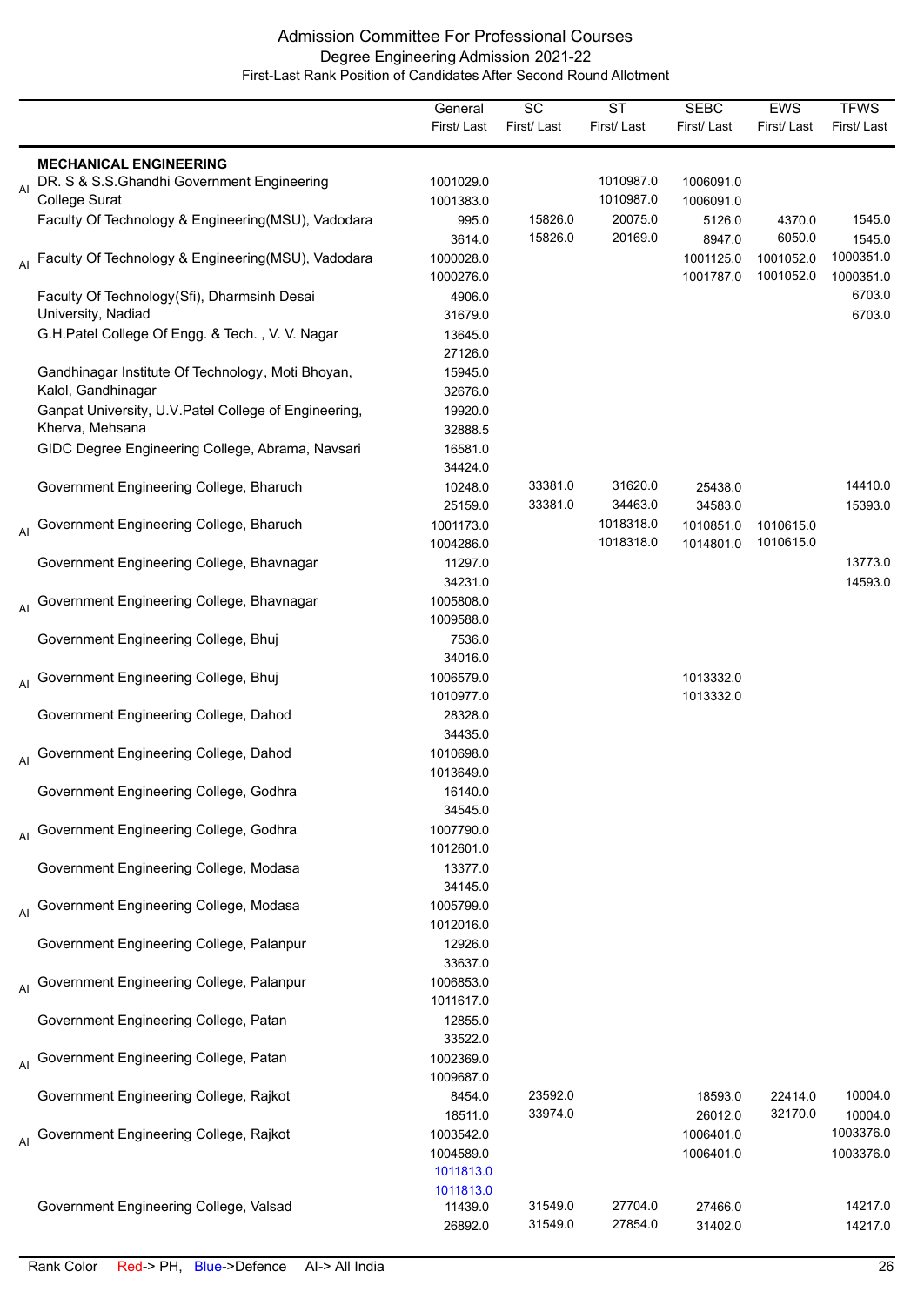|    |                                                                            | General<br>First/Last | $\overline{SC}$<br>First/Last | $\overline{\text{ST}}$<br>First/Last | <b>SEBC</b><br>First/Last | <b>EWS</b><br>First/Last | <b>TFWS</b><br>First/Last |
|----|----------------------------------------------------------------------------|-----------------------|-------------------------------|--------------------------------------|---------------------------|--------------------------|---------------------------|
|    |                                                                            |                       |                               |                                      |                           |                          |                           |
|    | <b>MECHANICAL ENGINEERING</b>                                              |                       |                               |                                      |                           |                          |                           |
| AI | Government Engineering College, Valsad                                     | 1003967.0             | 1010431.5<br>1010431.5        | 1010274.0<br>1010274.0               | 1011243.0                 | 1008772.0<br>1008772.0   | 1004506.0                 |
|    |                                                                            | 1007331.0             |                               |                                      | 1013069.0                 |                          | 1004506.0                 |
|    | Gujarat Power Engg. And Res. Inst. (Gperi) (Ppp),<br>Mevad, Mehsana        | 30662.0<br>33097.0    |                               |                                      |                           |                          |                           |
|    | GYANMANJARI INSTITUTE OF TECHNOLOGY                                        | 27309.0               |                               |                                      |                           |                          |                           |
|    | Bhavnagar                                                                  | 27309.0               |                               |                                      |                           |                          |                           |
|    | Indus Institute Of Tech. & Engg., Racharda,                                | 13096.0               |                               |                                      |                           |                          |                           |
|    | Ahmedabad                                                                  | 27603.0               |                               |                                      |                           |                          |                           |
|    | Institute of Infrastructure, Technology, Research and                      | 12294.0               | 31751.0                       |                                      |                           | 28410.0                  |                           |
|    | Management(IITRAM), Ahmedabad                                              | 27604.0               | 31751.0                       |                                      |                           | 28410.0                  |                           |
|    | Institute Of Technology, Nirma University Of Science                       | 3413.0                | 12399.0                       |                                      | 8125.0                    | 6193.0                   | 633.0                     |
|    | & Technology, Ahmedabad                                                    | 4622.0                | 13877.0                       |                                      | 12709.0                   | 6641.0                   | 633.0                     |
|    |                                                                            | 7740.0                |                               |                                      |                           |                          |                           |
|    |                                                                            | 7740.0                |                               |                                      |                           |                          |                           |
|    | Knowledge Institute of Technology and Engineering,                         | 30518.0               |                               |                                      |                           |                          |                           |
|    | Bakrol, Anand                                                              | 30518.0               |                               |                                      |                           |                          |                           |
|    | Krishna School of Emerging Technology & Applied                            | 28569.0               |                               |                                      |                           |                          |                           |
|    | Research (Formerly Known as Babaria Institute Of                           | 34477.0               |                               |                                      |                           |                          |                           |
|    | L.D.College Of Engineering, Ahmedabad                                      | 1666.0                | 9639.0                        | 8330.0                               | 5267.0                    | 4875.0                   |                           |
|    |                                                                            | 4039.0                | 9639.0                        | 20625.0                              | 8354.0                    | 6270.0                   |                           |
|    | <sub>Al</sub> L.D.College Of Engineering, Ahmedabad                        | 1000248.0             | 1003406.0                     | 1003277.0                            | 1000755.0                 | 1000873.0                |                           |
|    |                                                                            | 1000526.0             | 1003406.0                     | 1003277.0                            | 1000782.0                 | 1000873.0                |                           |
|    | L.D.R.P. Institute Of Tech. & Research., Gandhinagar                       | 12099.0               |                               |                                      |                           |                          |                           |
|    |                                                                            | 33664.0               |                               |                                      |                           |                          |                           |
|    | L.E.College, Morbi                                                         | 15502.0               |                               |                                      |                           |                          | 12092.0                   |
|    |                                                                            | 32981.0               |                               |                                      |                           |                          | 18468.0                   |
|    | Al L.E.College ,Morbi                                                      | 1005598.0             | 1014854.0                     |                                      | 1013530.0                 |                          |                           |
|    |                                                                            | 1007307.0             | 1014854.0                     |                                      | 1013530.0                 |                          |                           |
|    | L.J. Institute Of Engg And Tech., Ahmedabad                                | 7139.0                |                               |                                      |                           | 34207.0                  |                           |
|    |                                                                            | 33122.0               |                               |                                      |                           | 34207.0                  |                           |
|    | Laxmi Institute Of Technology, Sarigam, Valsad                             | 33090.0               |                               |                                      |                           |                          |                           |
|    | Mahatma Gandhi Inst. Of Technical Edu. And                                 | 34422.0               |                               |                                      |                           |                          |                           |
|    | Research Center, Navasari                                                  | 31599.0               |                               |                                      |                           |                          |                           |
|    |                                                                            | 31599.0<br>30148.0    |                               |                                      |                           |                          | 9935.0                    |
|    | Marwadi Edu. Foundation Group Of Institutions,<br>Faculty Of Engg., Rajkot |                       |                               |                                      |                           |                          | 9935.0                    |
|    |                                                                            | 30148.0               | 16032.0                       |                                      |                           |                          |                           |
|    | Pandit Deendayal Energy University , Gandhinagar                           | 1001.0<br>12083.0     | 16032.0                       |                                      | 13393.0<br>33441.0        | 12749.0<br>15921.0       |                           |
|    | Parul Institute of Engineering & Technology,                               | 13956.0               |                               |                                      |                           |                          | 11654.0                   |
|    | Waghodia, Vadodara                                                         | 34364.0               |                               |                                      |                           |                          | 17145.0                   |
|    | R.N.G. Patel Institute of Technology-RNGPIT (FETR),                        | 17792.0               |                               |                                      |                           |                          |                           |
|    | Bardoli                                                                    | 28579.0               |                               |                                      |                           |                          |                           |
|    | S.S.AGRAWAL INSTITUTE OF ENGINEERING &                                     | 28348.0               |                               |                                      |                           |                          |                           |
|    | <b>TECHNOLOGY NAVSARI</b>                                                  | 28348.0               |                               |                                      |                           |                          |                           |
|    | Sal College Of Engineering, Ahmedabad                                      | 17434.0               |                               |                                      |                           |                          |                           |
|    |                                                                            | 26918.0               |                               |                                      |                           |                          |                           |
|    | Sal Institute Of Tech. & Engg. Research, Ahmedabad                         | 10082.0               |                               |                                      |                           |                          |                           |
|    |                                                                            | 21403.0               |                               |                                      |                           |                          |                           |
|    | SARDAR PATEL COLLEGE OF ENGINEERING,                                       | 26258.0               |                               |                                      |                           |                          |                           |
|    | <b>BAKROL ANAND</b>                                                        | 33059.0               |                               |                                      |                           |                          |                           |
|    | Sardar Vallabhbhai Patel Institute Of Tech., Vasad                         | 12981.0               |                               |                                      |                           |                          | 12181.0                   |
|    |                                                                            | 31812.0               |                               |                                      |                           |                          | 15305.0                   |
|    | Sarvajanik College Of Engg. & Tech., Surat                                 | 653.0                 |                               |                                      |                           |                          |                           |
|    |                                                                            | 31453.0               |                               |                                      |                           |                          |                           |
|    | School of Engineering and Applied Science,                                 | 5674.0                |                               |                                      |                           |                          | 10231.0                   |
|    | Ahmedabad University, Ahmedabad                                            | 14795.0               |                               |                                      |                           |                          | 10543.0                   |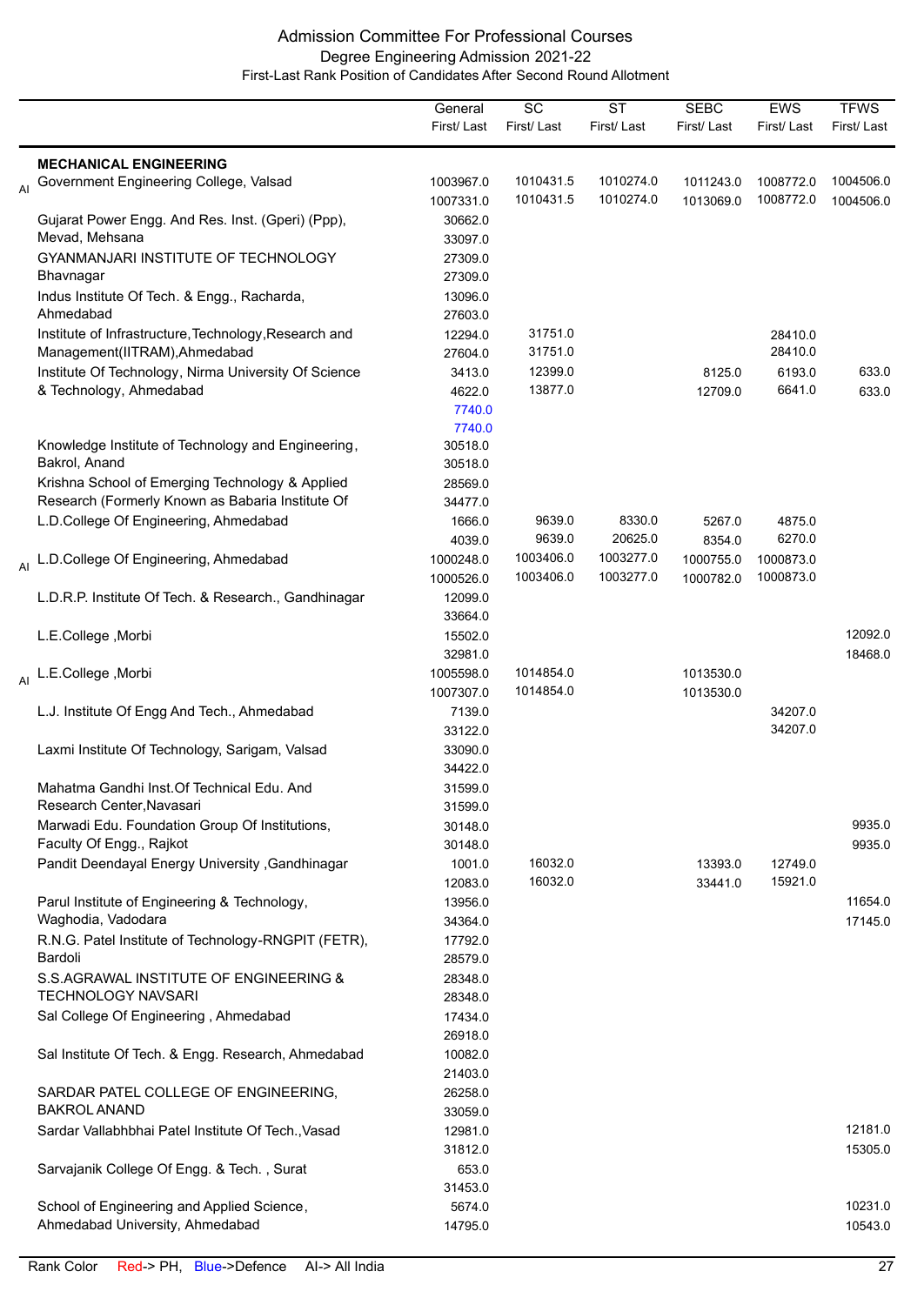|    |                                                                  | General    | SC         | <b>ST</b>  | <b>SEBC</b> | <b>EWS</b> | <b>TFWS</b> |
|----|------------------------------------------------------------------|------------|------------|------------|-------------|------------|-------------|
|    |                                                                  | First/Last | First/Last | First/Last | First/Last  | First/Last | First/Last  |
|    | <b>MECHANICAL ENGINEERING</b>                                    |            |            |            |             |            |             |
|    | SCHOOL OF SCIENCE & ENGINEERING.,                                | 25301.0    |            |            |             |            |             |
|    | Navrachana University, Vadodara                                  | 25925.0    |            |            |             |            |             |
|    | SCHOOL OF TECHNOLOGY, GSFC UNIVERSITY,                           | 20795.0    |            |            |             |            |             |
|    | VADODARA                                                         | 20795.0    |            |            |             |            |             |
|    | Shantilal Shah Engineering College, Bhavnagar                    | 11706.0    |            |            |             |            |             |
|    |                                                                  | 31844.0    |            |            |             |            |             |
|    | Shantilal Shah Engineering College, Bhavnagar                    | 1009798.0  |            |            |             |            |             |
|    |                                                                  | 1014214.0  |            |            |             |            |             |
|    | SHREE PANDIT NATHULALJI VYAS TECHNICAL                           | 13323.0    |            |            |             |            | 23584.0     |
|    | CAMPUS, SURENDRANAGAR                                            | 13323.0    |            |            |             |            | 23584.0     |
|    | SHREE SWAMINARAYAN INSTITUTE OF                                  | 11919.0    |            |            |             |            |             |
|    | TECHNOLOGY, BHAT, GANDHINAGAR                                    | 21307.0    |            |            |             |            |             |
|    | Shri Labhubhai Trivedi Institute Of Engineering And              | 34062.0    |            |            |             |            |             |
|    | Technology, Rajkot                                               | 34062.0    |            |            |             |            |             |
|    | Shri Sadvidhya Mandal Institute Of Tech., Bharuch                | 32925.0    |            |            |             |            |             |
|    |                                                                  | 32925.0    |            |            |             |            |             |
|    | Shri Sitaram N Patel Inst. Of Tech. & Res.                       | 16547.0    |            |            |             |            |             |
|    | (Vidhyabharti Trust), Umrakh                                     | 34330.0    |            |            |             |            |             |
|    |                                                                  |            |            |            |             |            |             |
|    | Shri Swami Atmanand Saraswati Institute Of Tech.,                | 15408.0    |            |            |             |            |             |
|    | Surat                                                            | 23045.0    |            |            |             |            |             |
|    | Silver Oak College Of Engg., & Tech. (WITHIN                     | 28127.0    |            |            |             |            |             |
|    | AMHEDABAD MUNICIPAL CORPORATION LIMIT),                          | 32311.0    |            |            |             |            |             |
|    | V.V.P. Engineering College, Rajkot                               | 10896.0    |            |            |             |            | 8535.0      |
|    |                                                                  | 31376.0    |            |            |             |            | 8535.0      |
|    | Vadodara Institute of Engineering, Kotambi,                      | 32497.0    |            |            |             |            |             |
|    | Waghodiya, Vadodara                                              | 32497.0    |            |            |             |            |             |
|    | Vishwakarma Government Engineering College,                      | 6226.0     |            | 29451.0    | 9776.0      | 8336.0     | 6241.0      |
|    | Chandkheda, Gandhinagar                                          | 7900.0     |            | 32846.0    | 13859.0     | 8869.0     | 6241.0      |
| AI | Vishwakarma Government Engineering College,                      | 1000052.0  |            | 1006123.0  | 1003201.0   |            |             |
|    | Chandkheda, Gandhinagar                                          | 1000774.0  |            | 1006123.0  | 1003201.0   |            |             |
|    | <b>MECHATRONICS</b>                                              |            |            |            |             |            |             |
|    | G.H.Patel College Of Engg. & Tech., V. V. Nagar                  | 7214.0     |            |            |             |            | 12349.0     |
|    |                                                                  | 29735.0    |            |            |             |            | 12349.0     |
|    | Ganpat University, U.V. Patel College of Engineering,            | 26744.0    |            |            |             |            |             |
|    | Kherva, Mehsana                                                  | 26744.0    |            |            |             |            |             |
|    | ITM (SLS) Baroda University (Formerly Known as ITM               | 18885.0    |            |            |             |            |             |
|    | Universe), Vadodara                                              | 18885.0    |            |            |             |            |             |
|    | Sal College Of Engineering, Ahmedabad                            | 21567.0    |            |            |             |            |             |
|    |                                                                  | 29404.0    |            |            |             |            |             |
|    |                                                                  |            |            |            |             |            |             |
|    | <b>Mechatronics (Industrial Automation and Robotics)</b>         |            |            |            |             |            |             |
|    | ITM Vocational University, Waghodia, Dist: Vadodara              | 13237.0    |            |            |             |            |             |
|    |                                                                  | 24905.0    |            |            |             |            |             |
|    | <b>METALLURGICAL AND MATERIALS ENGINEERING</b>                   |            |            |            |             |            |             |
|    | Faculty Of Technology & Engineering(MSU), Vadodara               | 6983.0     |            |            | 21320.0     | 20713.0    | 12680.0     |
|    |                                                                  | 18373.0    |            |            | 33785.0     | 25106.0    | 12680.0     |
|    | <sub>Al</sub> Faculty Of Technology & Engineering(MSU), Vadodara | 1002141.0  |            |            |             |            |             |
|    |                                                                  | 1002496.0  |            |            |             |            |             |
|    | <b>METALLURGY</b>                                                |            |            |            |             |            |             |
|    | Government Engineering College, Sector 28                        | 19565.0    |            |            |             |            |             |
|    | Gandhinagar                                                      | 31612.0    |            |            |             |            |             |
|    | Government Engineering College, Sector 28                        | 1006486.0  |            |            |             |            |             |
| AI | Gandhinagar                                                      | 1010391.0  |            |            |             |            |             |
|    |                                                                  |            |            |            |             |            |             |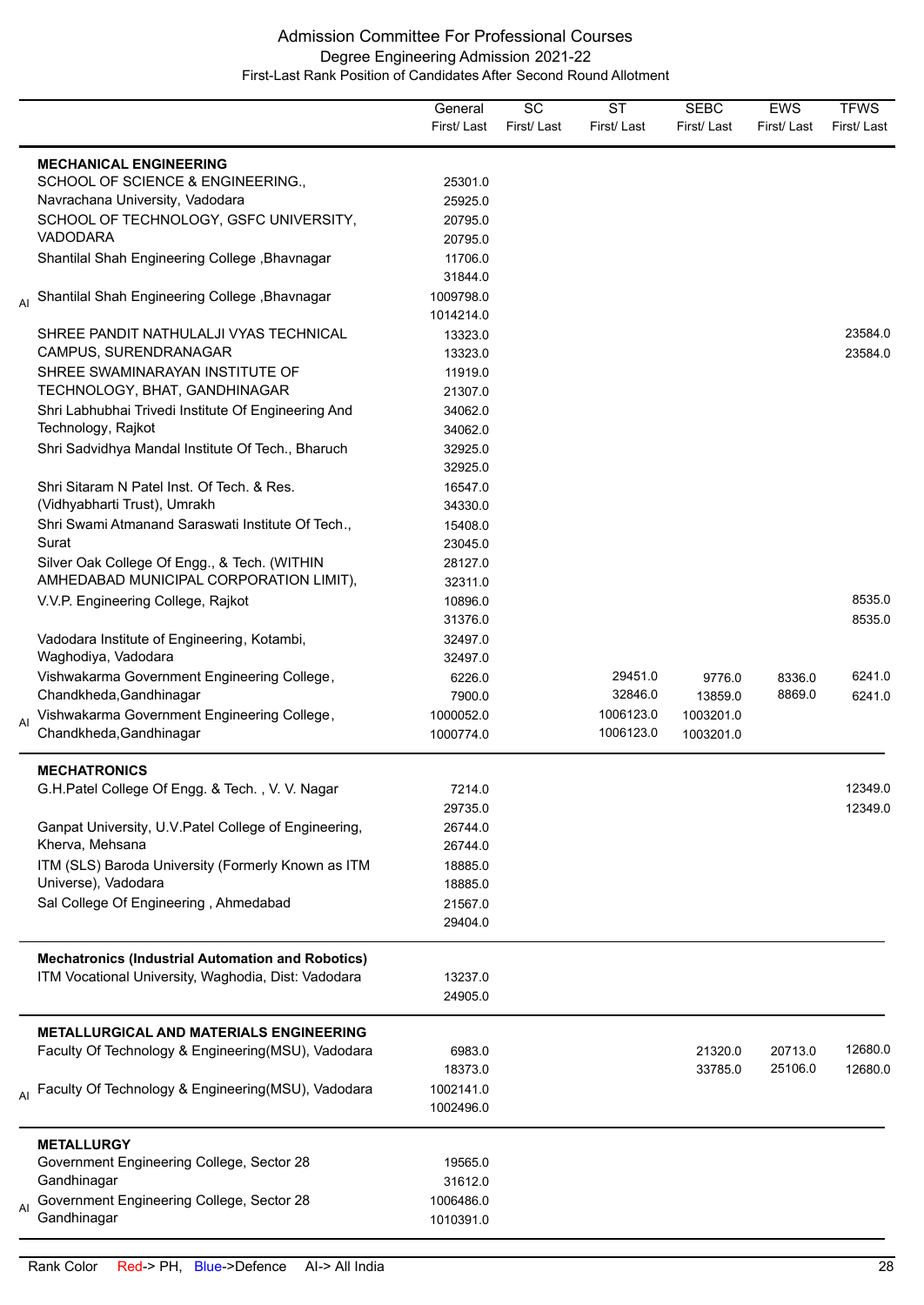|    |                                                                         | General<br>First/Last | $\overline{SC}$<br>First/Last | $\overline{\text{ST}}$<br>First/Last | <b>SEBC</b><br>First/Last | <b>EWS</b><br>First/Last | <b>TFWS</b><br>First/Last |
|----|-------------------------------------------------------------------------|-----------------------|-------------------------------|--------------------------------------|---------------------------|--------------------------|---------------------------|
|    |                                                                         |                       |                               |                                      |                           |                          |                           |
|    | <b>MINING ENGINEERING</b><br>Government Engineering College, Bhuj       | 30636.0               |                               |                                      |                           |                          |                           |
|    |                                                                         | 32881.0               |                               |                                      |                           |                          |                           |
|    | Al Government Engineering College, Bhuj                                 | 1017636.0             |                               |                                      |                           |                          |                           |
|    |                                                                         | 1018496.0             |                               |                                      |                           |                          |                           |
| AI | Government Engineering College, Palanpur                                | 1015674.0             |                               |                                      |                           |                          |                           |
|    |                                                                         | 1019153.0             |                               |                                      |                           |                          |                           |
|    | Nano Technology                                                         |                       |                               |                                      |                           |                          |                           |
|    | Bhagwan Arihant Institute of Tech., Surat                               | 6302.0                |                               |                                      |                           |                          |                           |
|    |                                                                         | 27512.0               |                               |                                      |                           |                          |                           |
|    | <b>Petrochemical Engg.</b>                                              |                       |                               |                                      |                           |                          |                           |
|    | Ganpat University, U.V. Patel College of Engineering,                   | 31067.0               |                               |                                      |                           |                          |                           |
|    | Kherva, Mehsana                                                         | 31067.0               |                               |                                      |                           |                          |                           |
|    | Pandit Deendayal Energy University , Gandhinagar                        | 11991.0               | 21191.0                       |                                      |                           | 23774.0                  | 3648.0                    |
|    |                                                                         | 19545.0               | 33960.0                       |                                      |                           | 26311.0                  | 3648.0                    |
|    | PETROLEUM ENGINEERING                                                   |                       |                               |                                      |                           |                          |                           |
|    | Pandit Deendayal Energy University , Gandhinagar                        | 7229.0                | 14224.0                       |                                      | 20072.0                   | 15306.0                  | 1884.0                    |
|    |                                                                         | 13795.0               | 20533.0                       |                                      | 23485.0                   | 19998.0                  | 3104.0                    |
|    |                                                                         | 23835.0               |                               |                                      |                           |                          |                           |
|    | Parul Institute of Technology, Waghodia, Vadodara                       | 23835.0<br>32461.0    |                               |                                      |                           |                          |                           |
|    |                                                                         | 32520.0               |                               |                                      |                           |                          |                           |
|    | PHARMACEUTICAL ENGINEERING<br>Bhagwan Arihant Institute of Tech., Surat |                       |                               |                                      |                           |                          | 29904.0                   |
|    |                                                                         |                       |                               |                                      |                           |                          | 29904.0                   |
|    | P.P. Savani School of Engineering, P.P. Savani<br>University, Kosamba   | 24077.0<br>24077.0    |                               |                                      |                           |                          |                           |
|    | <b>Plastic Technology</b>                                               |                       |                               |                                      |                           |                          |                           |
|    | L.D.College Of Engineering, Ahmedabad                                   | 12695.0               |                               |                                      |                           | 32076.0                  | 16752.0                   |
|    |                                                                         | 30142.0               |                               |                                      |                           | 32076.0                  | 16752.0                   |
|    | Al L.D.College Of Engineering, Ahmedabad                                | 1006440.0             |                               |                                      | 1017515.0                 |                          |                           |
|    |                                                                         | 1006440.0             |                               |                                      | 1017515.0                 |                          |                           |
|    | <b>POWER ELECTRONICS</b>                                                |                       |                               |                                      |                           |                          |                           |
|    | Al L.E.College, Morbi                                                   | 1022310.0             |                               |                                      |                           |                          |                           |
|    |                                                                         | 1024485.0             |                               |                                      |                           |                          |                           |
|    | Vishwakarma Government Engineering College,                             | 13111.0               |                               |                                      |                           |                          | 14255.0                   |
|    | Chandkheda, Gandhinagar                                                 | 32209.0               |                               |                                      |                           |                          | 14812.0                   |
| AI | Vishwakarma Government Engineering College,                             | 1002633.0             |                               |                                      |                           | 1007971.0                |                           |
|    | Chandkheda, Gandhinagar                                                 | 1003236.0             |                               |                                      |                           | 1007971.0                |                           |
|    | <b>PRODUCTION ENGINEERING</b>                                           |                       |                               |                                      |                           |                          |                           |
|    | Birla Vishvakarma Maha Vidhyalaya(Gia), V.V.Nagar                       | 16905.0<br>33697.0    |                               |                                      |                           |                          | 7605.0<br>7605.0          |
|    | Al Birla Vishvakarma Maha Vidhyalaya(Gia), V.V.Nagar                    | 1003393.0             |                               |                                      |                           |                          |                           |
|    |                                                                         | 1003997.0             |                               |                                      |                           |                          |                           |
|    | L.E.College, Morbi                                                      | 32741.5               |                               |                                      |                           |                          |                           |
|    |                                                                         | 32741.5               |                               |                                      |                           |                          |                           |
|    | Al L.E.College, Morbi                                                   | 1018089.0             |                               |                                      |                           |                          |                           |
|    |                                                                         | 1019585.0             |                               |                                      |                           |                          |                           |
|    | <b>ROBOTICS &amp; ARTIFICIAL INTELLIGENCE</b>                           |                       |                               |                                      |                           |                          |                           |
|    | L.J. Institute Of Engg And Tech., Ahmedabad                             | 12342.0               | 32450.0                       |                                      | 26429.0                   | 22662.0                  | 3934.0                    |
|    |                                                                         | 21858.0               | 32450.0                       |                                      | 26603.0                   | 25932.0                  | 4281.0                    |